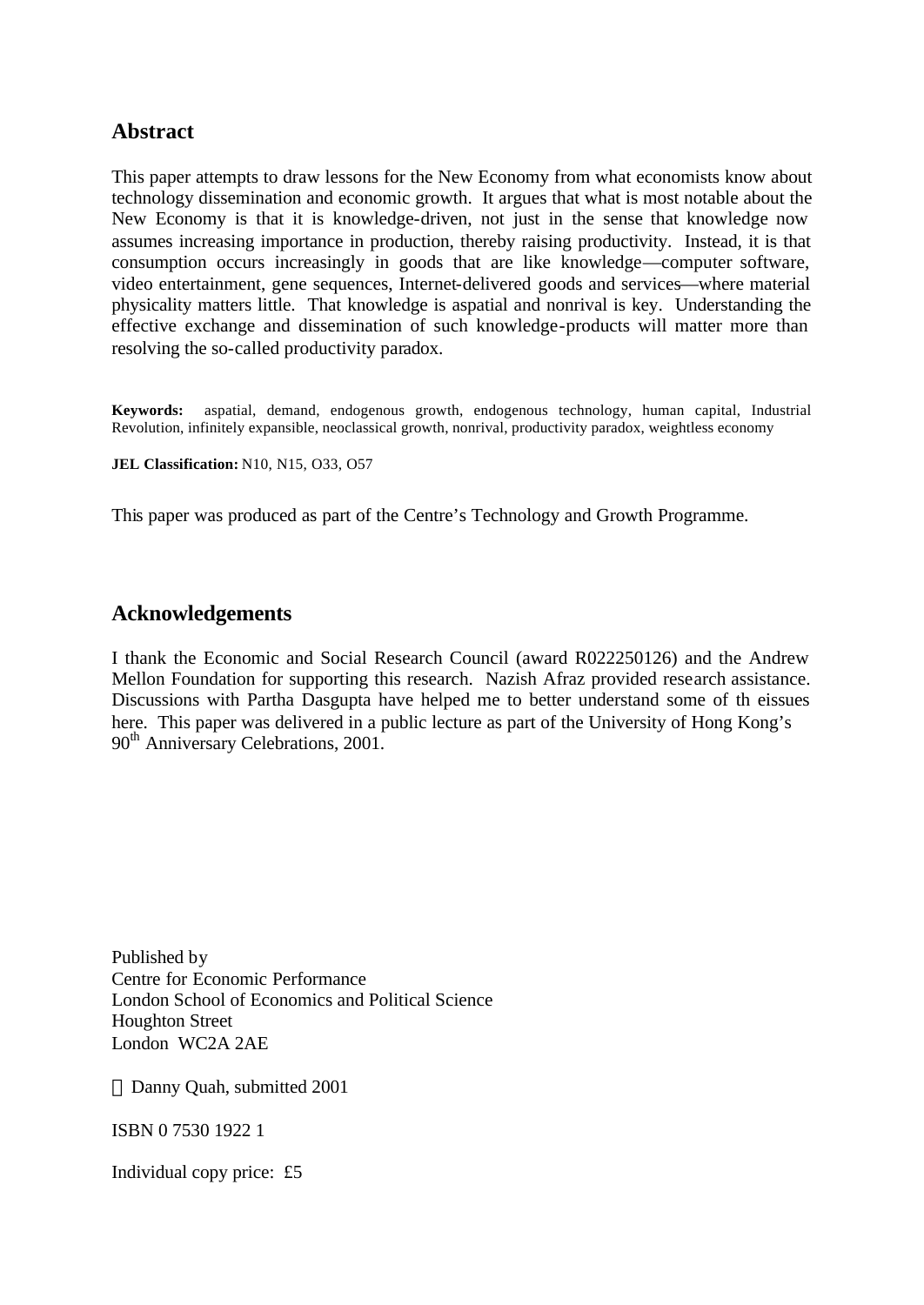# **Technology Dissemination and Economic Growth: Some Lessons for the New Economy**

## **Danny Quah**

## **September 2001**

| 1.      | Introduction<br>1.1<br>Technologies and consumers |                                                                      |                |  |
|---------|---------------------------------------------------|----------------------------------------------------------------------|----------------|--|
|         |                                                   |                                                                      |                |  |
|         | 1.3                                               | Shopping the internet                                                | $\overline{4}$ |  |
| 2.      |                                                   | Technology in Economic Growth: Knowledge and Economic Performance    |                |  |
| 3.      |                                                   | Dissemination and Catchup? A Persistent and Growing Divide           |                |  |
| 4.      | The New Economy: Puzzles and Paradoxes            |                                                                      |                |  |
|         | 4.1                                               | Why might the New Economy be new?                                    | 10             |  |
|         | 4.2                                               | Puzzles and paradoxes?                                               | 11             |  |
|         | 4.3                                               | Solow productivity paradoxes                                         | 11             |  |
|         | 4.4                                               | International puzzles                                                | 13             |  |
|         | 4.5                                               | What does the New Economy have to be?                                | 14             |  |
| 5.      | Knowledge in Consumption and Economic Growth      |                                                                      | 17             |  |
| 6.      | Conclusion                                        |                                                                      | 21             |  |
| 7.      | <b>Technical Appendix</b>                         |                                                                      |                |  |
|         | 7.1                                               | General set up                                                       | 25             |  |
|         | 7.2                                               | Neoclassical growth                                                  | 26             |  |
|         | 7.3                                               | Two models of growth with human capital: levels but not growth rates | 28             |  |
|         | 7.4                                               | Growth with human capital                                            | 31             |  |
|         | References                                        |                                                                      | 53             |  |
| Figures |                                                   |                                                                      | 57             |  |

The Centre for Economic Performance is financed by the Economic and Social Research Council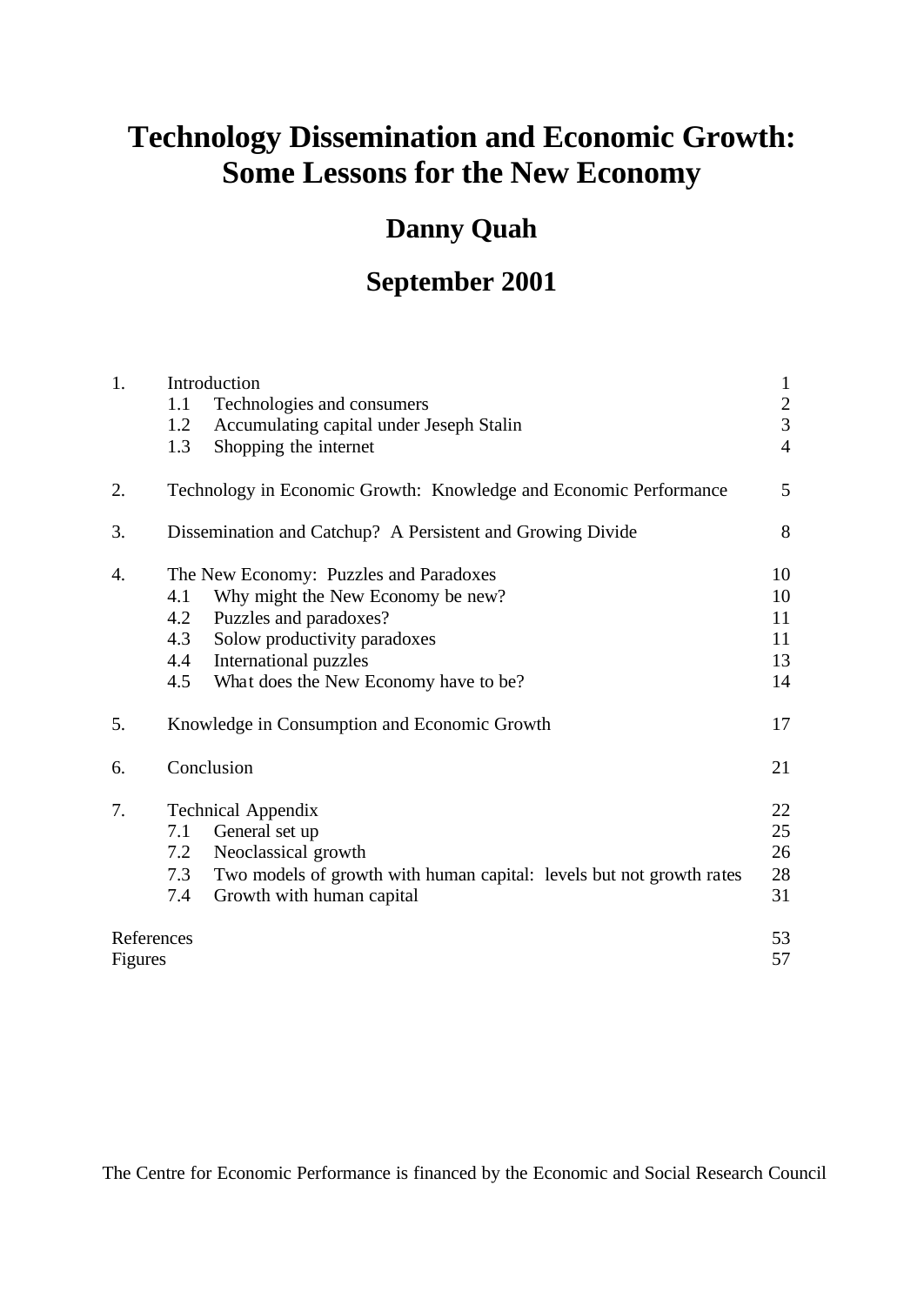#### *Nontechnical Summary*

Because the New Economy is so intertwined with Information and Communications Technology, we are primed to think of New Economy developments as nothing more than technology-driven, productivityimproving changes on the supply side. We then want New Economy developments to do what all technical progress has historically done. And we emerge disappointed when we find productivity has not skyrocketed, inflation has not forever disappeared, business downturns have not permanently vanished, and financial markets have not remained stratospheric.

This paper argues that the most profound changes in the New Economy are not productivity or supply-side improvements, but instead consumption or demand side changes. The paper summarizes the case for the importance of technical progress in economic growth, argues why the New Economy differs, and draws lessons from economic history to highlight potential pitfalls and dangers as the New Economy continues to evolve.

A technical appendix studies the role of human capital in economic growth, clarifying when human capital influences levels of income but not growth rates and when human capital influences growth rates. The discussion emphasizes the distinction between human capital used for improving technology and human capital used in producing goods and services. Both matter and each separately can influence growth in an economy.

The key lesson for the New Economy is that endogenous growth results from the interaction of demand and supply characteristics, not just production-side developments.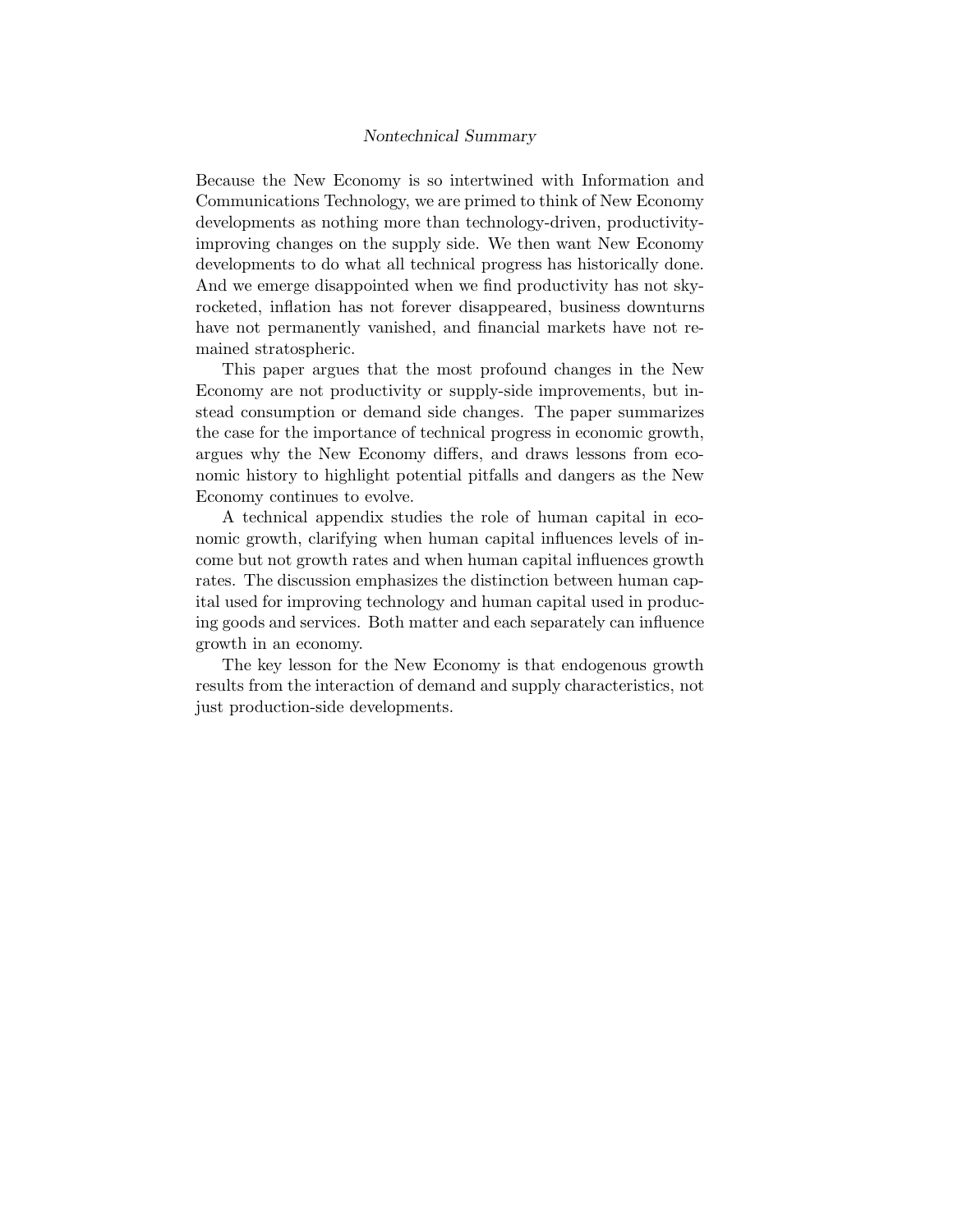### Technology Dissemination and Economic Growth: Some Lessons for the New Economy by Danny Quah ∗ LSE Economics Department

#### **1 Introduction**

Pick up a newspaper today, and you have to realize how words and concepts that didn't even exist a decade ago—Internet browsers, desktop operating systems, Open Source Software, WAP delivery, the 3 billion letters of the human genome, political organization and mobilization by Internet chat rooms—now appear regularly in front page headlines. These headlines describe *news* items—not science fiction trends, not arcane academic technologies, not obscure scientific experiments.

Someone out there with a handle on the social zeitgeist has determined that these items—part of the New Economy—impact readers' lives. Evidently, they are right, for these ideas subsequently insinuate their way into hundreds of thousands of non-specialist but informed discussions. When did popular culture evolve to where relative merits of different Internet browsers can be quietly debated at dinner (sometimes not so quietly), or where personal affinity for different desktop operating systems can constitute a basis for liking or disliking someone [Stephenson, 1999]?

When you live in that world, it is puzzling when you meet people intent on proving to you that none of those things you think you

<sup>∗</sup> I thank the Economic and Social Research Council (award R022250126) and the Andrew Mellon Foundation for supporting this research. Nazish Afraz provided research assistance. Discussions with Partha Dasgupta and comments from the editors and an anonymous referee have helped me better understand some of the issues here. This paper was delivered in a public lecture as part of the University of Hong Kong's 90th Anniversary Celebrations, 2001.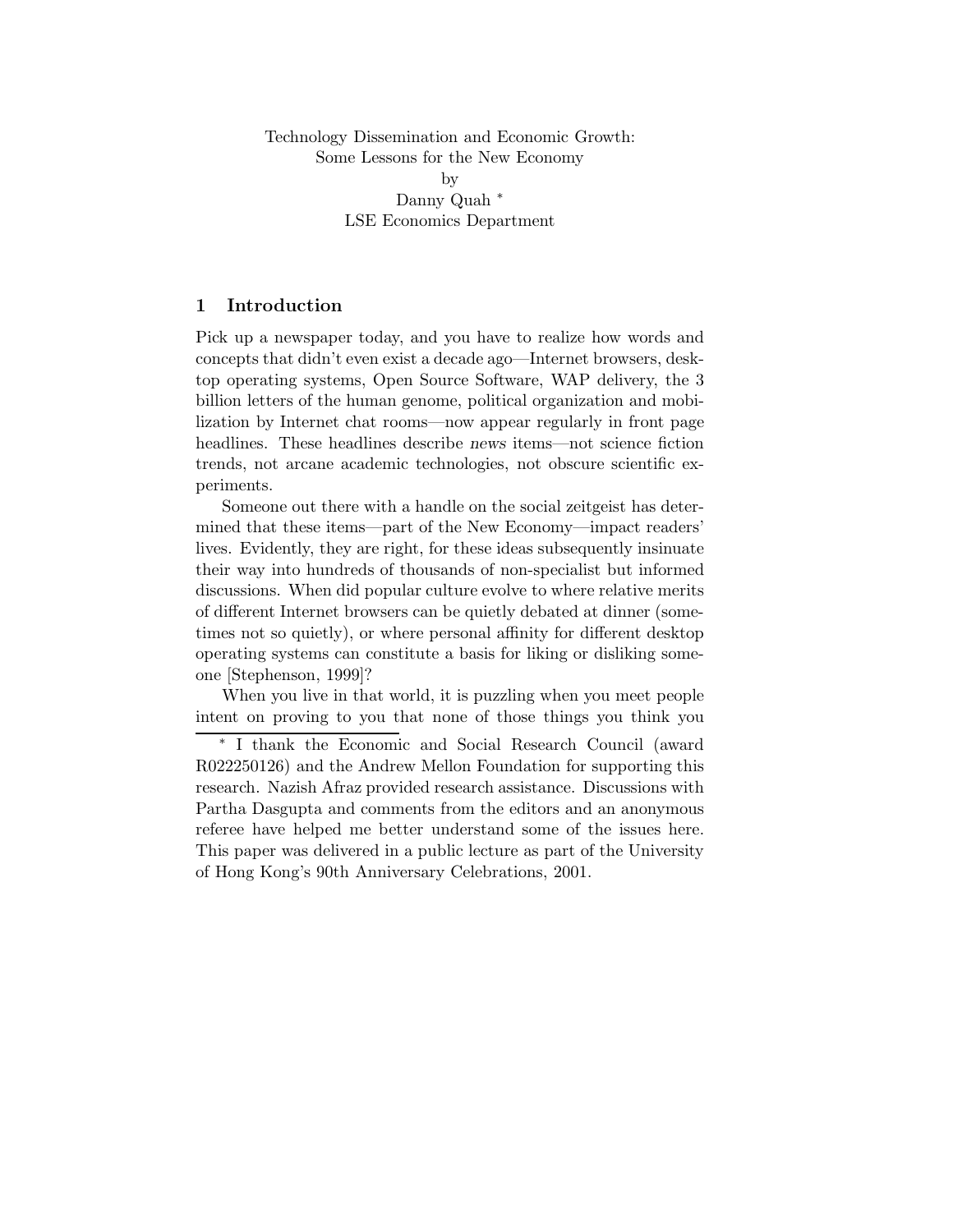see and experience is real. These people, many of them academic economists, seem to come from an alternate, orthogonal universe. They say the New Economy is as nothing compared to the truly great inventions of the past (surely a strawman hypothesis if ever one was needed). These skeptics show you charts and figures, bristling with numerical calculations, arguing that the changes you figured to be deep and fundamental apply, in reality, only to the miniscule group of people working in companies that manufacture computers.

Are academic economists undermining their own credibility and doing their profession a disservice, when they argue a case so ridiculously opposite to what others think is plain and obvious? Or, are they providing a needed reality check as rampant hyperbole takes over all else?

Either way, a tension has built up between two groups of observers on the New Economy. In this paper, I seek to describe how such a situation might have come about, and I want to suggest some possible ways to understand and resolve that tension.

#### **1.1 Technologies and Consumers**

Anyone who visits urban centers in the Far East and South East Asia notices immediately the extreme, in-your-face nature to modern technologies here. Advanced technological products are sold, incongruously, in grubby marketplaces. Sophisticated software and hardware change hands in crowded stores that seem better suited to trading fresh homegrown agricultural produce.

To be clear, it's not that the nature of the underlying technologies differs between here and the rest of the world. It's that modern Asia uses modern technology more visibly, forging a sharper, more direct link between that technology and ordinary consumers. Internet cafes were invented in Thailand, and proliferated widely in Asia early on. Next-generation wireless mobile applications in Japan have been among the most innovative worldwide, and are globally admired and imitated. Urban center road pricing and seaport management in Singapore have attained timesliced precision that are orders of magnitudes better than anywhere else in the world. In many East Asian

–2–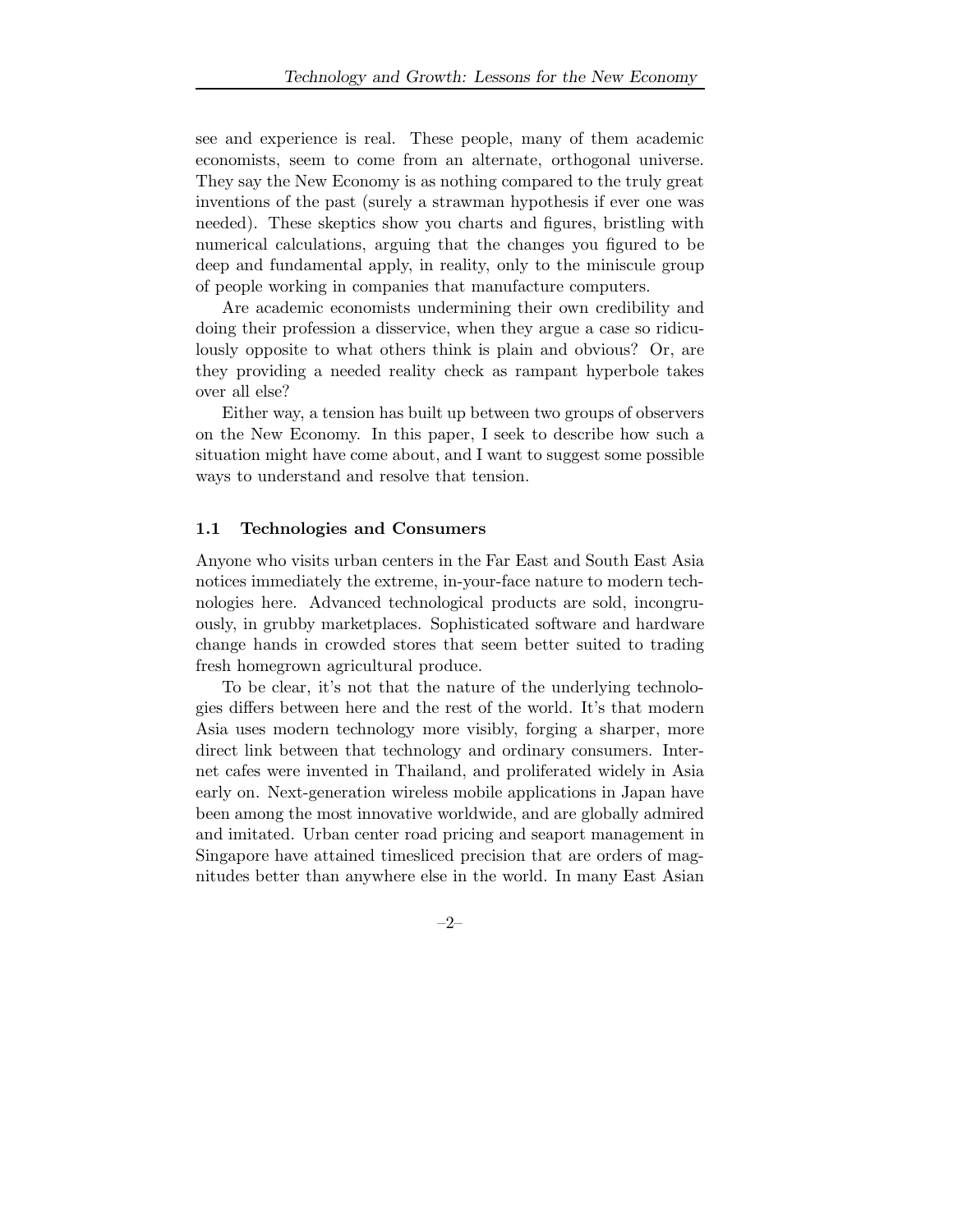states, the Internet is a critical source of information, shortcircuiting barriers in a way that nothing else can. Hong Kong has cash card transactions rates unmatched elsewhere. In city squares throughout the Far East, up-to-the-second, streaming information screams out in high-tech high definition at throngs of ordinary shoppers. Digital entertainment imaging and animation here are unparalleled: East Asia continues to make the best toys in the world, high-tech or otherwise.

This technology/final consumer linkage is, of course, not unique in the world. Nokia Corporation in Helsinki has gotten to be the world's leading mobile telecommunications company by focusing on exactly this, delivering leading-edge technology directly (and literally) into the hands of hundreds of millions of consumers worldwide.

But, if not unique, this linkage is not particularly commonplace either. Take that example of Finnish wireless banking, mobile telecommunications, and information dissemination applications. In the eyes of some, when compared to daily life in Helsinki, consumer usage of technology in Silicon Valley is akin to that of a relatively backward Third World country. Perhaps so too, when compared to Hong Kong and other parts of Asia.

#### **1.2 Accumulating capital under Joseph Stalin**

In 1994, Paul Krugman [1994] suggested that because Singapore appeared to have developed primarily by heavily accumulating physical capital, its high economic growth rate could not be sustainable—the same way that Joseph Stalin's program for economic growth, embodied in exhorting Soviet steel production to match the US, was ultimately bound to fail.

In this interpretation, Krugman used the economists' prediction that ongoing physical capital accumulation—other things equal would eventually run into diminishing returns. Putting into operation big machines, steel factories, bridges and other physical infrastructure, and heavy machinery can contribute to growth only temporarily—and then only in a relatively minor way.

But if not physical capital, then what drives economic performance? Many economists now agree that technical progress and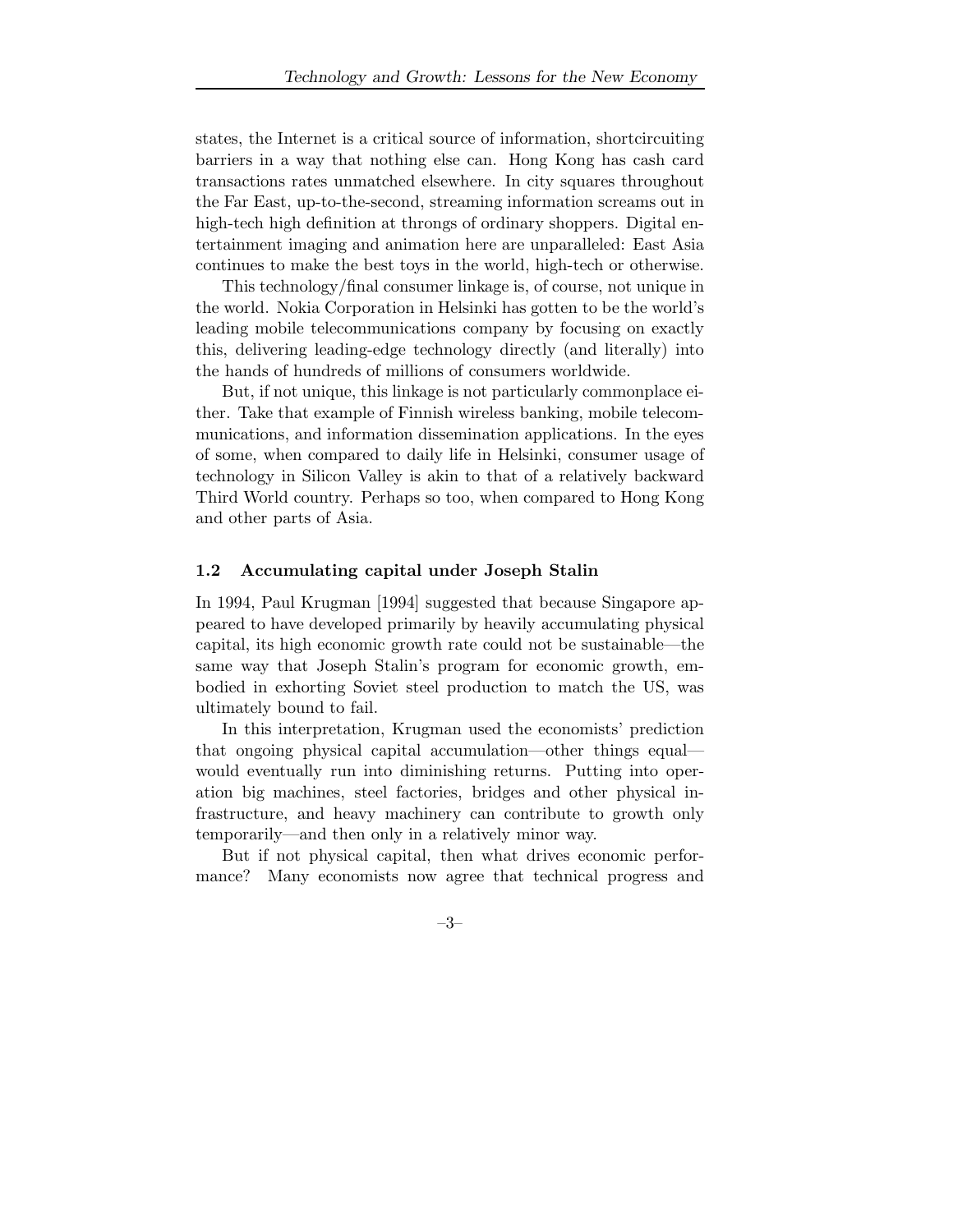its close relative, technology dissemination, constitute the ultimate source of sustained economic growth. That is the position I take in this paper.

But if that view is held almost uniformly, its connection to the New Economy is not as obviously uncontroversial. Economists such as Robert Gordon [2000] have been delightedly skeptical on the contribution of the New Economy to economic performance. To caricature those views, the New Economy has been a scam, foisted on an unsuspecting public and naive, trend-chasing policy-makers by the New Economy's slick sales and public relations machine.

#### **1.3 Shopping the Internet**

Towards the end of 2000, I got to have breakfast with a successful multimillionaire Internet entrepreneur in London. I asked him if he thought, as some seemed to, that Internet developments amounted to a new Industrial Revolution. He replied, "We're just talking about selling more groceries through a big out-of-town shopping centre how revolutionary is that?"

My entrepreneur acquaintance—for the record, not an Internet grocer—has a self-aware, tongue-in-cheek manner about him. His statement is pithy to an extreme on the New Economy. It displays the same focus on the technology/consumer linkage I described above. The statement is, in my view, spot on, mostly, but it is a little too flippant on what is new in the New Economy.

This paper attempts to show why the technology/consumer linkage is critical in the New Economy—against a background of what economists know about economic growth and technology, and about the importance of technology's dissemination over time and across economies. It is here where the New Economy is truly new (well, almost)—and where it diverges most sharply from conventional mechanisms relating technology and economic growth.

–4–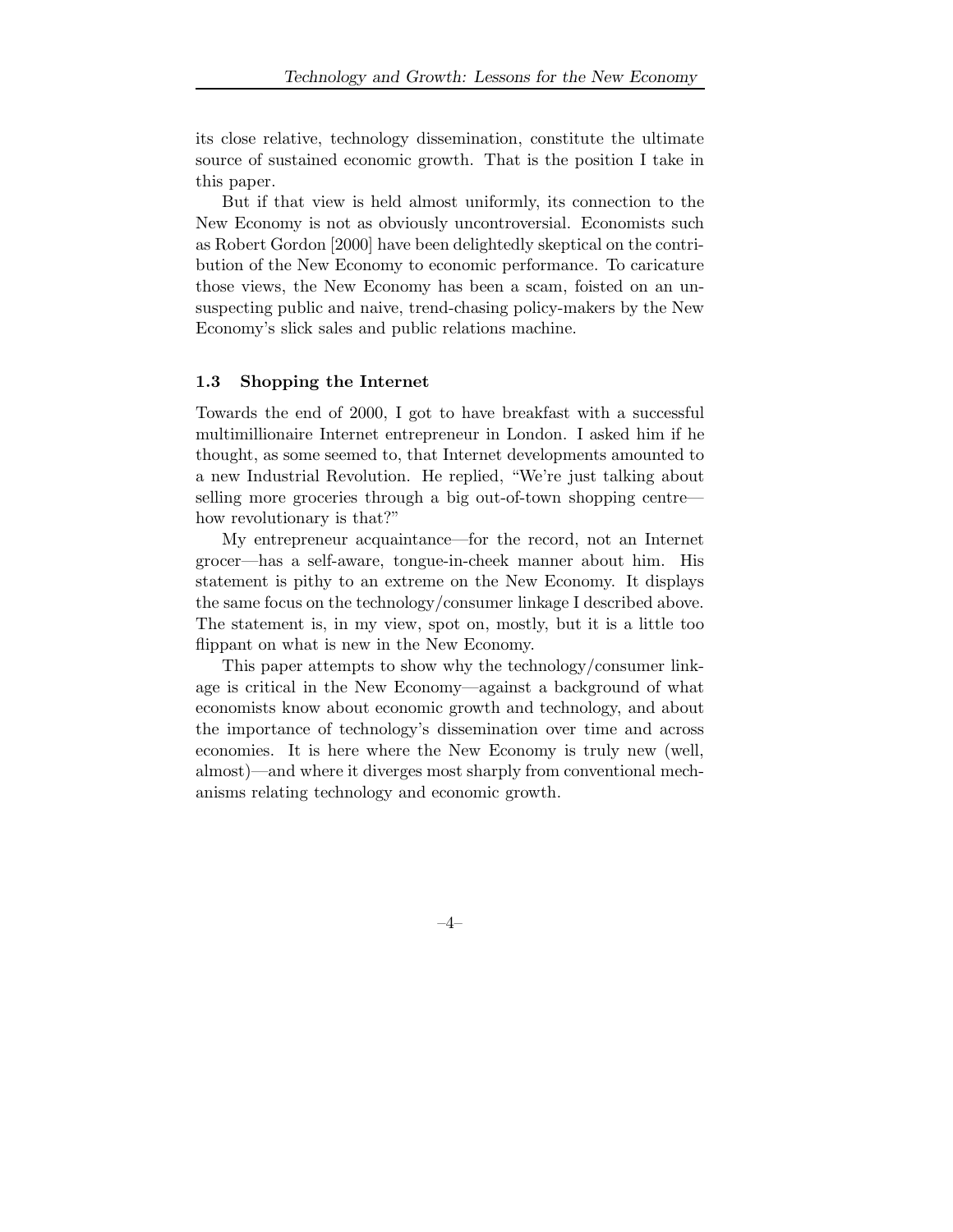### **2 Technology in Economic Growth: Knowledge and Economic Performance**

From early on, economists studying growth had found that capital accumulation accounted for only 13% of the improvement in economic welfare experienced over the first part of the 20th century [Solow, 1957]. The rest of economic progress—almost 90% of it—had to be attributed to technology, or total factor productivity (TFP). Recent empirical analyses, notably Feyrer [2001], document how yet other key features of patterns of cross-country development similarly hinge importantly on TFP.

Those early conclusions followed from the so-called neoclassical growth model (see, e.g., Solow [1956, 1957] or the Technical Appendix, Section 7, below). But the key policy implication that many took from this work was exactly opposite to what the research showed—at least as I am interpreting it. In the 1960s and 1970s, researchers and policy-makers read Solow's work on the neoclassical growth model to mean that physical capital accumulation was what mattered most for economic growth. The reason, perhaps, is that, on the theoretical side, neoclassical growth analysis focused on the economic incentives surrounding decisions to save and invest in physical capital; it was downplayed that empirical analysis showed instead technology or TFP accounting for a much greater effect on economic performance and growth.

(Some authors still now take TFP to be no more than a residual, whereupon many possibilities remain open for its interpretation and explanation—it might be political barriers, monopoly inefficiency, Xefficiency, political economy inefficiency, moral hazard, social capital, and so on. In this paper, I adopt principally the discipline of the neoclassical growth model, and identify TFP with only technology and possibly human capital, including the latter under technology more generally. The Technical Appendix below makes this more precise.)

Thus, the development community devoted energy to putting in place physical infrastructure for growth, while academic economists sought to re-calibrate models and re-define variables to reduce the measured contribution due to technology. As an example of these

–5–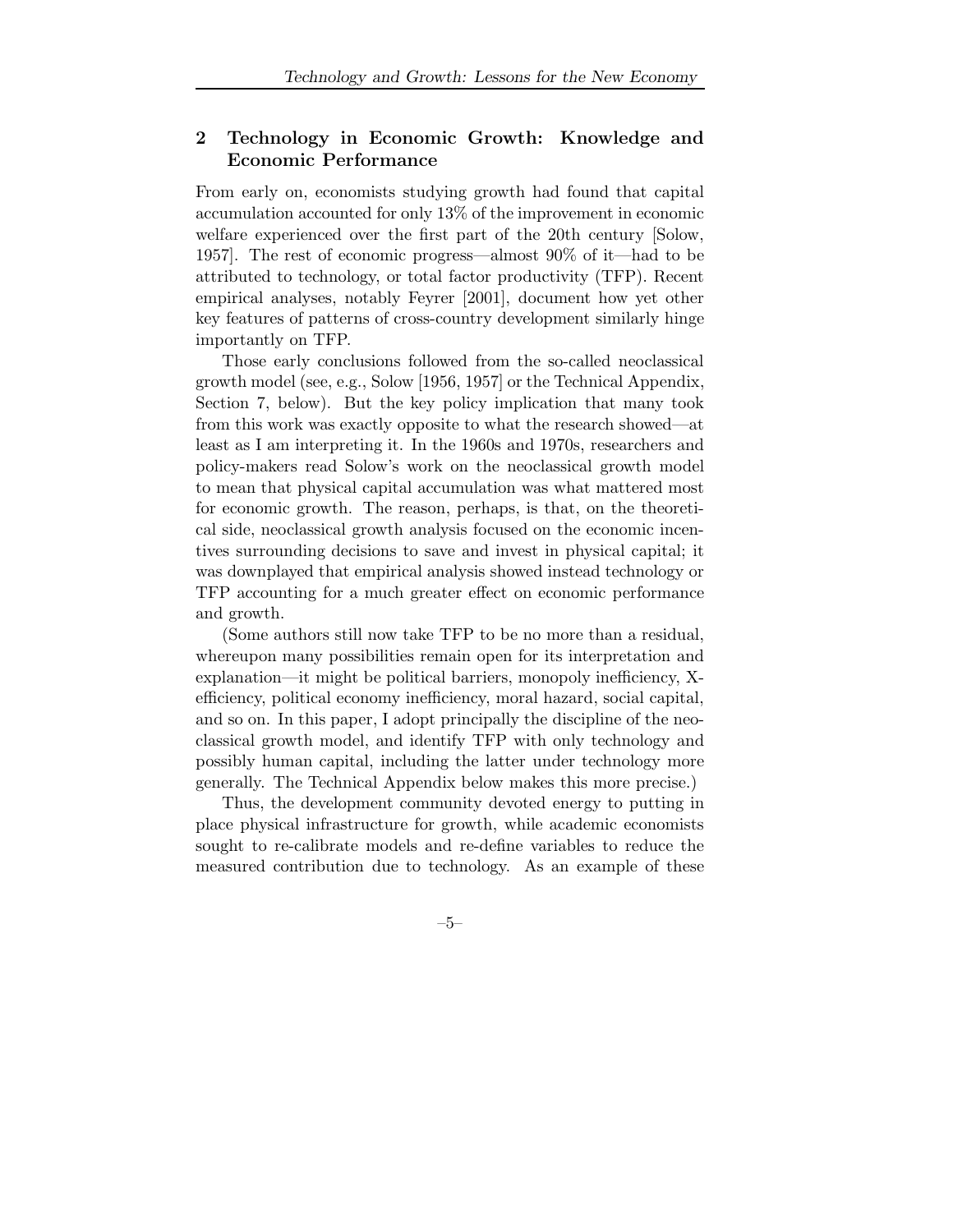efforts, consider human capital—education and training—which improves labor quality and thus increases the effective quantity of labor. Accounting explicitly for human capital might then reduce the importance of technology in explaining economic growth.

By the time Paul Krugman [1994] articulated his justly-famous critique of Singaporean development policy, the weight of opinion had swung full circle back to an emphasis on technology—thanks to forceful arguments developed meanwhile in Lucas [1988] and Romer [1986, 1990, 1992]. Economies could not hope to sustain high growth through savings and capital accumulation alone. Thus, by the mid 1990s, conventional wisdom was that a high TFP contribution to economic growth indicated a successful economy, not one with mismeasured capital stock and labor input. The way to increase TFP growth was research and development (R&D)—raising the science and knowledge base of the economy. Economists' focus had shifted from the incentive to accumulate physical capital to incentives for knowledge accumulation and technical progress.

A simple formalization will help clarify the issues here as well as others below. Suppose that total output Y satisfies a production function:

$$
Y = F(K, N, \tilde{A}),\tag{1}
$$

with K denoting the capital stock, N the quantity of labor, and A a first, preliminary index of technology.

To deal with potential mismeasurement in technology and to highlight the role of human capital, suppose that  $\overline{A}$  has two components, h human capital per worker, and A technology proper. Because human capital is embodied in workers,  $h$  is specific to an economy—assuming for the discussion here that workers can be identified as belonging to particular economies. By contrast, A is disembodied and global. An alternative characterization might be that A describes codifiable knowledge, while h describes tacit knowledge.

Denoting quantities in different economies using subscripts, we assume that

$$
\tilde{A}_j = (h_j, A) \tag{2}
$$

–6–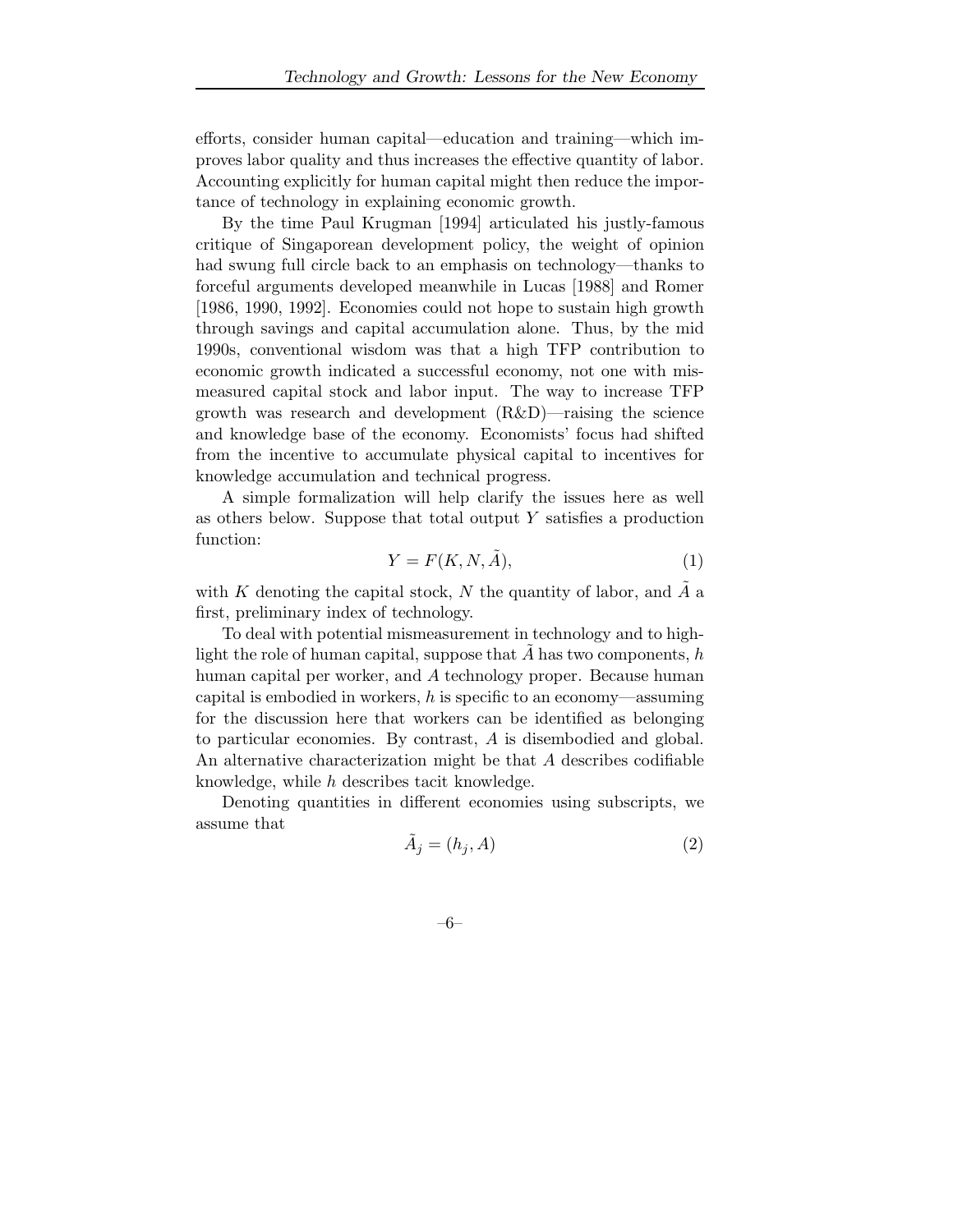applied to (1) gives either

$$
Y_j = F(K_j, N_j \times h_j, N_j \times A)
$$
\n(3)

or

$$
Y_j = F(K_j, N_j \times h_j \times A). \tag{4}
$$

The technical appendix shows that in one important class of models (section 7.3) standard assumptions surrounding (3) and (4) imply equilibria where *levels* of per capita incomes or labor productivity,  $Y/N$ , can be influenced by decisions on human capital. Growth rates in labor productivity, however, remain equal to the growth rate of technology A and thus invariant to decisions and policies on human capital.

In a different class of models (section 7.4) growth rates *are* influenced by human capital accumulation decisions. A key feature of such models is that growth arises from interaction between demand and supply-side characteristics, not just production-side developments.

The technical appendix clarifies the structural features distinguishing these two class of models. Notably, however, the models in sections 7.3–7.4 take human capital to be used only in producing goods and services. Then, advances in human capital can increase labor productivity, even taking the state of technology as given. Such models should be distinguished from those in, say, Romer [1990] where human capital is an input into R&D and thus technical progress, which thereby evolves endogenously. Human capital can therefore play dual but conceptually distinct roles in economic growth.

Working out the relative contributions to growth of technology and human capital, although not always distinct, matters. In the decomposition (2), technology A is the accumulation of a kind of knowledge resembling a global public good. Human capital h, however, is different. One part of knowledge that matters for growth is codifiable; the other, tacit.

–7–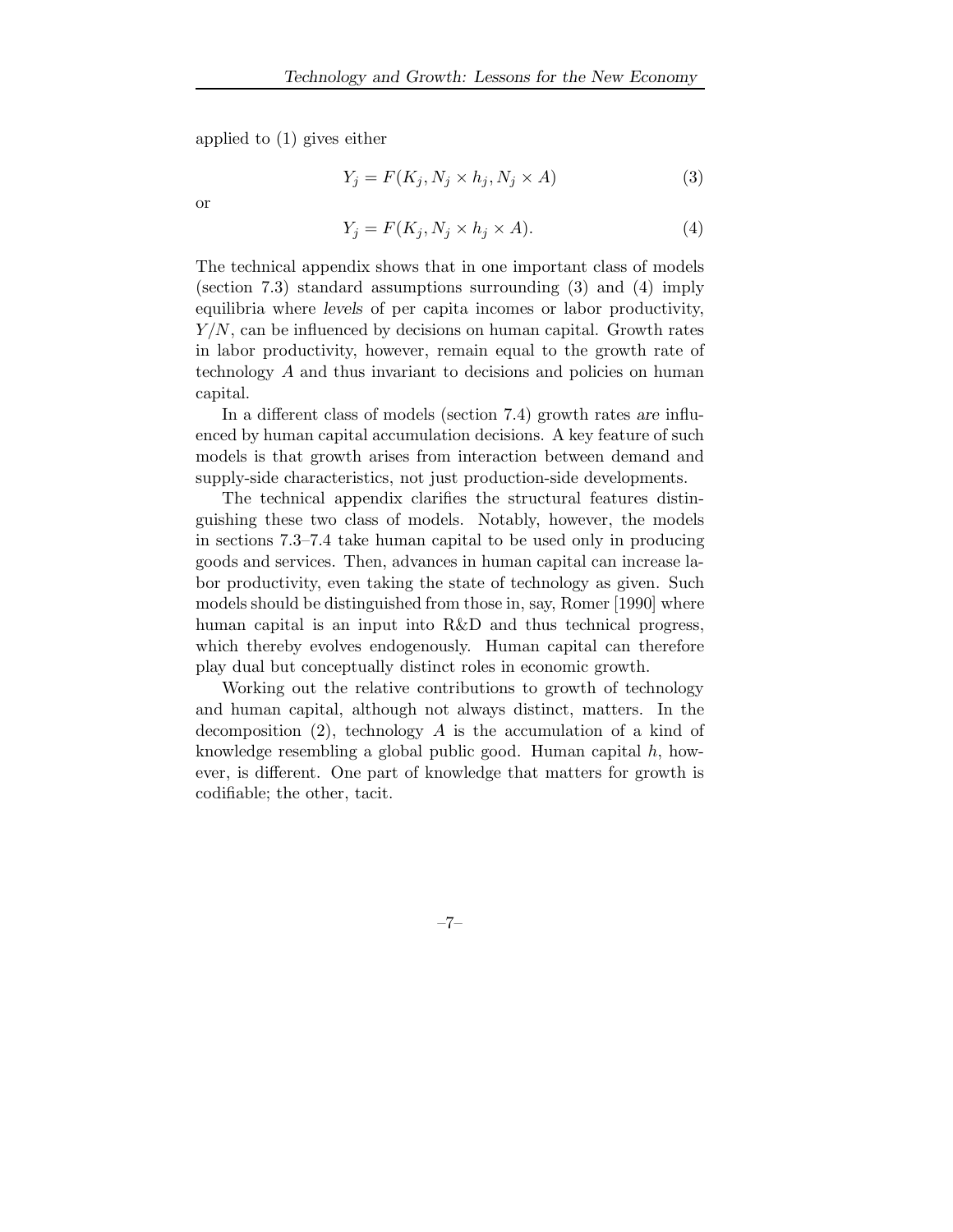#### **3 Dissemination and Catchup? A Persistent and Growing Divide**

While A has always been viewed as an important engine of economic growth—and the evidence and discussion of the previous section reconfirm this—recognizing the peculiar nature of the incentives for  $A$ 's creation and dissemination raises a number of subtle issues.

A first natural inclination is to view knowledge—ideas, blueprints, designs, recipes—simply as a global public good. Two observations argue for this.

First, knowledge is *non-rival* or infinitely expansible [David, 1993, Romer, 1990]: However costly it might be to create the first instance of a blueprint or an idea, subsequent copies have marginal cost zero. The owner of an idea never loses possession of it, even after giving away the idea to others.

This observation differs from ideas being intangible: Haircuts are intangible, but obviously not infinitely expansible.

Second, knowledge disrespects physical geography and other barriers, both natural and artificial. Knowledge is aspatial; ideas and recipes can be transported arbitrary distances without degradation. (As before, the intangibility of haircuts but their extreme locationspecificity makes clear why intangibility alone cannot be the defining characteristic for knowledge.) The acceptability of different ideas might of course differ across locations, depending on the users of those ideas—but that varies not strictly with geographical or national barriers, nor monotonically in physical distance.

An extreme view following from the two observations—first, that codifiable A accounts for most of economic growth and second, that codifiable A is non-rival and has global reach—is that the world should be roughly egalitarian, with all economies having approximately the same income levels. Or, if not, then at least income gaps between countries should be gradually narrowing.

But the opposite is happening. While the whole world is getting richer, the gap between poorest and richest is growing. Average per capita income (real, purchasing power parity adjusted) has grown at 2.25% per year since 1960. At the same time, however, the in-

–8–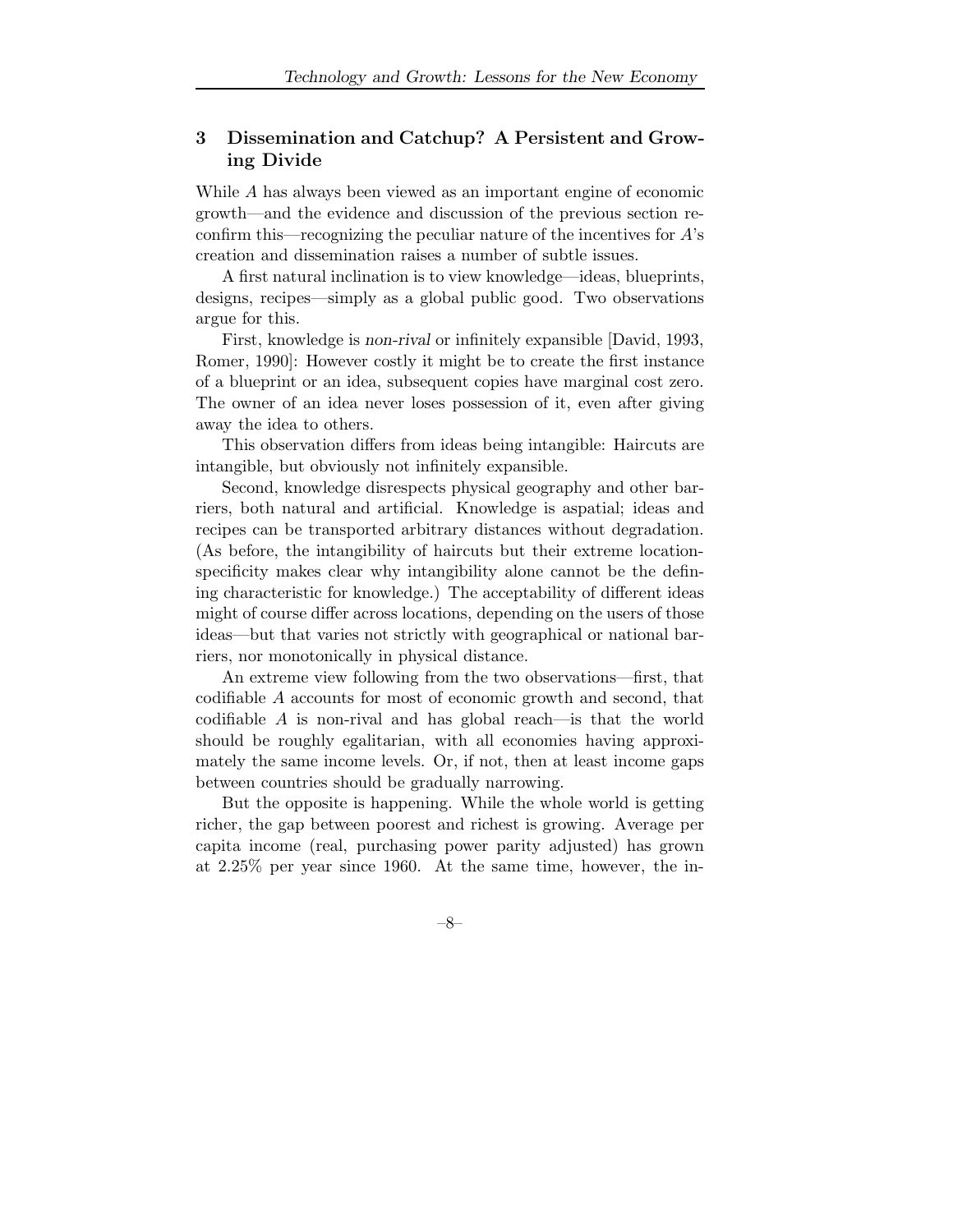come ratio between the world's 90th-percentile and 10th-percentile economies grew from 12.3 in the first half of the 1960s to 20.5 in the second half of the 1980s [Quah, 1997, 2001a]. Moreover, distinct income clusters—one at the high end of the income range, another at the low end—appear to be emerging. The cross-economy income distribution has dynamics that are difficult to reconcile with a naive view of knowledge dissemination.

If, to explain these observations, we allow the possibility that  $A$ , the driver of growth, might differ across countries, then technology dissemination—how  $A_j$  in economy j helps improve  $A_{j'}$  in economy  $j'$ —becomes paramount for economic growth.

Dissemination mechanisms have been studied [e.g., Barro and Sala-i-Martin, 1997, Cameron, Proudman, and Redding, 1998, Coe and Helpman, 1995, Eaton and Kortum, 1999, Grossman and Helpman, 1991], typically assuming that knowledge and technology are embodied in intermediate inputs, and that property rights permit monopoly operation by the owners of items of knowledge. However, in all these, that  $A$  is non-rival and aspatial is never explicitly considered. But it is those peculiar properties—nonrivalry and aspatiality—that allow greatest parallel between developments in the New Economy and what economists might know about technology dissemination.

Parente and Prescott [2000] have posed questions that come closest to the ones stated above. They too focus on A, and its apparent inability to disseminate globally. They conclude that it is vested interests within a potentially A-receiving country that represent significant barriers to A's dissemination. By contrast Quah [2001a] suggested that those obstacles emerge from an equilibrium interaction between A-transmitting and A-receiving economies. In section 5 below I consider the possibility that it is high aversion to change and newness, and low expertise among potential users of  $A$  that prevent  $A$ 's dissemination. This possibility had also been considered previously in Quah [2001b] and Quah [2001c].

–9–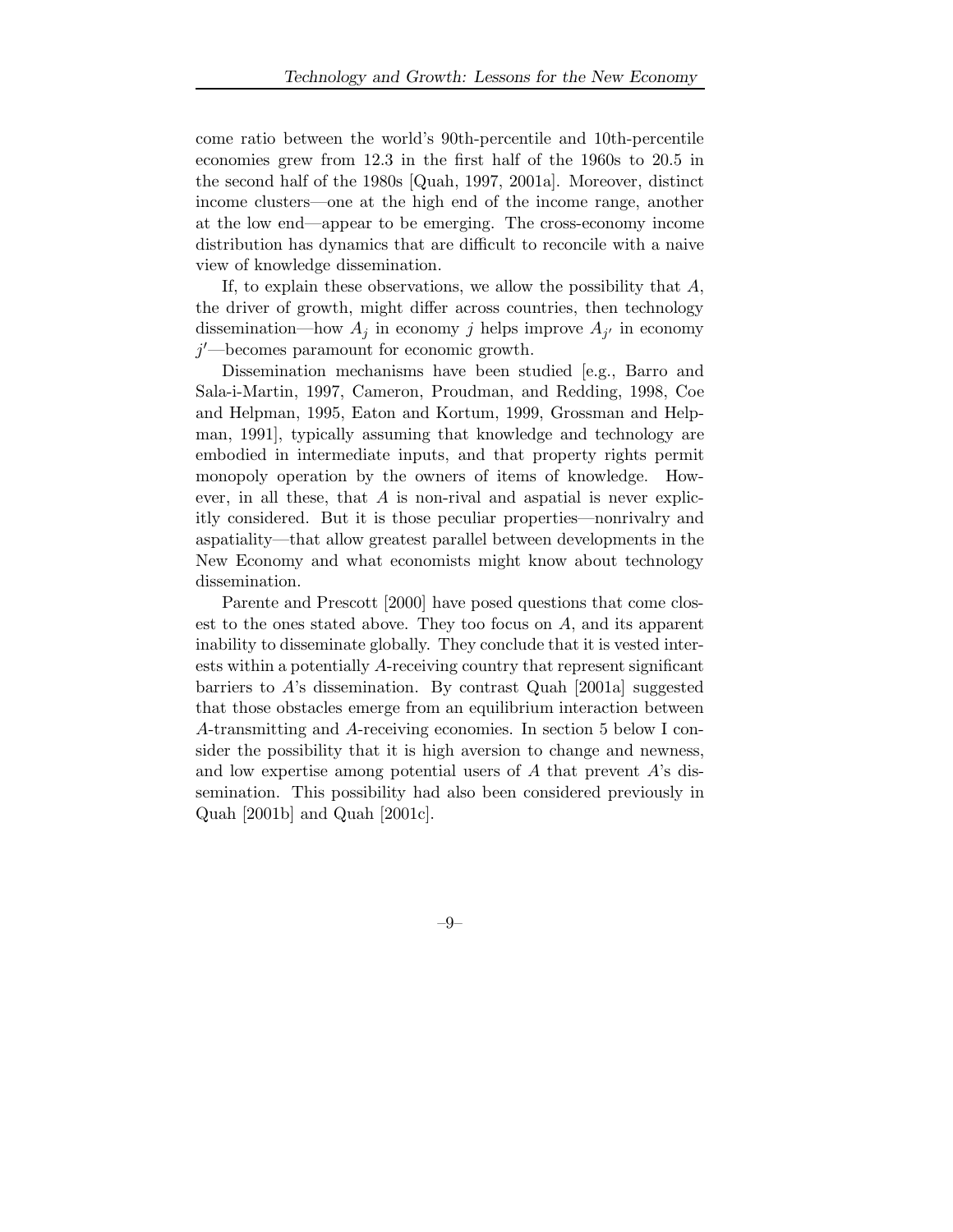#### **4 The New Economy: Puzzles and Paradoxes**

If we understand the New Economy to be no more than what has emerged from the proliferation of information and communications technology (ICT), then the New Economy ought to contain no great surprises. ICT is just the most recent manifestation of an ongoing sequence of technical progress. It should then also contribute to economic performance the same way technical progress has always done.

#### **4.1 Why might the New Economy be new?**

Two observations suggest potential differences. First, for many, ICT is a General Purpose Technology (GPT), bearing the power to influence profoundly all sectors of an economy simultaneously [Helpman, 1998]. Unlike technical advances in, say, pencil sharpeners, ICT's productivity improvements can ripple strongly through the entire economy, affecting everything from mergers and acquisitions in corporate finance, to factory-floor rewiring of inventory management mechanisms.

Second, ICT products themselves behave like knowledge [Quah, 2001c], in the sense described in Section 3 above. Whether or not we consider, say, a Britney Spears MP3 file downloadable off the Internet as a piece of scientific knowledge—and I suspect most people would not—the fact remains, such an item has all the relevant economic properties of knowledge: infinite expansibility and disrespect of geography. Thus, models of the spread of knowledge, like those described earlier, can shed useful light on the forces driving the creation and dissemination of ICT products. This view suggests something markedly new in the New Economy—a change in the nature of goods and services to become themselves more like knowledge.

This transformation importantly distinguishes modern technical progress from earlier: The economy is now more knowledge-based, not just from knowledge being used more intensively in production, but from consumers' having increasingly direct contact with goods and services that behave like knowledge.

–10–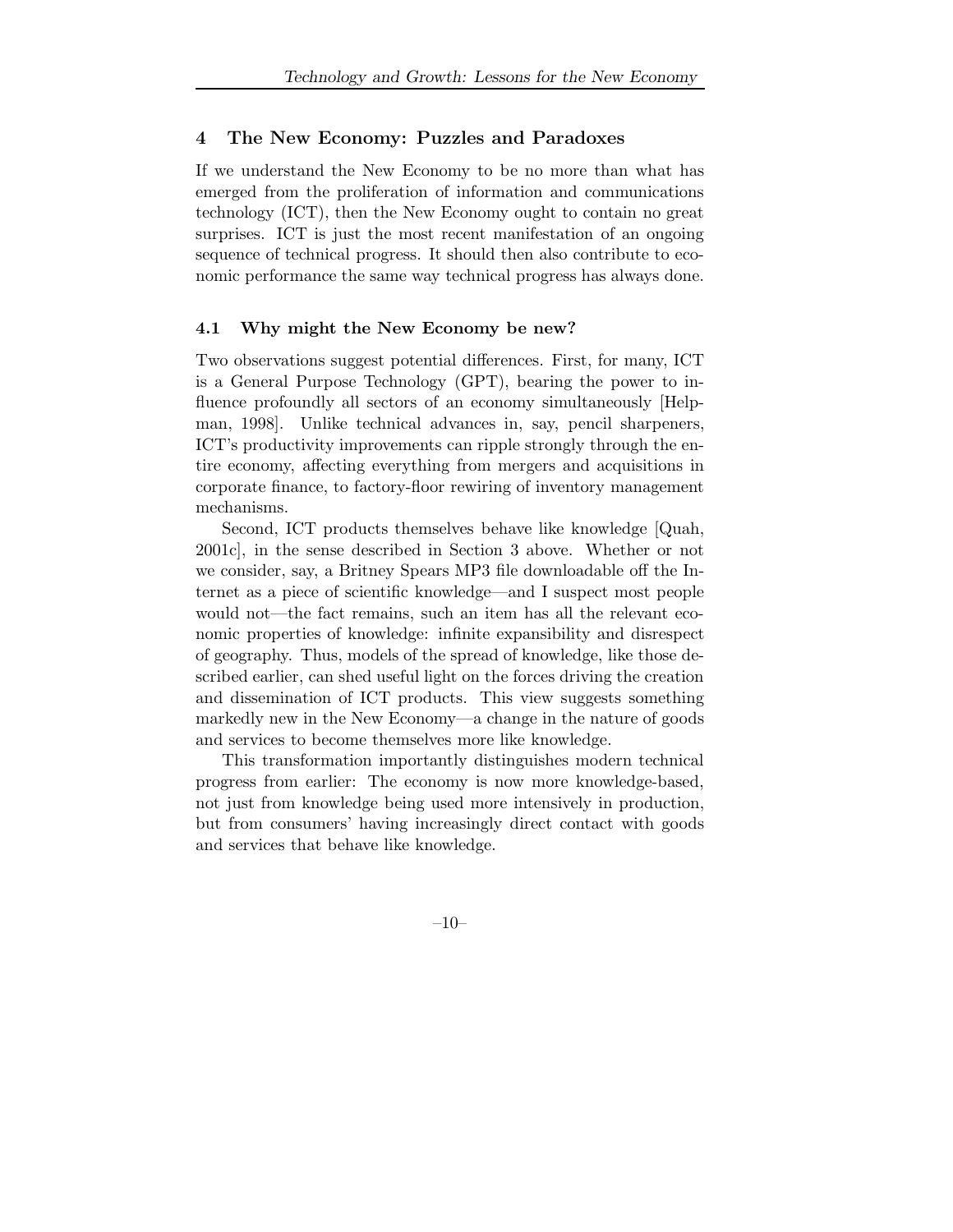#### **4.2 Puzzles and paradoxes?**

I now describe some puzzles relating technology, economic growth, and the New Economy. I will suggest below that interpreting the New Economy in the terms I have just described helps resolve some, although not all, of these puzzles.

To overview, paradoxes in the knowledge-driven, technology-laden economy are of three basic kinds:

- 1. What used to be just the Solow productivity paradox [Solow, 1987]—"you see computers everywhere except in the productivity numbers"—extends more generally to science and technology. Put simply, a skeptic of the benefits of computers must, on the basis of productivity evidence, be similarly skeptical of science and technology's impact on economic growth.
- 2. It is not just that science and technology or ICT seem unrelated to economic performance, the correlation is sometimes negative. When output growth has increased, human capital deployment in science and technology appears to have fallen.
- 3. Although it is by most measures the world's leading technology economy, the US imports more ICT than it exports. And its TFP dynamics haven't changed as much as have TFP dynamics in other economies.

#### **4.3 Solow productivity paradoxes**

Fig. 1 contrasts rapidly expanding information technology (IT) investment with insignificant labor productivity improvement in the US between the mid-1960s and the early 1990s [Kraemer and Dedrick, 2001]. In 1973, annual growth in IT spending rose to 17% from an average of -0.2% over the preceding eight years. It then averaged 15.7% for the twenty-two years afterwards. Productivity growth averaged 2.3% for the first period, and then an anemic 0.9% subsequently. Thus, a potentially key addition to technological base of the US economy appears, in reality, to have contributed not at all to US productivity growth.

–11–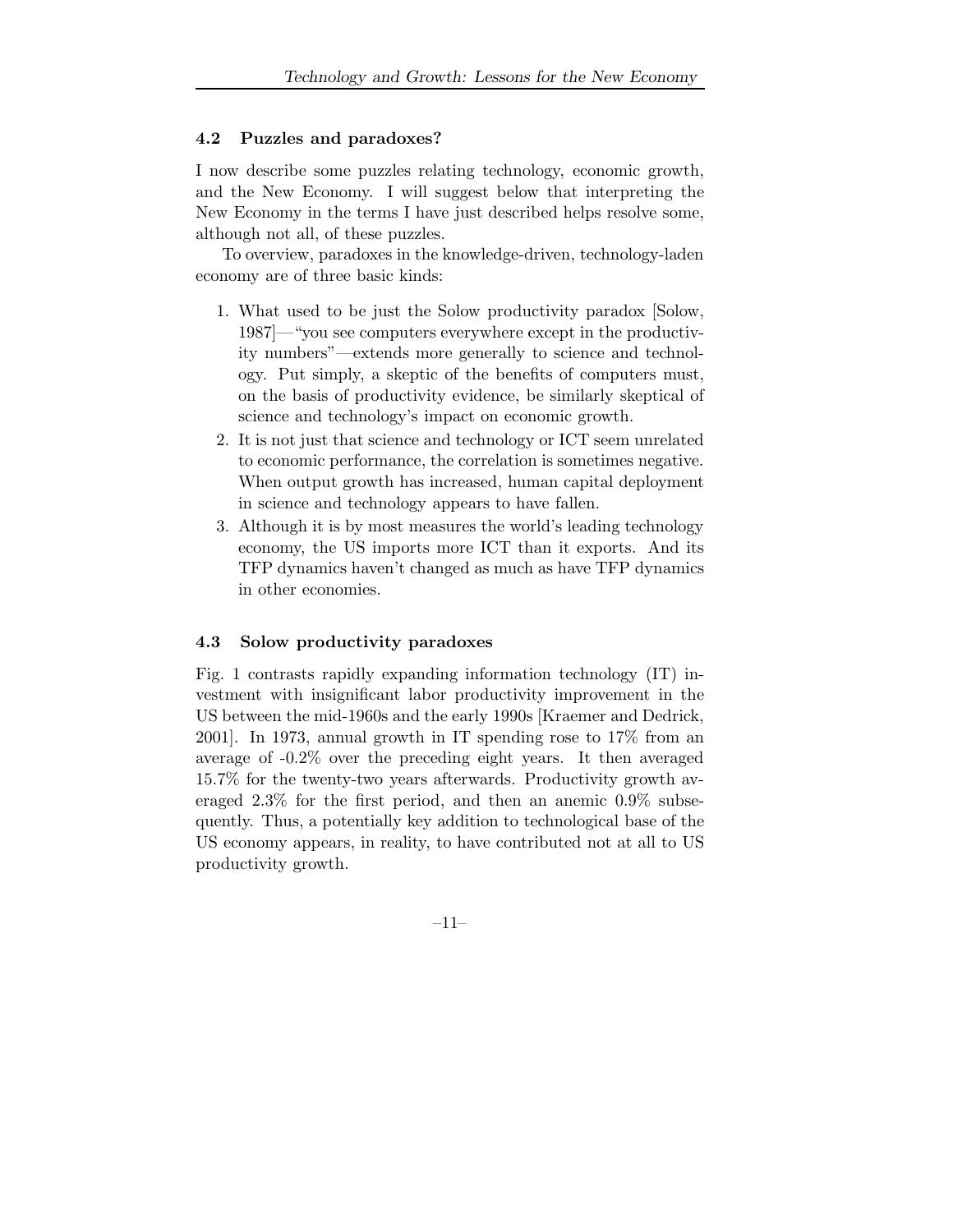Fig. 2 shows, however, that the puzzle is more profound than the Solow paradox alone. From 1950 through 1988, the fraction of the US labor force employed as scientists and engineers in R&D increased four-fold, from 0.1% to 0.4% [Jones, 1995]. The increase in this series is much smoother: As much increase occurred after 1972 as before. Yet, as we earlier saw from Fig. 1, labor productivity growth *fell* sharply. (For completeness, Fig. 2 also graphs TFP growth, which relates much the same story as labor productivity growth.) The smooth secular rise in science and technology inputs engendered nothing remotely similar in incomes or productivity.

I conclude that whatever mechanism relates technology inputs scientists and engineers; information technology—with measured productivity improvements, it is little understood. That mechanism is no more transparent for prosaic and uncontroversial inputs such as scientists and R&D engineers than it is for ICT.

The puzzle only deepens turning to more recent evidence on the US economy. Over 1995–1999, growth in nonfarm business sector productivity rose to an annual rate of 2.9%, more than double its average over the previous two decades [U. S. Department of Commerce, 1999]. Was this the long-awaited resolution of the Solow productivity paradox? If so, yet a different paradox emerges. Over this time, human capital indicators for science and technology in the US declined almost uniformly. Figures from the National Science Foundation (http://caspar.nsf.gov/) show that while between 1987 and 1997 the total number of bachelor's degrees increased by 18%, that for computer science *fell* by 36%, for mathematics and statistics by 23%, for engineering 16%, and for physical sciences, 1%. Burrelli [2001] reports that US science and engineering graduate enrollment fell in every single year since 1993, turning around only in 1999. Just as US productivity growth was starting to increase, measurable science and engineering inputs for generating new technology were doing exactly the opposite.

The preceding observations suggest, in my view, a number of complications in the stylization that science and engineering constitute direct inputs into technical progress in turn, driving economic growth. If there is a productivity paradox for ICT and the New Economy, then

–12–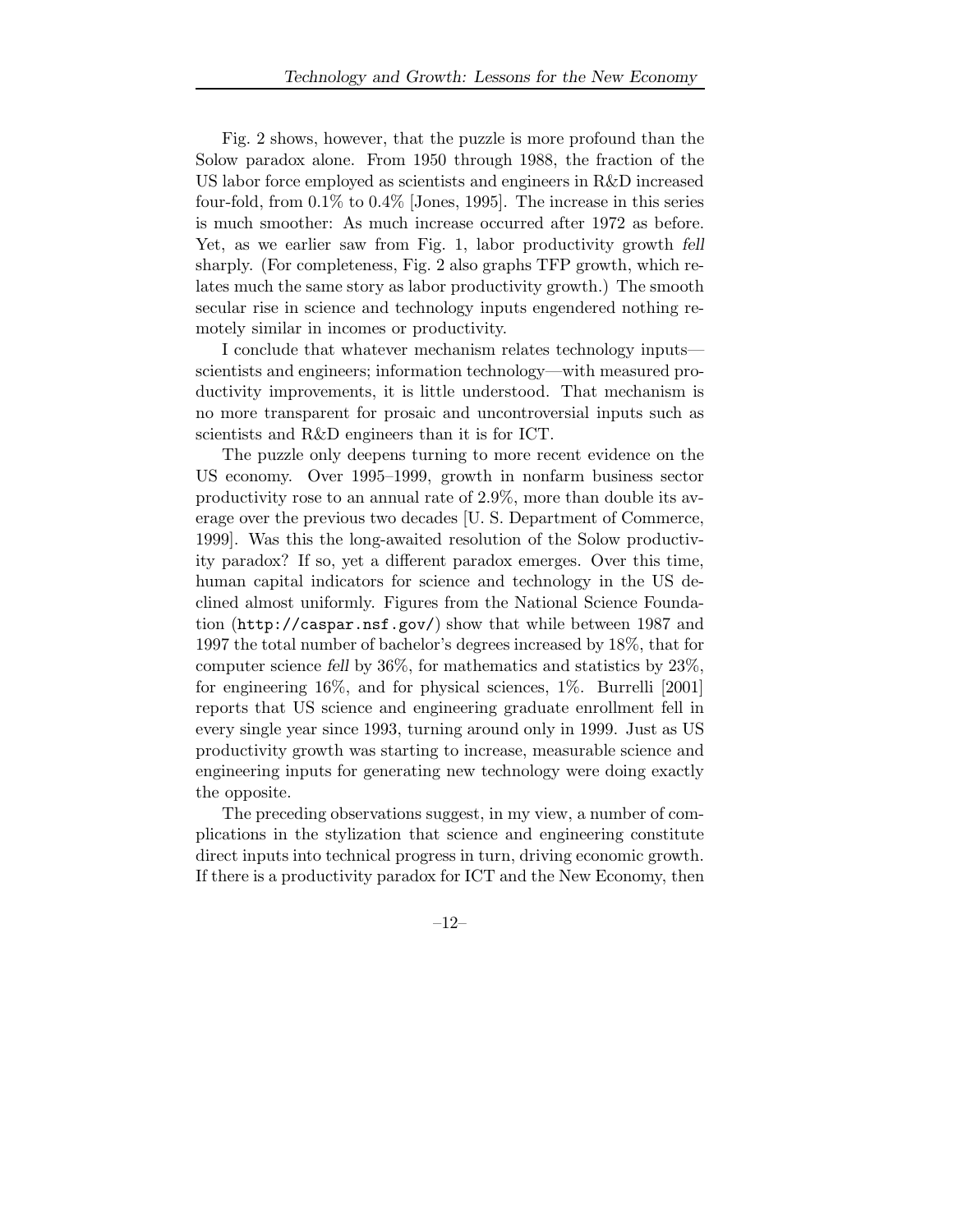a yet larger one holds for science and technology more broadly.

#### **4.4 International puzzles**

Most studies have thus far focused on the US, but cross-country evidence raises yet further puzzles. Is the US the world's leading New Economy? In 1997 the share of ICT in total business employment was the same, 3.9% [OECD, 2000], for both the US and the European Union (EU). However, comparing the two blocs, the US is clearly well ahead on both value added and R&D expenditure. In the US, the share of ICT value added in the business sector was 8.7%, while the share of ICT R&D expenditure was 38.0%. The EU, by contrast, had ICT value added of only 6.4%, and R&D expenditure in ICT 23.6%.

That the EU numbers are averages across nation states, however, disguises wide diversity across different economies. Thus, a number of EU member states as well as other OECD economies show up *ahead* of the US in New Economy/ICT indicators [OECD, 2000, Tables 1– 3, pp. 32–34]. Compared to the US, ICT share in total business employment is higher in Sweden (6.3%), Finland (5.6%), the UK  $(4.8\%)$ , and Ireland  $(4.6\%)$ . Similarly, Korea  $(10.7\%)$ , Sweden  $(9.3\%)$ , the UK  $(8.4\%)$ , and Finland  $(8.3\%)$  each have ICT shares of value added that exceed the US's. The share of ICT R&D expenditure is 51% in Finland and 48% in Ireland. Moreover, in 1998 the US imported USD 35.9 billion more ICT than it exported [OECD, 2000, Table 4, p. 35]. By contrast, Japan (USD 54.3 billion), Korea (USD 13.6 billion), Ireland (USD 5.8 billion), Finland (USD 3.6 billion), and Sweden (USD 2.8 billion) all showed ICT trade surpluses.<sup>1</sup>

Finally, if the New Economy and ICT are supposed to have af-

–13–

<sup>&</sup>lt;sup>1</sup> I have not been able to get more disaggregated statistics on the *kinds* of ICT products that are aggregated in the statistics above. Perhaps intra-industry trade and product differentiation might be insightful for thinking about these numbers. If so, however, it also suggests that an aggregate, macro emphasis on ICT and productivity is misleading for assessing economic performance.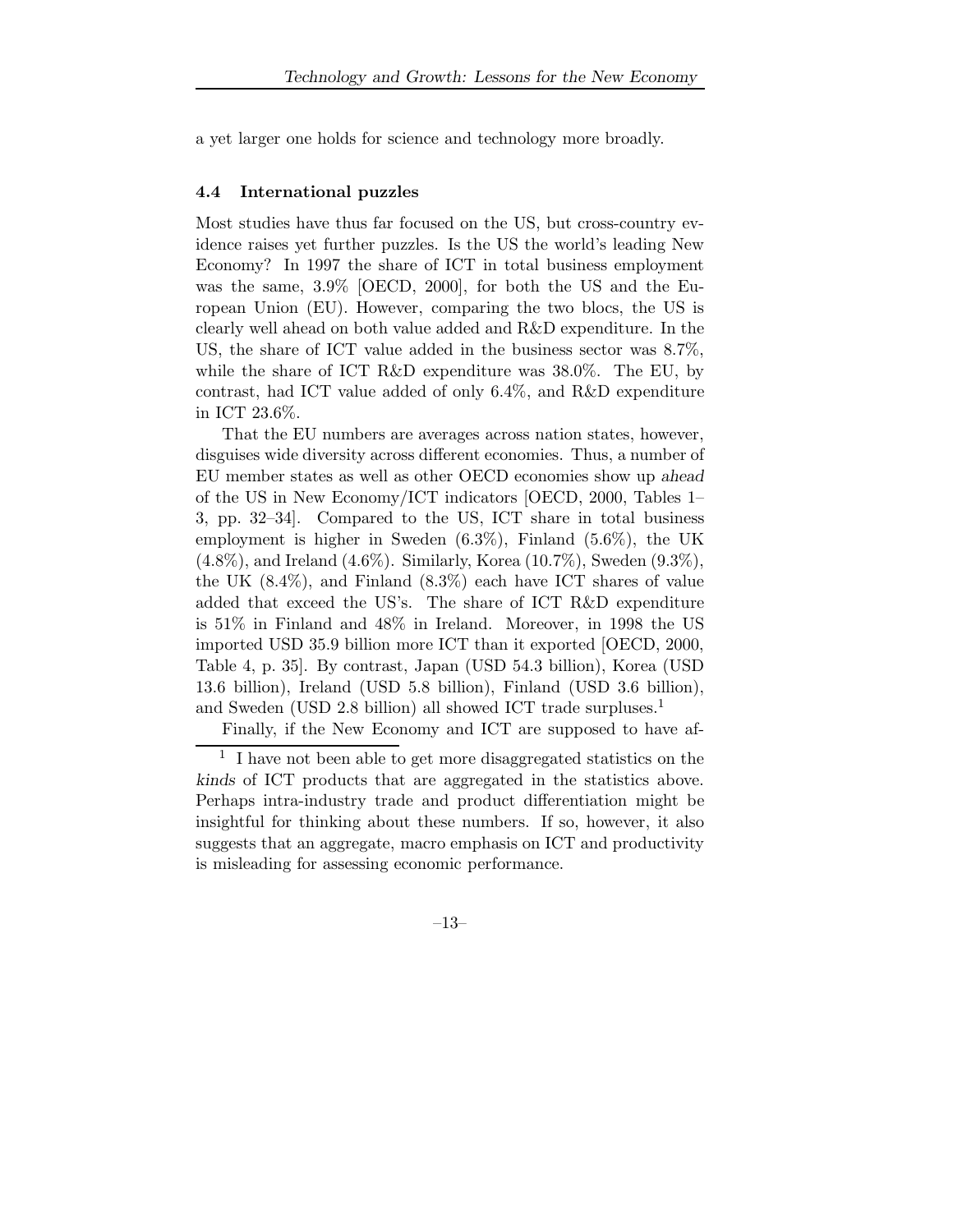fected TFP's dynamics in the US economy, they appear to have done so *less* than in economies like Finland, Ireland, and Sweden. Vanhoudt and Onorante [2001] document that for the US the contribution of TFP to economic growth has remained approximately constant at 71%–72% throughout both the 1970s and the 1990s. By contrast, Finland saw an increase in TFP contribution to its growth performance from 60% to 85%; Ireland, from 63% to in essence 100%; and Sweden, from 51% to 72%.

No single piece of empirical evidence here is overwhelming by itself, but the range of them suggests to me a couple of surprising possibilities. First, it is economies like Finland, Ireland, Sweden, Korea, and Japan that, in different dimensions, are more New Economy than the US—the first three of these, most consistently so. Second, to the extent that the US has been a successful New Economy and has powered ahead on the technology supply side, it is its ICT consumption, the demand side, that has grown even more.

#### **4.5 What does the New Economy have to be?**

This discussion brings us full circle to my Introduction, that the consumption or demand side of the New Economy deserves greater attention than it has thus far attracted.

By contrast, productivity-focused New Economy analyses are numerous and varied, and include the influential and provocative study of Gordon [2000]. In that work, the author identifies the New Economy as the acceleration in the rate of price declines of computers and related technologies since 1995. He compares New Economy developments to what he calls "Five Great Inventions" from the past, identified as product clusters surrounding (1) electricity; (2) the internal combustion engine; (3) chemical technologies (notably moleculerearranging technologies, incorporating developments in petroleum, plastics, and pharmaceuticals); (4) pre-World War 2 entertainment, communications, and information (including the telegraph, telephone, and television); and (5) running water, indoor plumbing, and urban sanitation infrastructure. In Gordon's analysis, these clusters of technological developments drove the immense productivity improve-

–14–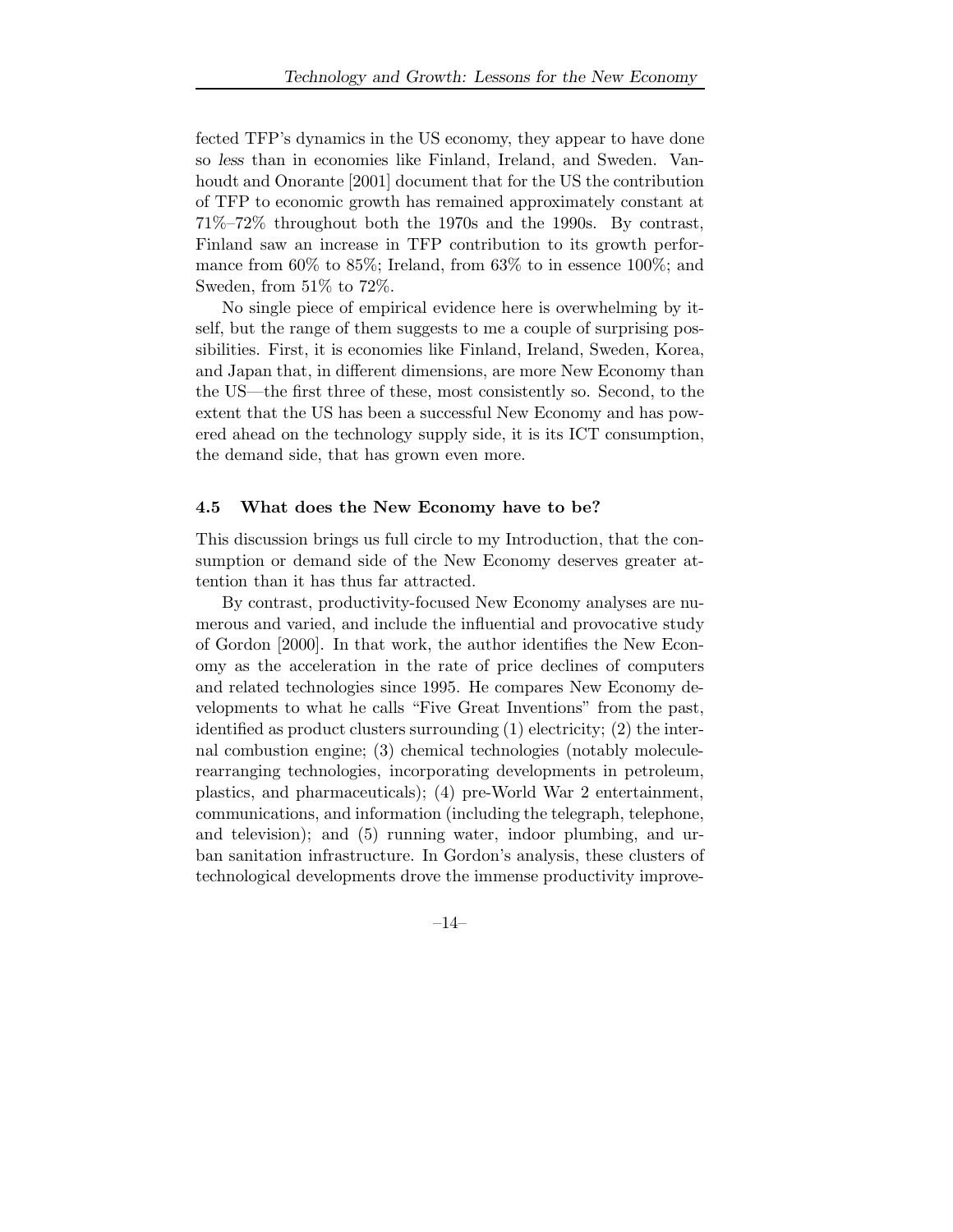ments of the Second Industrial Revolution, 1860—1910. In Gordon's definition, the New Economy pales by comparison.

There is no question that Gordon's list of Great Inventions includes critically important technical developments. But comparing mere price reductions—if that is all the New Economy is—in inventions already extant (computers, telecommunications) to the items in the list hardly seems a balanced beginning to assess their relative importance. Moreover, the past always looks good—the further back the past, the better. The further-back past has been around longer than the only-recent past, and so has had greater opportunity to influence the world around us.

As an extreme, consider that at the end of 1999 a group of leading thinkers were asked what they considered the critical inventions of the millennium. Freeman Dyson, the renowned theoretical physicist, extended the choice to cover two millennia, and nominated dried grass:

"The most important invention of the last two thousand years was hay. In the classical world of Greece and Rome and in all earlier times, there was no hay. Civilization could exist only in warm climates where horses could stay alive through the winter by grazing. Without grass in winter you could not have horses, and without horses you could not have urban civilization. Some time during the so-called dark ages, some unknown genius invented hay, forests were turned into meadows, hay was reaped and stored, and civilization moved north over the Alps. So hay gave birth to Vienna and Paris and London and Berlin, and later to Moscow and New York."

(Freeman Dyson, 1999)

Very prosaic, minor changes can have profound effects, if they stay around long enough.

Gordon's list focuses on how the supply side of the economy has changed. Even (4) from his list is of interest, in his analysis, because

–15–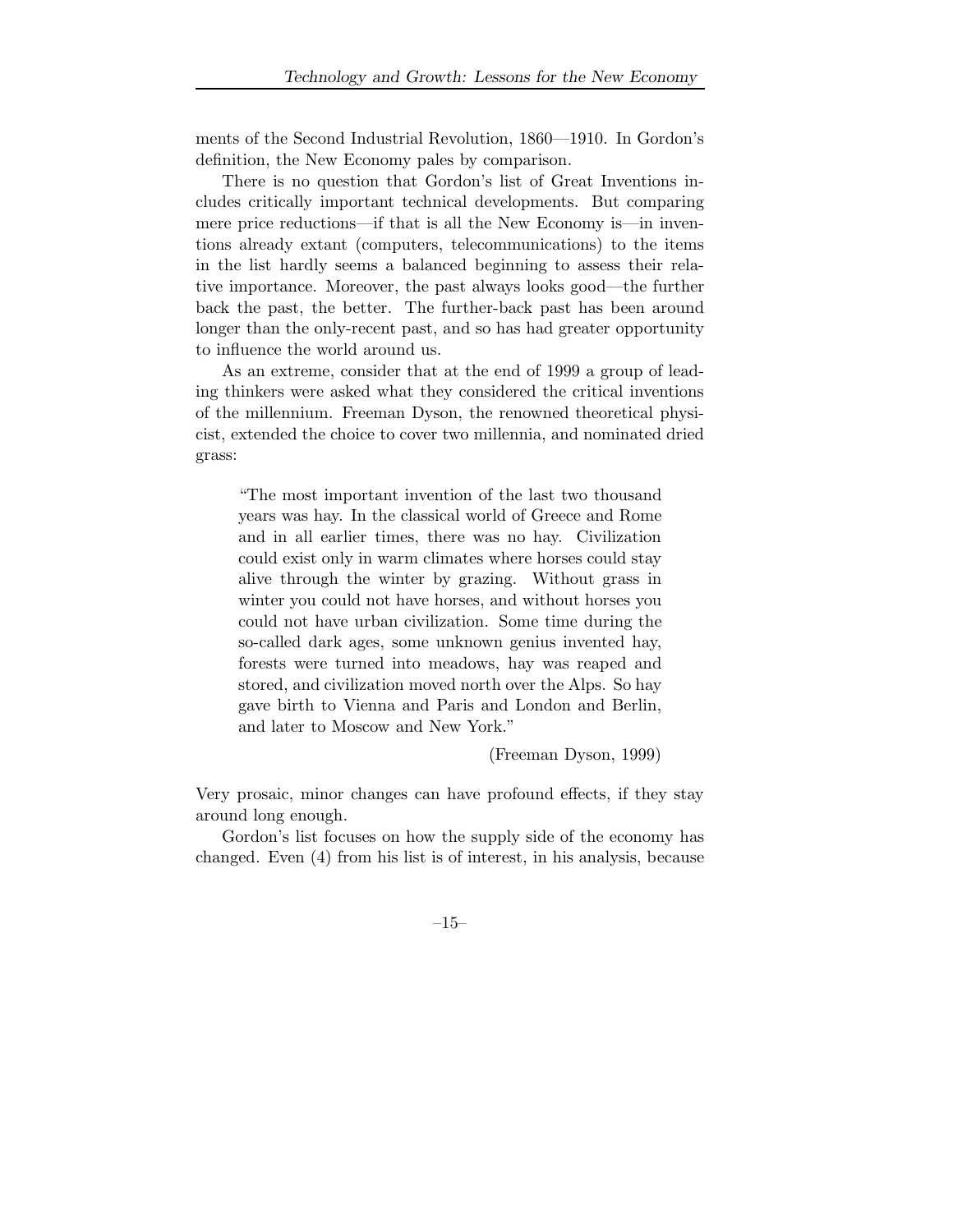it made the world smaller ("in a sense more profound than the Internet" [Gordon, 2000]), and really should include the postal system and public libraries leading, in turn, to literacy and reading.

In the analysis I develop here, by contrast, the New Economy is not only or even primarily a change in cost conditions on the supply side, then affecting the rest of the economy that uses that technology. Instead, it is the change in the nature of goods and services to become increasingly like knowledge. To draw out again the underlying theme, this is not just to say those goods and services are science and technology-intensive, but instead that their physical properties in consumption are the same as those of knowledge.

Such goods and services are becoming more important in two respects: first, as a fraction of total consumption; and second, in their increasingly direct contact with a growing number of consumers. To be concrete then, I include in this New Economy definition:

- 1. information and communications technology, including the Internet;
- 2. intellectual assets;
- 3. electronic libraries and databases;
- 4. biotechnology, i.e., carbon-based libraries and databases.

The common, distinctive features of these categories are, as earlier indicated: they represent goods and services with the same properties as knowledge; they are increasingly important in value added, and they represent goods and services with whom a growing number of final consumers are coming into direct contact. Quah [2001c] has called such goods *knowledge-products*. (This is partly to distinguish the issues here from those typically studied in, say, the "economics of information." The economic impact of a word-processing package, process-controller software, gene sequence libraries, database usage, or indeed the Open Source Software movement can be fruitfully considered without necessarily bringing in ideas such as moral hazard, adverse selection, or contract theory—the usual "economics of information" concerns.)

Categories  $(1)$ – $(4)$  in my definition are, of course, not mutually exclusive. Intellectual assets (2) include both patentable ideas and

–16–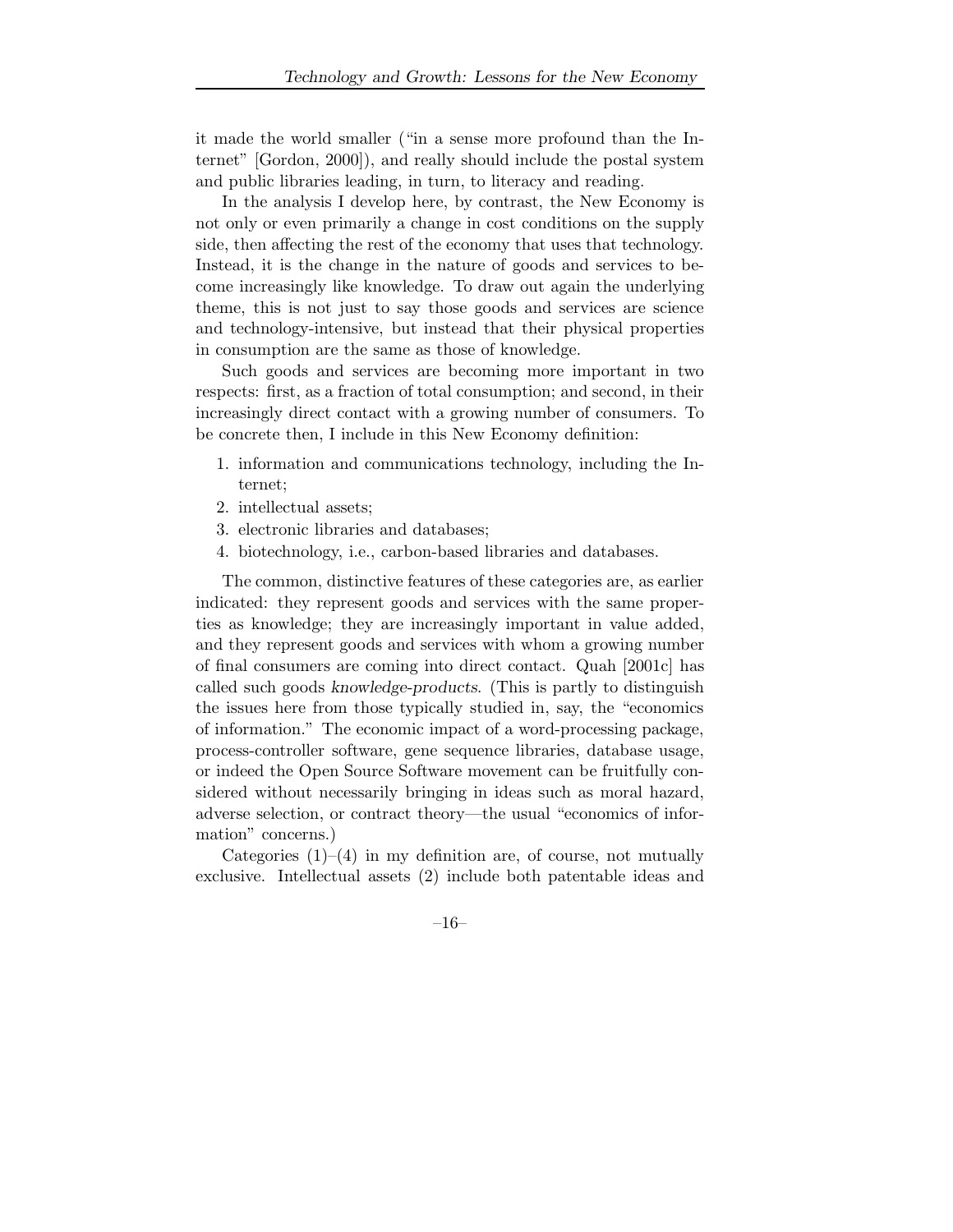computer software, with the latter obviously included in ICT (1) as well. But by intellectual assets, I refer also to software in its most general form, i.e., not just computer software, but also video and other digital entertainment, and recorded music. Finally, I prefer the term "intellectual assets" because it does not presume a social institution—such as patents and copyrights—to shape patterns of use, the way that, say, the term "intellectual property" does.

Viewing the New Economy as changes only on the supply or productivity side can give only part of the picture. This simplification is sometimes useful. Here it misleads. It generates an unhealthy obsession with attempting to measure the New Economy's productivity impacts. But even were that focus justified, shifting attention to the demand or consumption side helps raise other important and subtle new issues.

#### **5 Knowledge in Consumption and Economic Growth**

When the New Economy is identified with its potential supply-side impact, the critical links are threefold. First, the New Economy emphasizes knowledge, and knowledge raises productivity. Second, improved information allows tighter control of distribution channels, and with better-informed plans, inventory holdings can be reduced. Third, delivery lags have shortened so that productive factor inputs capital and labor—can be reallocated faster and with less frictional wastage.

In the stylization from Section 2 and running through most of the discussion of Sections 3 and 4, knowledge and the New Economy are represented by  $A$  in the production function

$$
Y = F(K, N, A) \tag{5}
$$

(now ignoring the distinction between  $A$  and  $A$  from Section 2). In the conventional analysis, controversy surrounds the quantitative dimension to this relation: Just how much does the New Economy affect A; what is the multiplier on  $A$  for  $Y$ ?

What I have tried to argue above is that the New Economy is most

$$
-17-
$$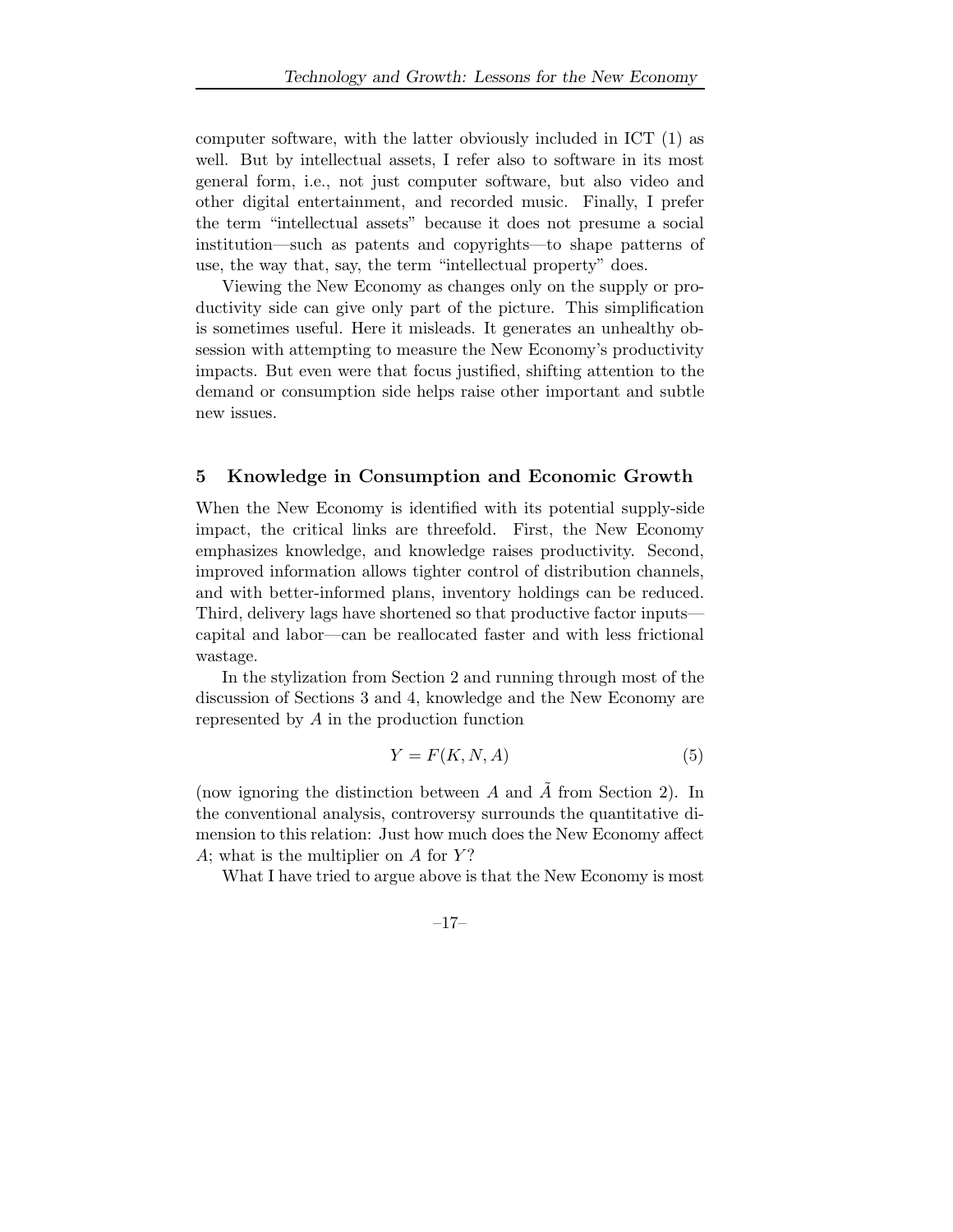usefully viewed as moving A from the production function  $(5)$  to be an argument in agents' preferences. The New Economy is a set of structural changes in the economy that have ended up inserting into utility functions objects that have the characteristics of A. Succinctly, if  $U$  represents a utility function, and  $C$  the consumption of other, standard commodities, then the New Economy is

$$
U = U(C, A). \tag{6}
$$

Quah [2001c] has studied a model where learning to use new A is costly in time, and therefore A affects consumers' budget constraint. The indirect utility function is then a reduced-form representation with exactly the features of (6).

That A disrespects geography and is infinitely expansible has profound implications for the behavior of consumers as well as producers. For one, transportation costs and end-user location can no longer satisfactorily explain what we see in patterns of economic geography [Fujita, Krugman, and Venables, 1999, Quah, 2000, 2001b]. For another, demand-side characteristics assume increased importance in determining market outcomes [Quah, 2001c].

To see this second point, consider two possibilities. First, suppose societies have established institutions—intellectual property rights (IPRs) like patents, say—that prevent driving the market price of knowledge products to zero marginal cost. Social institutions do this by making copying illegal for all but the IPR holder. The IPR holder then operates as a monopolist, delivering a quantity and charging a price determined entirely by the demand curve. Cost considerations determine profits, but not price or quantity—it is demand alone that determines market outcomes.

Second, suppose the opposite, i.e., that IPR institutions do not exist. Knowledge-products then are not protected by IPRs, but have incentive mechanisms for their creation and dissemination separated as might happen, say, under systems of patronage or procurement [David, 1993]. Then infinite expansibility of the knowledge-product results in the supply side supplying as much as the demand side will bear, in a way divorced from the structure of costs in creation. Again,

–18–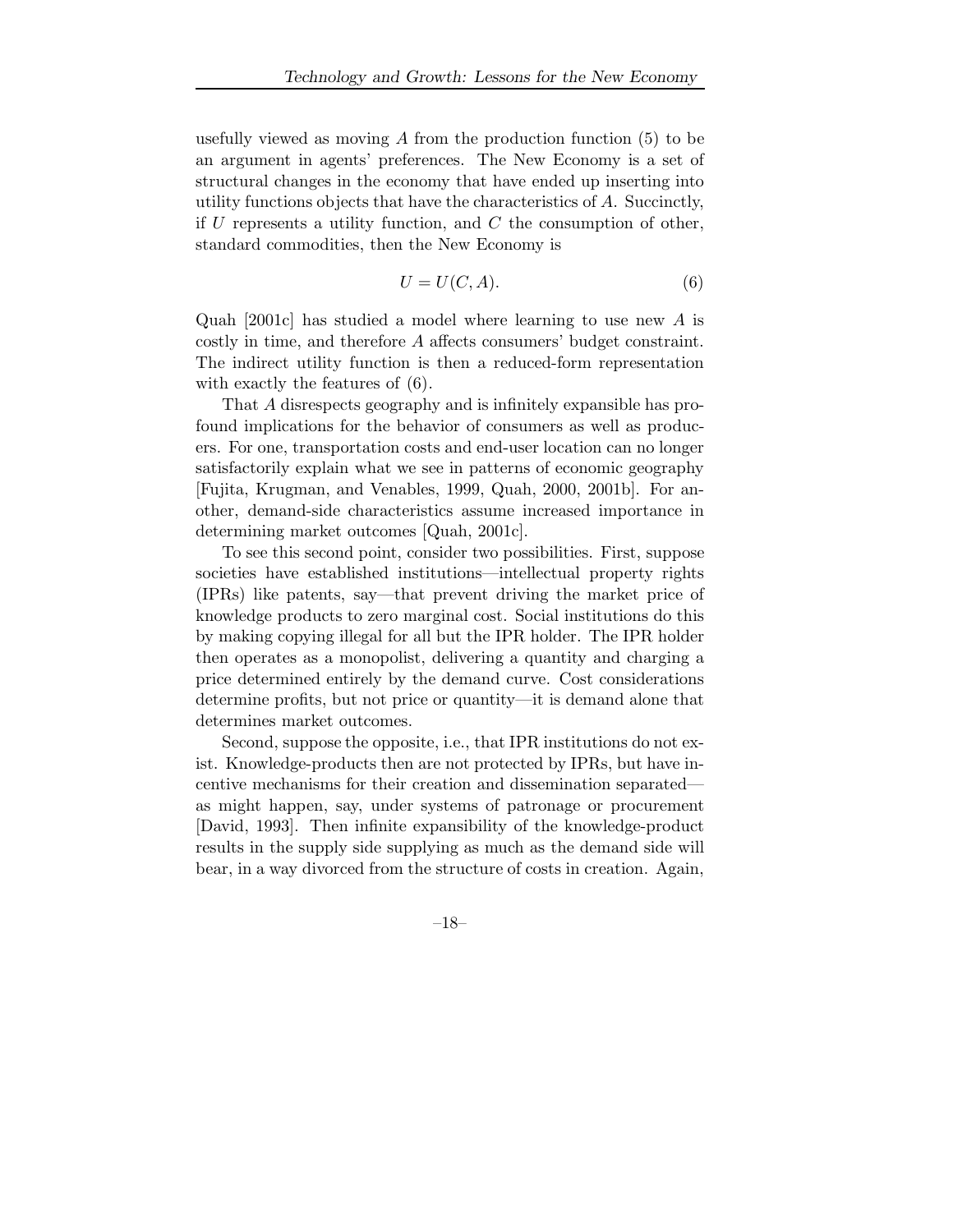then, the ultimate determinant of market outcomes is the demand side.

These observations suggest the seemingly paradoxical conclusion that the most serious obstacle impeding progress in the New Economy might be consumer-side reluctance to participate in it. The advanced technologies around us might well turn out to be unproductive, not because of any defect inherent to them, but instead simply because we users have *chosen* not to use those technologies to best effect.

Statistical evidence in Jalava and Pohjola [2002] suggests two conclusions that bear on this hypothesis. First, in the US in the 1990s, ICT use provided benefits exceeding those from ICT production. Second, in Finland the contribution of ICT use to output growth has more than doubled in the 1990s.

Evidence of a different nature also sheds light on this demandside hypothesis. Quah [2001c] describes a historical example where demand-side considerations mattered critically for technical progress. China at the end of the Sung dynasty in the 14th century was neither chockful of dot-com entrepreneurs nor brimming with Internet infrastructure. However, it did stand on the brink of an industrial revolution, four centuries before the Industrial Revolution of late 18thcentury Western Europe.<sup>2</sup>

China produced more iron per capita in the 14th century than did Europe in the early 18th. Blast furnace and pig/wrought iron technologies were more advanced in China in 200 BCE than European ones in the 1500s. In China, iron's price relative to grain fell, within

–19–

<sup>2</sup> The analysis in Quah [2001c] had been originally motivated by my reading of Jones [1988] and Mokyr [1990]. Since those, Landes [1998] has further re-ignited controversy over the historical facts; see, e.g., Pomeranz [2000]. What matter for my discussion are not precise details on how much exactly China might have been ahead of Europe, when—within a 5-century span of time—catchup from one to the other occurred, or if the reversal was sudden or gradual. No one disputes that 14th-century China was technologically advanced nor that afterwards China lost significant technologies that it had earlier had. It is these that I draw on for the current discussion.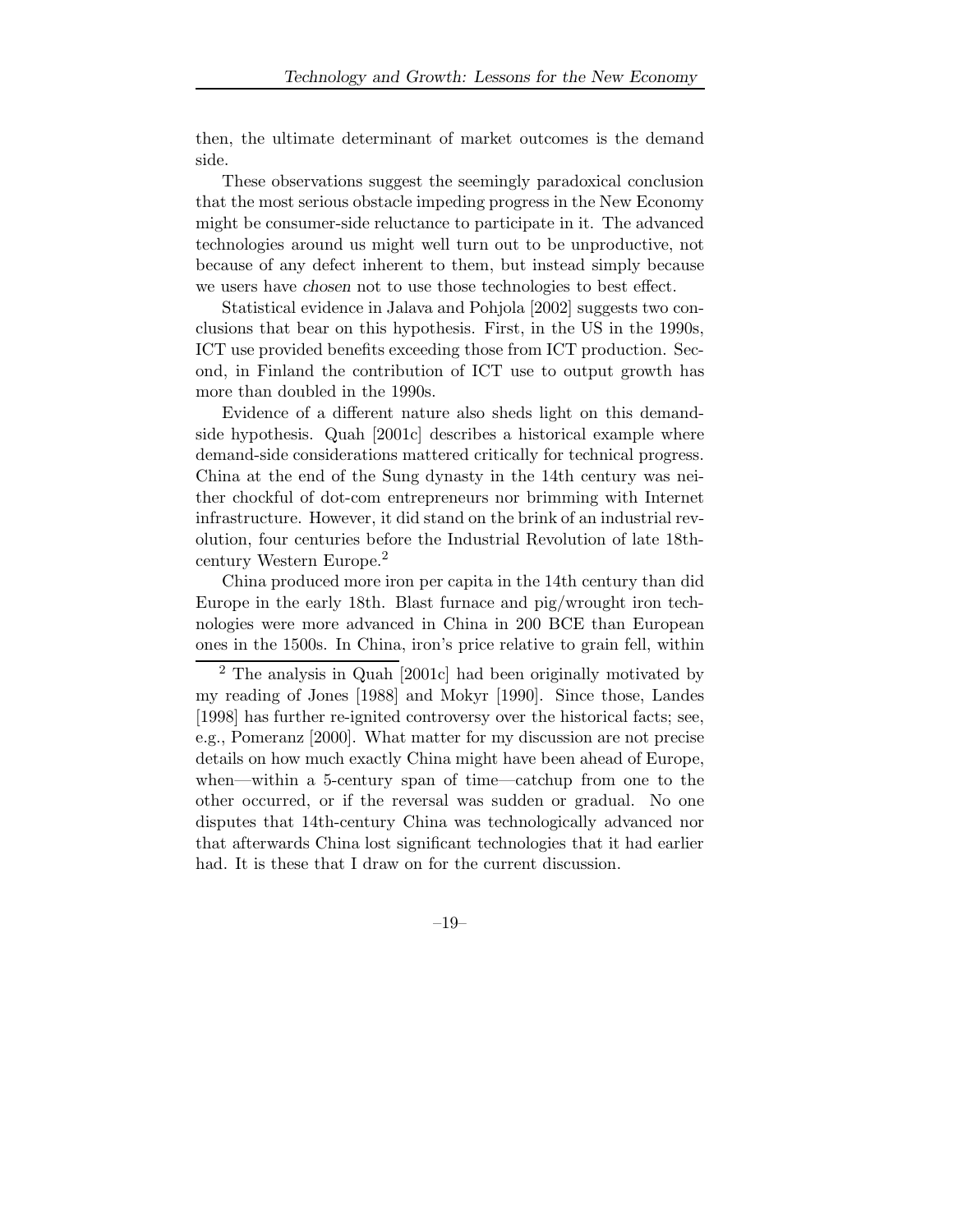a century, to a third of its level at the end of the first millennium—a technological improvement not achieved in the West until the 18th century. Paper, gunpowder, water-powered spinning machines, block printing, and durable porcelain moveable type were all available in China between 400 to 1000 years earlier than in Europe. China's invention of the compass in 960 and ship construction using watertight bouyancy chambers made the Chinese the world's most technologically formidable sailors, by as much as five centuries ahead of those in the West.

China's lead over Europe along this wide range of technical fronts has long suggested to some that China should have seen an industrial revolution 400 years before Europe. Detractors from this view do, of course, have a point: Perhaps China wasn't ahead in every single dimension of technological prowess. But fretting over specific details on, for instance, whether the Chinese used gunpowder mostly for fireworks rather than warfare, or whether their understanding of technology was more bluesky science rather than engineering oriented (or indeed vice versa), seems niggardly—academic even—in light of the impressively broad array of demonstrated technical competencies in China. Yet, despite this, the subsequent five centuries saw dismal Chinese economic decline, rather than sweeping economic progress. Why?

One reasonable conjecture, it seems to me, is that China's failure to exploit its technical base was a failure of demand. In 14th-century China, technological knowledge was tightly controlled. Scholars and bureaucrats kept technical secrets to themselves; it was said that the Emperor "owned" time itself. The bureaucrats believed that disseminating knowledge about technology subverted the power structure and undermined their position. That might well have been so. But, as a result, no large customer base for technology developed, and technological development languished after its early and promising start.

Eighteenth-century European entrepreneurs, in contrast, were eager to use high-technology products such as the spinning jenny and the steam engine. Strong demand encouraged yet further technical progress. In 1781, to encourage sharper engineering effort, Matthew

–20–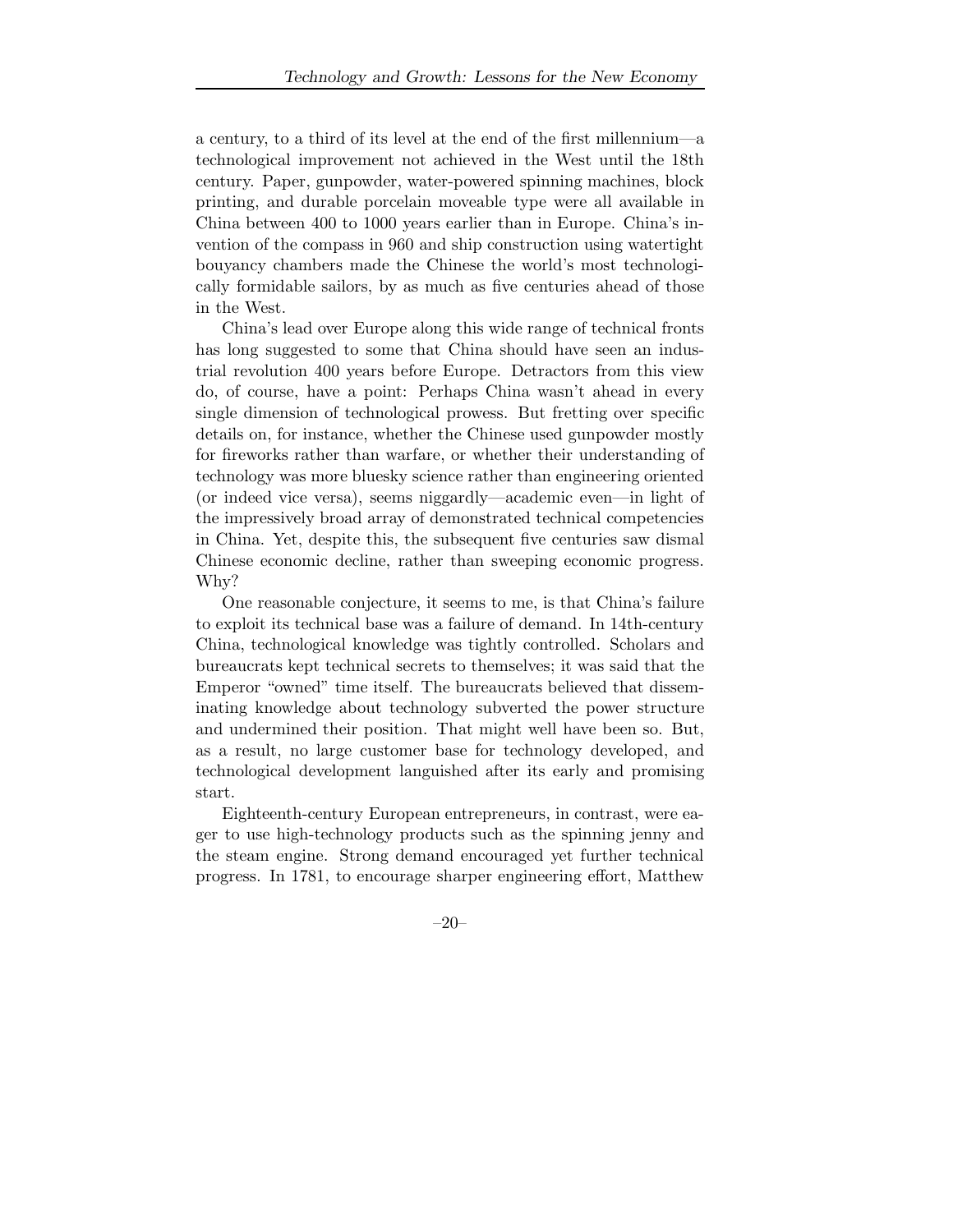Boulton wrote James Watt that "The people in London, Manchester, and Birmingham are steam-mill mad" [Pool, 1997, p. 126].

Great excitement across broad swathes of society fired the economic imagination and drove technology into immediate application, as described in equation (6). Europe took the lead; China languished.

I do not know if these demand-side considerations explain the paradoxes in section 4 above. But they suggest to me that perhaps we might have been looking in the wrong place all along for evidence on the New Economy.

#### **6 Conclusion**

Because the New Economy is so intertwined with Information and Communications Technology, we are primed to think of New Economy developments as nothing more than technology-driven, productivityimproving changes on the supply side. We then want New Economy developments to do what all technical progress has historically done. And we emerge disappointed when we find productivity has not skyrocketed, inflation has not forever disappeared, business downturns have not permanently vanished, and financial markets have not remained stratospheric.

This paper argued that the most profound changes in the New Economy are not productivity or supply-side improvements, but instead consumption or demand side changes. The paper summarized the case for the importance of technical progress in economic growth, argued why the New Economy differs and described how it is truly new, and drawn lessons from economic history to highlight potential pitfalls and dangers as the New Economy continues to evolve.

The technical appendix studied the role of human capital in economic growth, clarifying when human capital affects income levels but not growth rates and when it does so growth rates. It emphasized the distinction between human capital used for improving technology and human capital used in producing goods and services. Both matter and each separately can influence economic growth. The key finding is that endogenous growth results from the interaction of de-

–21–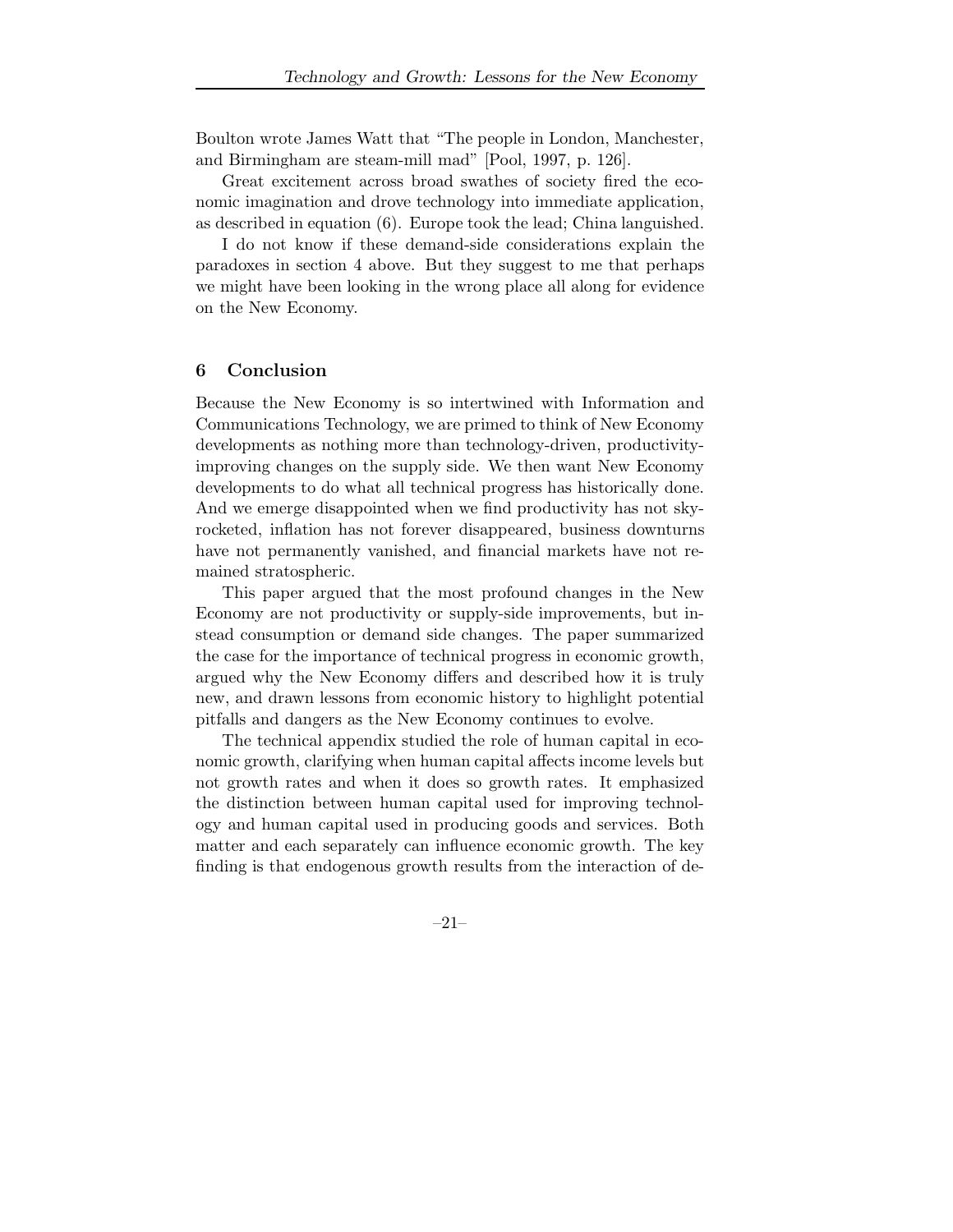mand and supply features, contrasting sharply with economic growth emerging solely from production-side characteristics.

Policy implications from this analysis are twofold. The first involves measurement; the second, longer-term concerns. We might be looking in the wrong place—supply-side developments—for evidence on the impact of the New Economy. Demand-side changes—the behavior of consumers—might be where we need to document more carefully the New Economy. This is not to suggest a naive Keynesiantype conclusion that only the demand-side is important. Both supply and demand matter—in growth as in all other economic outcomes.

This altered emphasis in the ultimate source of economic growth leads in turn to the second, longer-term implication. If the profound changes are to be on the part of consumers, and those changes take a while to filter through to steady-state equilibrium growth, perhaps we should simply stay the course, have faith in the New Economy, and not obsess about measuring productivity changes in the short term. Skilled, discerning consumers and increased levels of broadbased education—for encouraging improved uses of technology, for raising labor productivity, for pushing back the frontiers of science and technology—are what will drive economic growth, one way or another.

#### **7 Technical Appendix**

This appendix studies the role of human capital in growth. It considers two classes of models: First, where human capital choices influence levels but not growth rates; second, where human capital choices influence steady-state growth rates. (To isolate the direct role of human capital, this Appendix does not consider the case where technology is influenced by inputs of human capital [e.g., Romer, 1990].)

We will see that, in general, it is not the details on the mechanism for accumulating human capital that matter for distinguishing the two different effects. Instead, it is the a priori assumption on how human capital enters the production function. Recall production function

–22–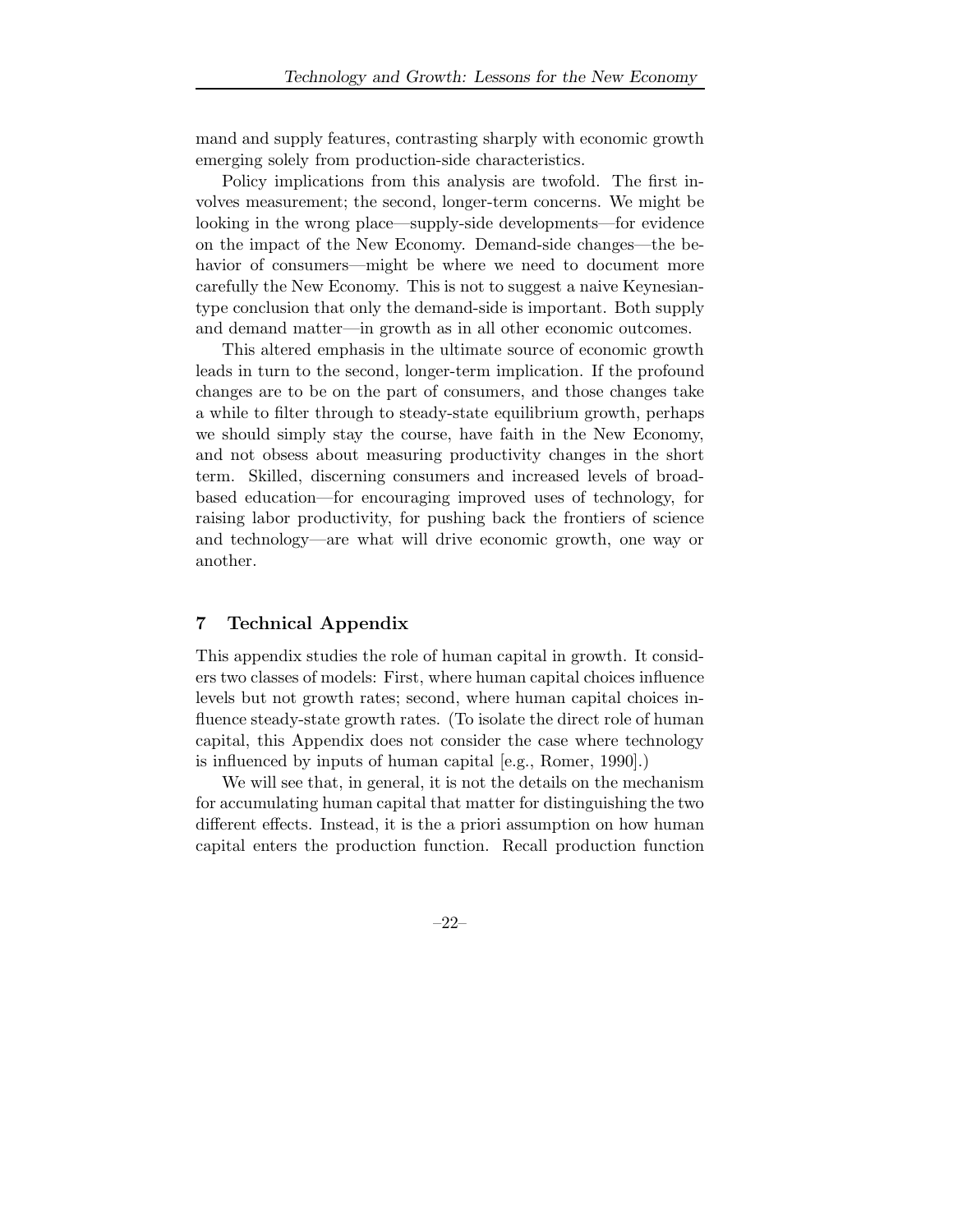(1),

$$
Y = F(K, N, \tilde{A}),
$$

and assume that  $\tilde{A}$  comprises two components  $(h, A)$ , where h is per worker human capital and A is technology proper.

In the first class of models—where human capital affects income levels but not growth rates—the total stock of human capital is a separate capital input, paralleling physical capital

$$
Y = F(K, N, \tilde{A}) = F(K, H, NA), \quad \text{with } H = hN. \quad (PF0)
$$

The second class of models has human capital attached explicitly to workers [e.g., Lucas, 1988, Rebelo, 1991, Uzawa, 1965]:

$$
Y = F(K, N, \tilde{A}) = F(K, hNA) = F(K, HA). \tag{PF1}
$$

Human capital then augments labor the same way as does technology, and—we will see below—affects growth rates in steady state.<sup>3</sup>

Section 7.3 below will treat the first class of models, while section 7.4 the second.<sup>4</sup> Assume throughout that F, whether in (PF0) or (PF1), is constant returns to scale or homogeneous degree 1 (HD1).

The core of the material below is sufficiently well known that it appears in a number of textbooks [e.g., Barro and Sala-i-Martin, 1995]. However, the organization and emphases differ. Most important, this Appendix explicitly includes in the analysis technical

–23–

<sup>&</sup>lt;sup>3</sup> To emphasize, in (PF0) the aggregate human capital stock  $H$ appears as factor input, additional to and separate from labor N. Such a production function is used in, e.g., Mankiw, Romer, and Weil [1992], where it takes the specific form  $K^{\alpha}H^{\beta}(NA)^{1-\alpha-\beta}$ , with  $\alpha, \beta > 0$  and  $\alpha + \beta < 1$ .

<sup>4</sup> A third class of models—e.g., Jones [1998, Ch. 3] or Romer [2001, 3.8]—specifies production function (PF1) as in the second class of growth models, but then bounds the amount of human capital per worker that can be accumulated. The results then are the same as in levels-but-not-growth models, so this Appendix will incorporate them in section 7.3 below.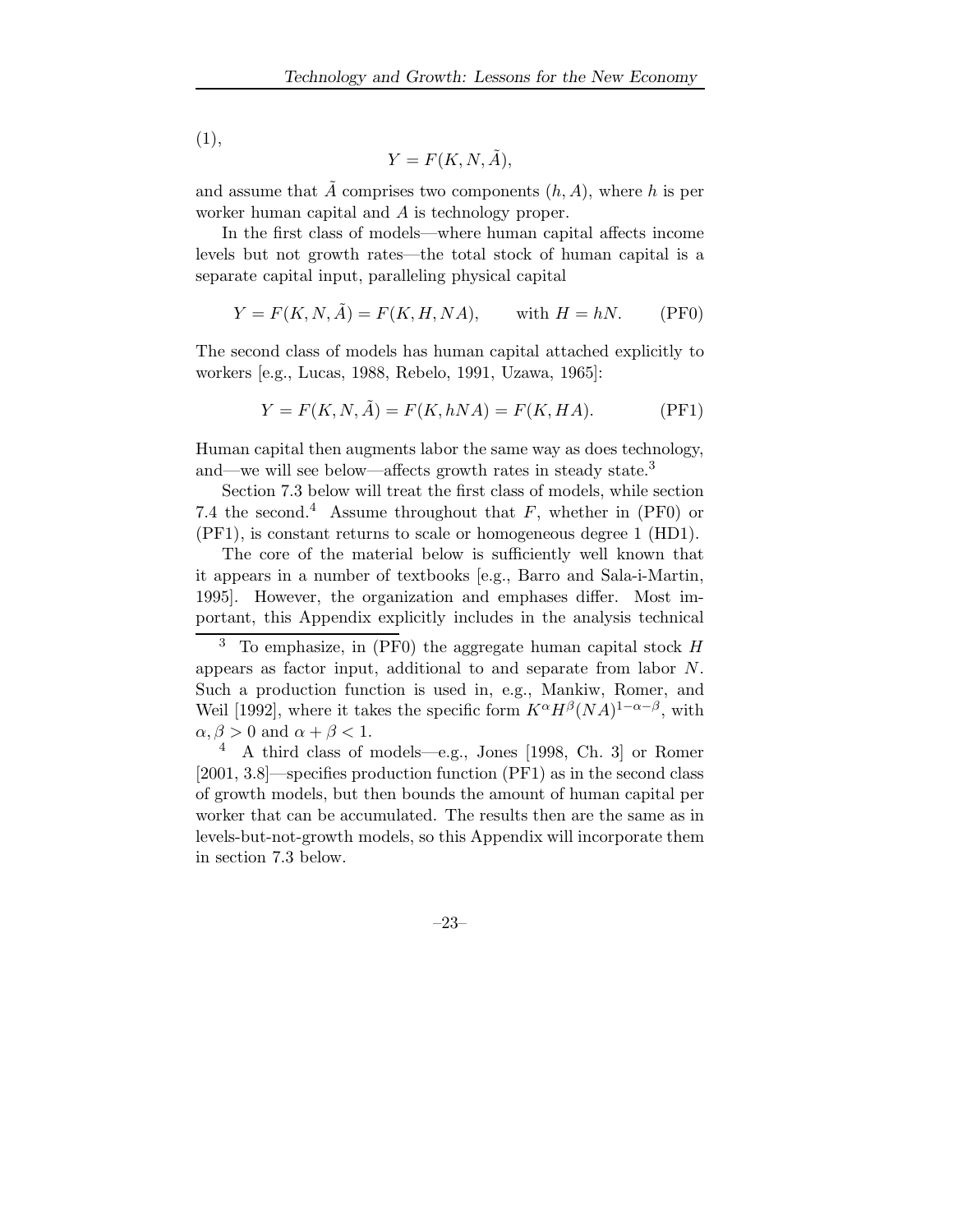change, population growth, and different depreciation rates on human and physical capital. This is more than just book-keeping, as without them one is unable to examine the interaction between, say, technical change and human capital accumulation. Thus, we will see in section 7.4 below that with ongoing technical progress, when human capital contributes to growth its reduced-form relationship with income and physical capital shows a diminishing significance—even though were human capital absent, growth would fall. Put differently, even when human capital matters, an empirical researcher will discover no stable cointegrating relationship of it with physical capital and income.

Next, under the same conditions, we will see that, unlike physical capital, human capital must become progressively costlier to accumulate. As technology advances, incrementing the typical worker's stock of human capital will, in equilibrium , demand ever-greater resources. Thus the analysis in section 7.4 captures the intuition that technologically-advanced economies require substantial, costly training, even if measured human capital shows no large corresponding increases resulting from that training.

Turning from substantive to expositional considerations, the analysis including all the above additional possibilities and using general functional forms is conceptually easier than when applying just, say, Cobb-Douglas functions.<sup>5</sup> Without being any more complicated, the

–24–

<sup>5</sup> Using general functional forms—assuming, say, no more than constant returns to scale—clears up any lingering doubts about a possible knife-edge nature to the conclusions. And it prevents the usual explosive cascade of exponents in  $\alpha$ 's and  $(1-\alpha)$ 's in the exposition where descriptions such as "the net marginal product of physical capital" then become ambiguously aliased into a whole range of other possible interpretations. As just one example, equation (5.13) on p. 180 in Barro and Sala-i-Martin [1995] uses  $\nu$  to mean two logically different things—one a Lagrange multiplier, the other an allocation share. Later on, just before equation (5.18) the authors use a "significant amount of algebra" (omitted) to obtain a critical result. Of course, their accurate and powerful economic intuition gets them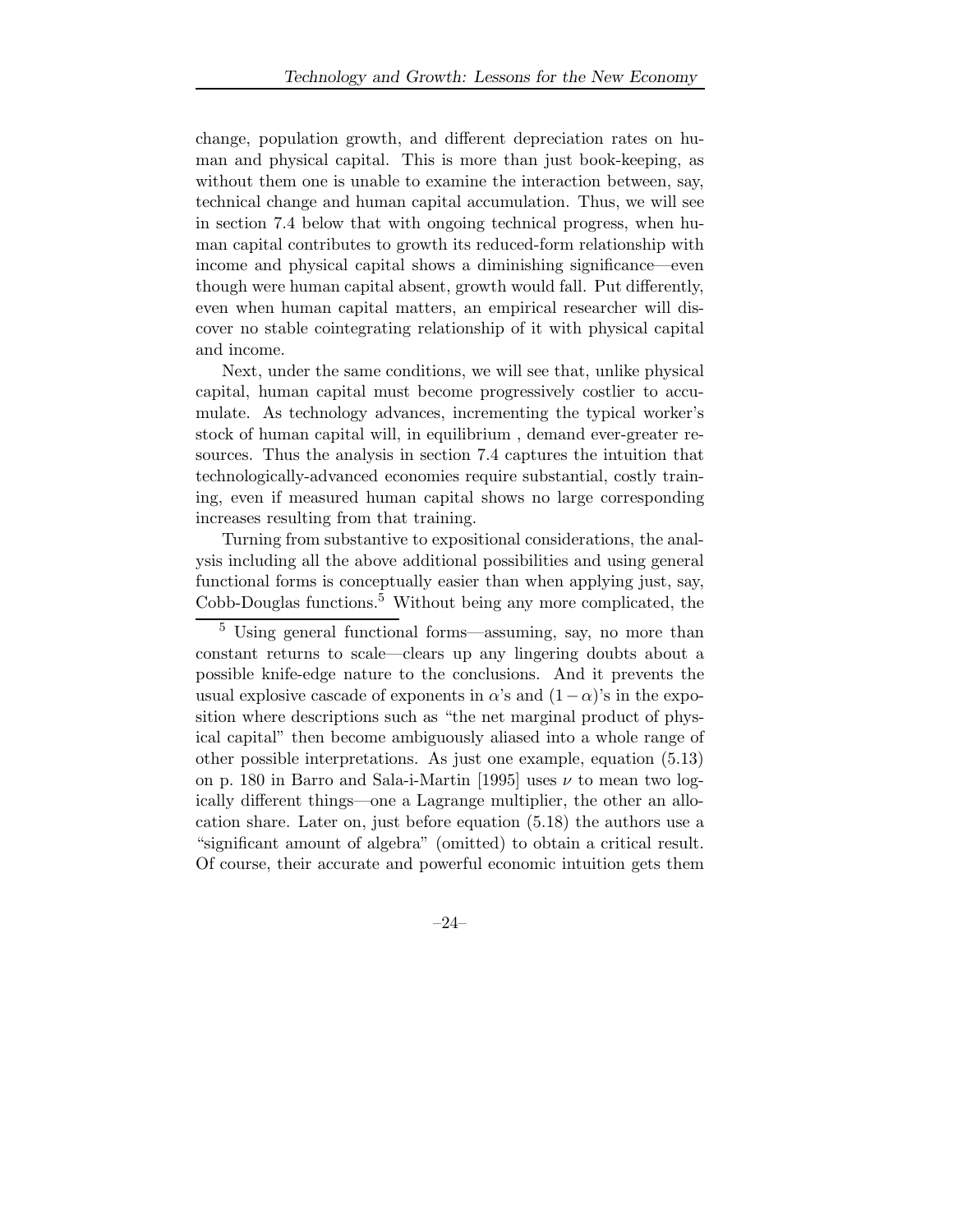development in section 7.4 includes as convenient special cases a number of well-known models of growth with human capital.

Although all the material below is technically more difficult than that in the text, sections 7.1–7.3 remain relatively less formal and rigorous. Section 7.4, on the other hand, requires greater precision in the statements, and so uses a much more formal (definition/theorem/proof) presentation.

#### **7.1 General setup**

As far as possible I use the following notational convention: Uppercase letters denote economy-wide quantities; lowercase, their per capita or per worker versions. the Roman alphabet denotes observable economic timeseries; Greek, parameters or coefficients. The more complicated is the symbol (tildes, underscores) the less easily is what it denotes found in national income accounts. Necessarily, however, there will be some exceptions: the state of technology, A, cannot be directly measured, but the symbol is so much used in the literature, calling it something else would only confuse.

Assume

$$
\dot{N}/N = \nu \ge 0, \ N(0) > 0, \text{ and} \tag{7}
$$

$$
\dot{A}/A = \xi \ge 0, \ A(0) > 0,\tag{8}
$$

i.e., the labor force and technology evolve at constant proportional growth rates. Endogenous population and technology models alter (7) and (8), respectively, setting out mechanisms and incentives for determining  $\dot{N}/N$  and  $\dot{A}/A$ . This Technical Appendix focuses on human capital, however, and so we will retain  $(7)$  and  $(8)$ .

Let the labor force equal the population, and define per worker output and capital:

$$
y \stackrel{\text{def}}{=} Y/N
$$
 and  $k \stackrel{\text{def}}{=} K/N$ ,

to the correct answer in any case. My exposition below, conversely, never uses any significant amount of algebraic manipulation.

<sup>–25–</sup>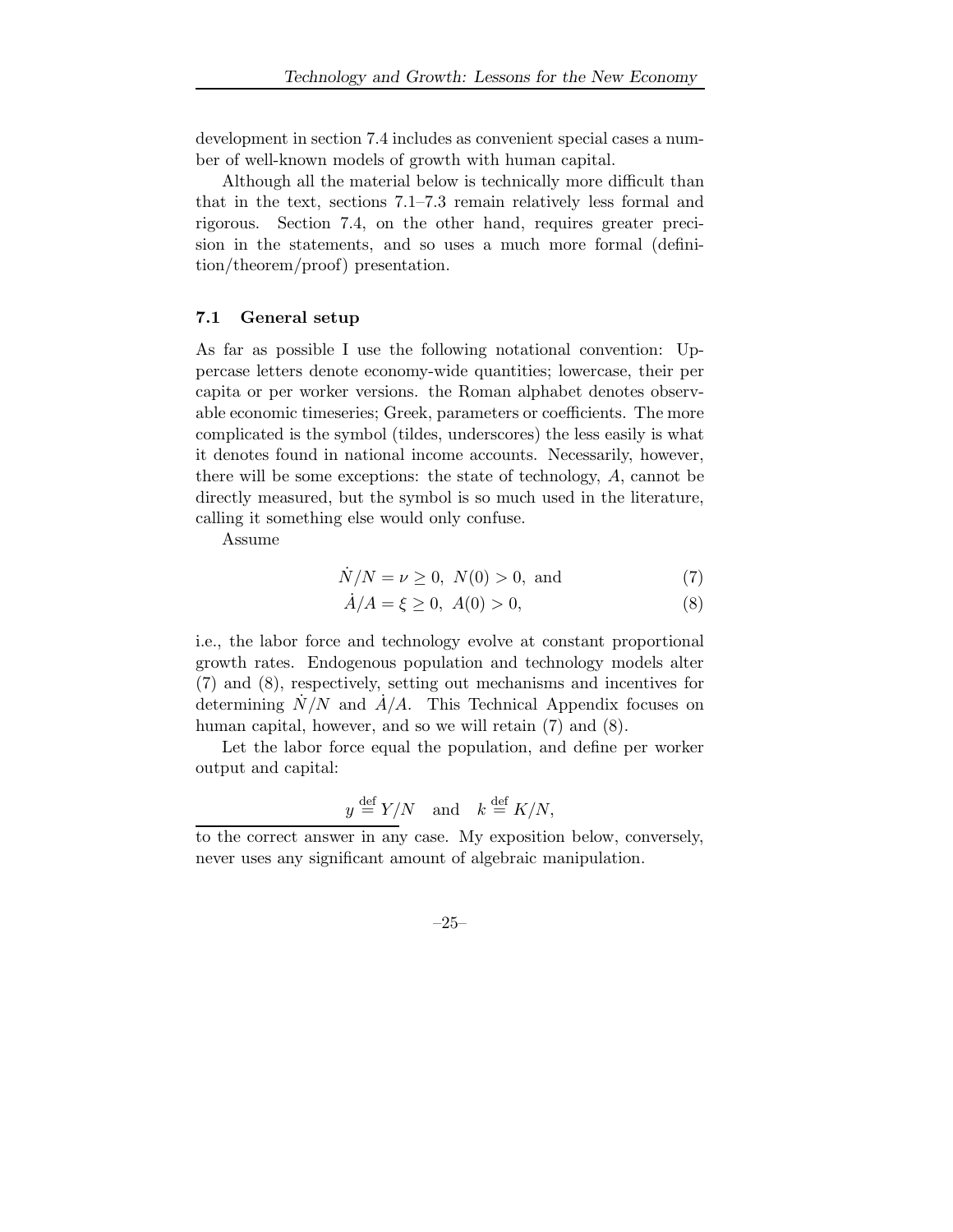and their technology-adjusted versions:

$$
\tilde{y} \stackrel{\text{def}}{=} Y/NA \quad \text{and} \quad \tilde{k} \stackrel{\text{def}}{=} K/NA. \tag{9}
$$

In this formulation  $y$  is simultaneously also per capita income as well as average labor productivity. Following the same convention also define H to denote total human capital  $H \stackrel{\text{def}}{=} h \times N$ , and the technology-adjusted version

$$
\tilde{h} = H/NA = h/A.
$$
\n(10)

(This last definition will turn out to be useful only in section 7.3 below.) Aggregate physical and human capital depreciate at instantaneous flow rates  $\delta_K$  and  $\delta_H$  respectively.

To fix ideas, section 7.2 establishes the Solow neoclassical growth model in our notation. Section 7.3 extends this to where human capital affects levels but not growth rates. To clarify the connection to the Solow model, the discussion here follows Mankiw, Romer, and Weil [1992] in assuming ad hoc accumulation in physical and human capital. This is not crucial though: An optimizing Cass-Koopmans analysis obtains the same results. What matters is assuming the production function (PF0) rather than (PF1).

Section 7.4 turns to an optimizing framework, and shows how switching between production functions (PF0) and (PF1) allows human capital to affect growth rates.

#### **7.2 Neoclassical growth**

Following Solow [1956], let physical capital  $K$  evolve as:

$$
\dot{K} = \tau_K Y - \delta_K K, \quad K(0) > 0, \ \tau_K \in (0, 1), \text{ and } \delta_K > 0,
$$
 (11)

with K denoting K's time derivative and  $\tau_K$  the savings or investment rate. It will be useful to define the deepening constant

$$
\zeta_K \stackrel{\text{def}}{=} (\nu + \xi) + \delta_K > 0.
$$

–26–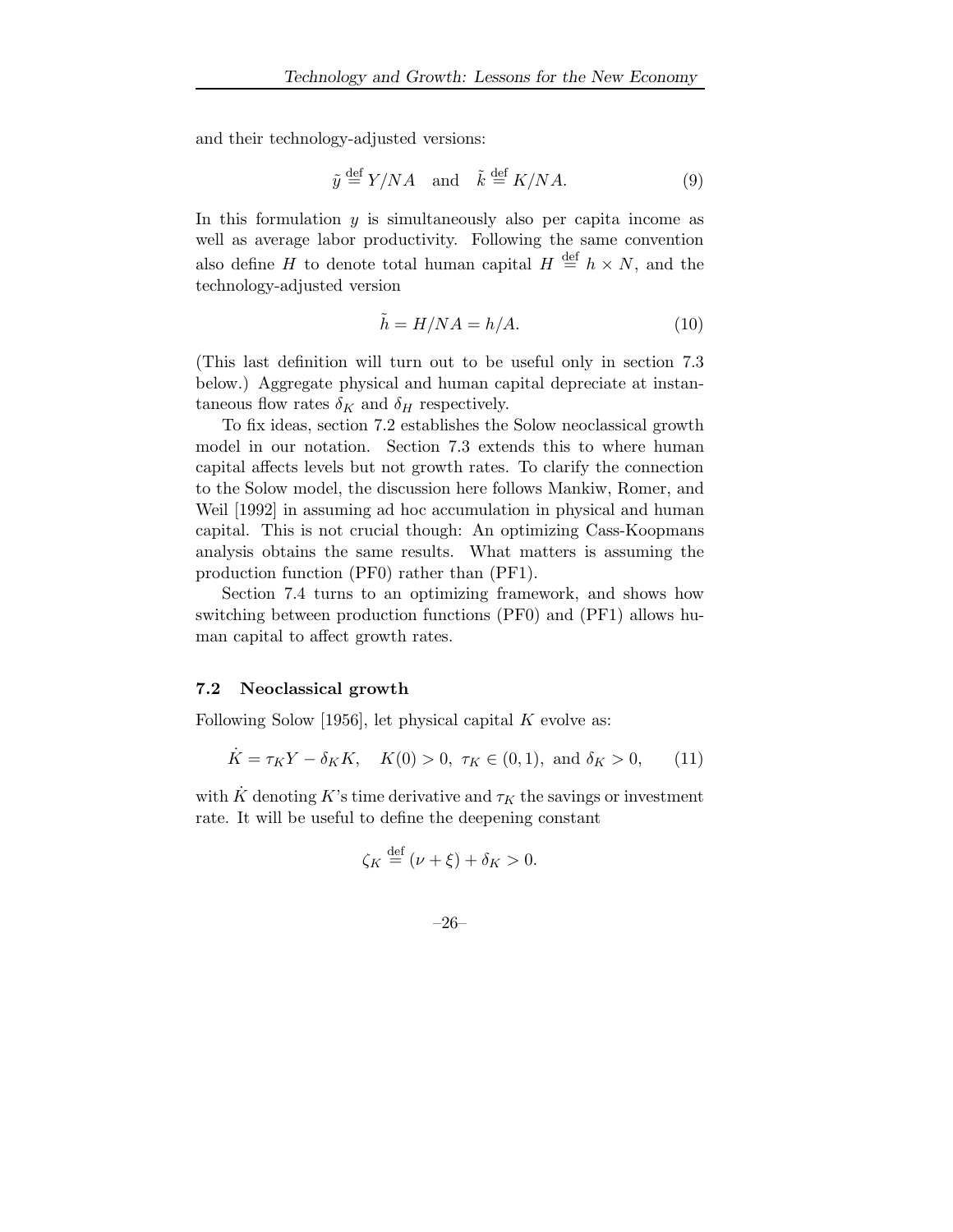In this first model take  $h$  to be constant. Specialize production function (1) to the constant returns to scale function

$$
Y = F(K, NA). \t(12)
$$

A *balanced-growth steady state* (BGSS) is a collection of timepaths

$$
\{y(t), k(t): t\}
$$

such that  $\dot{y}/y$  and  $k/y$  are constant in time. An *equilibrium* is a collection of time paths

$$
\{y(t), k(t): t \in [0, \infty)\}
$$

satisfying equations (11)–(12). A *BGSS equilibrium* is a BGSS satisfying equations  $(11)–(12)$ .

To understand the properties of equilibrium, divide (12) throughout by NA to obtain

$$
\tilde{y} = F(\tilde{k}, 1) \stackrel{\text{def}}{=} f(\tilde{k}).
$$

Using  $(7)-(9)$  in equation  $(11)$  then gives

$$
\dot{\tilde{k}}/\tilde{k} = \tau_K \times f(\tilde{k})\tilde{k}^{-1} - \zeta_K, \quad \tilde{k}(0) > 0.
$$
 (13)

Under standard economic assumptions on  $f = F(\cdot, 1)$  the differential equation (13) implies that  $\tilde{k}$  converges from any initial point  $\tilde{k}(0)$  to the unique solution of

$$
f(\tilde{k})\tilde{k}^{-1} = \zeta_K \times \tau_K^{-1}.
$$

Thus in equilibrium at BGSS, capital per worker

$$
k = K/N = \tilde{k}A
$$

grows at the constant rate  $\dot{A}/A = \xi$ . Output per worker

$$
y = Y/N = \frac{F(K, NA)}{N} = f(\tilde{k})A
$$

converges similarly to a unique time path that grows in BGSS at the same constant, exogenously-given rate  $\xi$ .

Summarizing, in this model with  $h$  constant, in BGSS the growth rate of per capita income equals that for technology.

$$
-27-
$$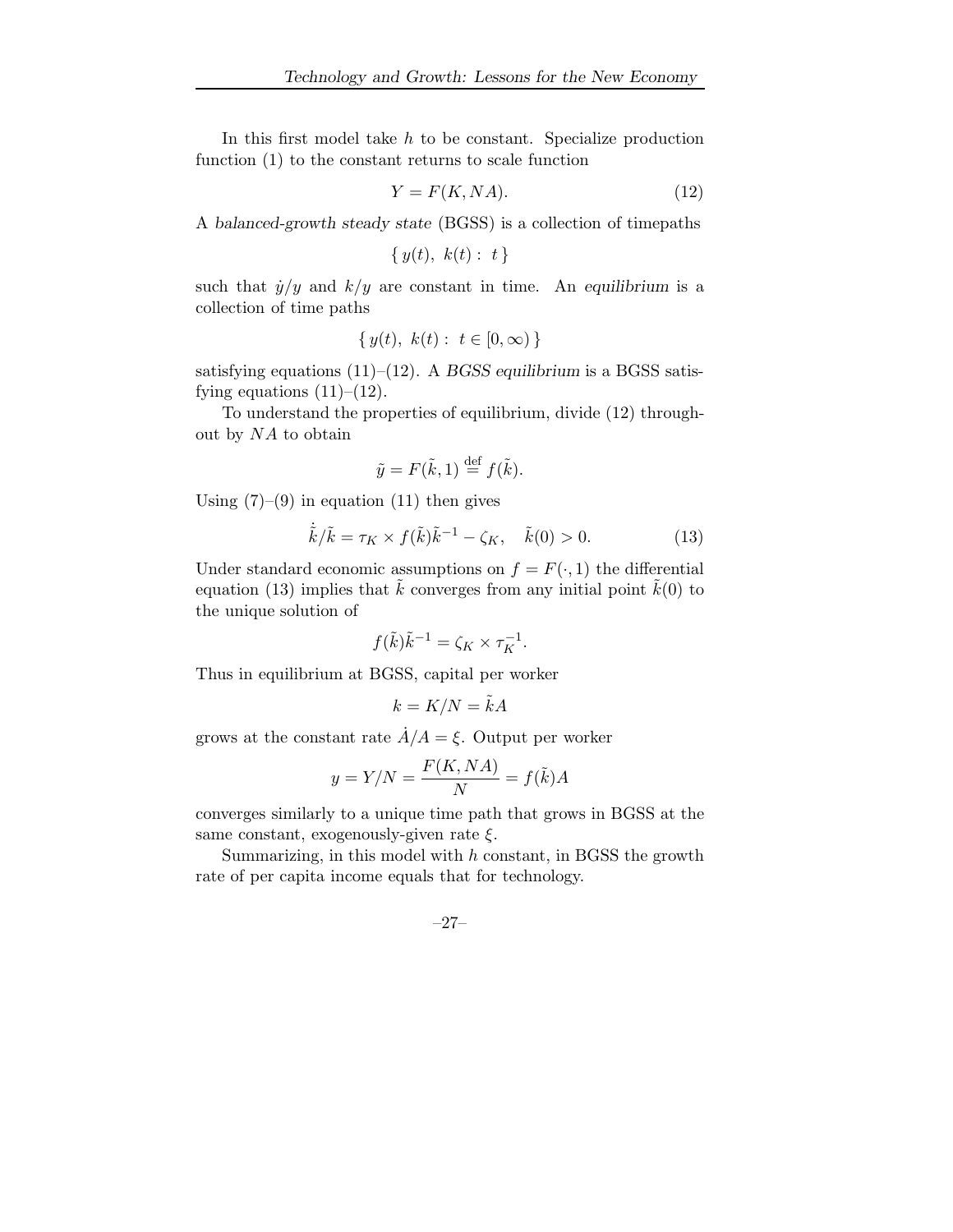#### **7.3 Two Models of Growth with Human Capital: Levels but not Growth Rates**

This section studies two different models for human capital in economic growth. In the first  $h$  human capital per worker increases without bound; in the second  $h$  remains finite in steady state. Both models, however, predict that choices on human capital influence only the level of output per worker. Steady-state growth rates will remain fixed at that for technology,  $\dot{A}/A = \xi$ , as in the model above.

First, [following Mankiw, Romer, and Weil, 1992] suppose production function (1) now takes the form of equation (PF0)

$$
Y = F(K, H, NA),
$$

with constant returns to scale in all three arguments.

Parallel with physical capital accumulation  $(11)$  let H evolve as:

$$
\dot{H} = \tau_H Y - \delta_H H, \quad H(0) > 0, \ 0 < \tau_K + \tau_H < 1, \text{ and } \delta_H > 0, \ (14)
$$

with  $\tau_H$  the rate of investment in human capital. Human capital increases from resources spent on it—schooling, for example—and depreciates at a constant proportional rate. Investment on human capital is a constant fraction of income. Equation (14) allows  $h =$  $H/N$  to increase without bound. Indeed, in the equilibrium described below, h will diverge to infinity.

A *balanced-growth steady state* (BGSS) is a collection of time paths

$$
\{y(t), k(t), h(t): t\}
$$

such that  $\dot{y}/y$ ,  $k/y$ , and  $h/y$  are constant in time. An *equilibrium* is a collection of time paths

$$
\{y(t), k(t), h(t): t \in [0, \infty)\}\
$$

satisfying equations (PF0), (11), and (14). A *BGSS equilibrium* is a BGSS satisfying equations (PF0), (11), and (14).

To see the properties of equilibrium, rewrite (PF0) in technologyadjusted per capita form:

$$
\tilde{y} = F(\tilde{k}, \tilde{h}, 1) \stackrel{\text{def}}{=} f(\tilde{k}, \tilde{h}).
$$

–28–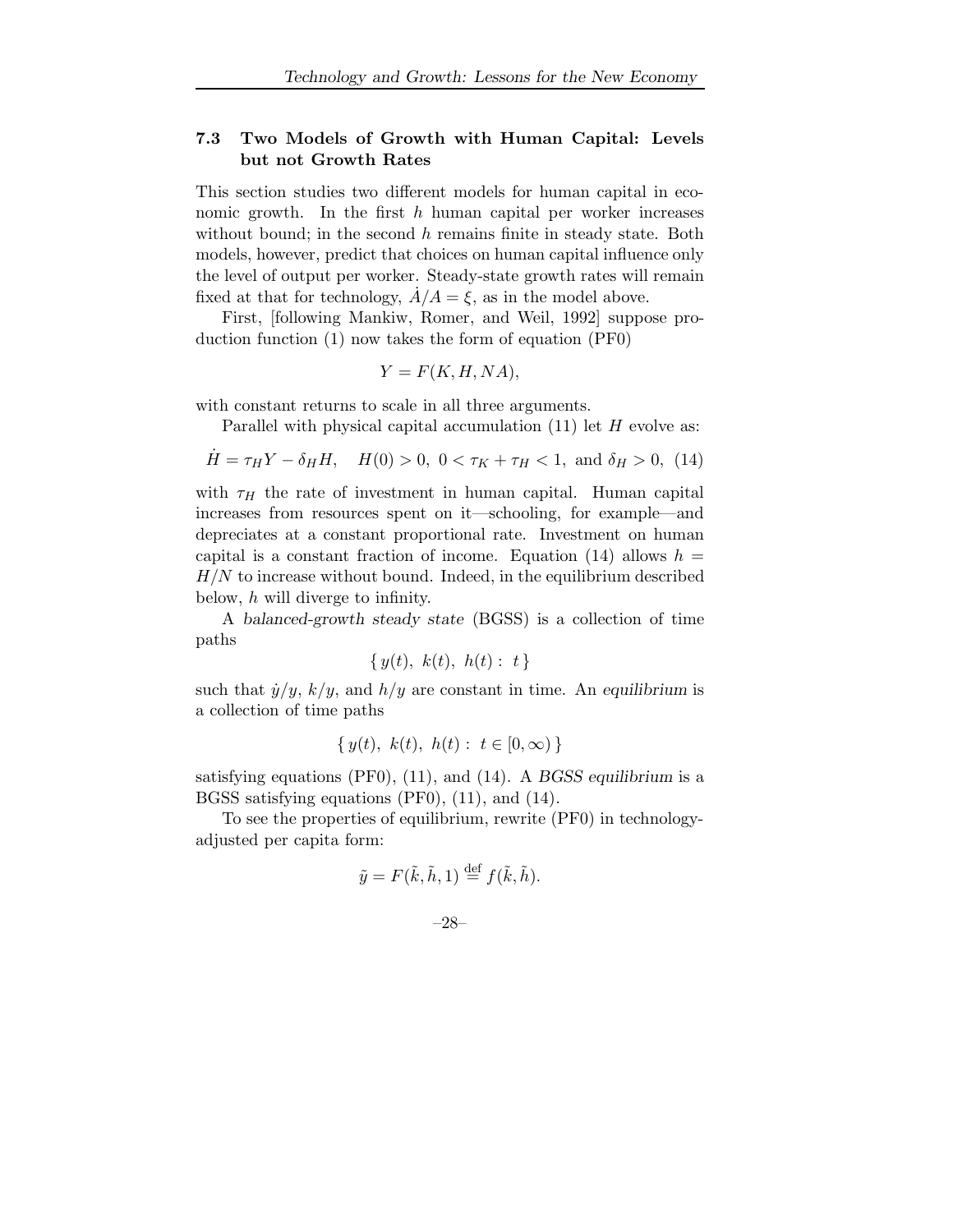As with the definition of  $\zeta_K$ , let

$$
\zeta_H \stackrel{\text{def}}{=} (\nu + \xi) + \delta_H > 0.
$$

Then just as we obtained (13) for the neoclassical growth model, we have

$$
\dot{\tilde{k}}/\tilde{k} = \tau_K \times f(\tilde{k}, \tilde{h})\tilde{k}^{-1} - \zeta_K \quad \text{and} \tag{15}
$$

$$
\dot{\tilde{h}}/\tilde{h} = \tau_H \times f(\tilde{k}, \tilde{h})\tilde{h}^{-1} - \zeta_H.
$$
\n(16)

The pair of equations (15)–(16) implies a steady state in  $(\tilde{k}, \tilde{h})$  satisfying

$$
f(\tilde{k},\tilde{h})\tilde{k}^{-1} = \zeta_K \times \tau_K^{-1} \quad \text{and} \quad f(\tilde{k},\tilde{h})\tilde{h}^{-1} = \zeta_H \times \tau_H^{-1}.\tag{17}
$$

Because  $F$  is HD1, function  $f$  will not be. Equation (17) then has a full-rank Jacobean and thus determines a unique pair  $(\tilde{k}, \tilde{h})$ . From  $(15)$ – $(16)$  the vector  $(\tilde{k}, \tilde{h})$  globally converges to the unique solution of  $(17)$ . (Note that were f HD1, then the Jacobean of  $(17)$  would be singular. Then, if a solution existed, equation (17) would determine not  $(\tilde{k}, \tilde{h})$  separately, but only their ratio.)

A useful interpretation of this result derives from recognizing that the left side of equations (17) are the average products of physical and human capital respectively, holding fixed technology-augmented labor  $NA$ . When  $F$  is HD1 those average products decline to zero even when the other capital input rises proportionally. Although no explicit optimization informs the accumulation decision, the hypothesized savings functions imply slowing accumulation,  $(15)$  and  $(16)$ , with declining average products. Therefore,  $\tilde{k}$  and  $\tilde{h}$  do not grow indefinitely but instead converge to unique, finite values.

From the dynamics of  $(\tilde{k}, \tilde{h})$  per capita income  $y = Y/N$  converges too to a unique steady-state path that grows at rate  $\dot{A}/A = \xi$ . This is exactly as in the neoclassical growth model in section 7.2. The level of the steady-state path in y varies: For instance, it increases in steady-state  $h$ , which could be caused by, among other possibilities, a higher investment rate  $\tau_H$  on human capital. However, to repeat,

–29–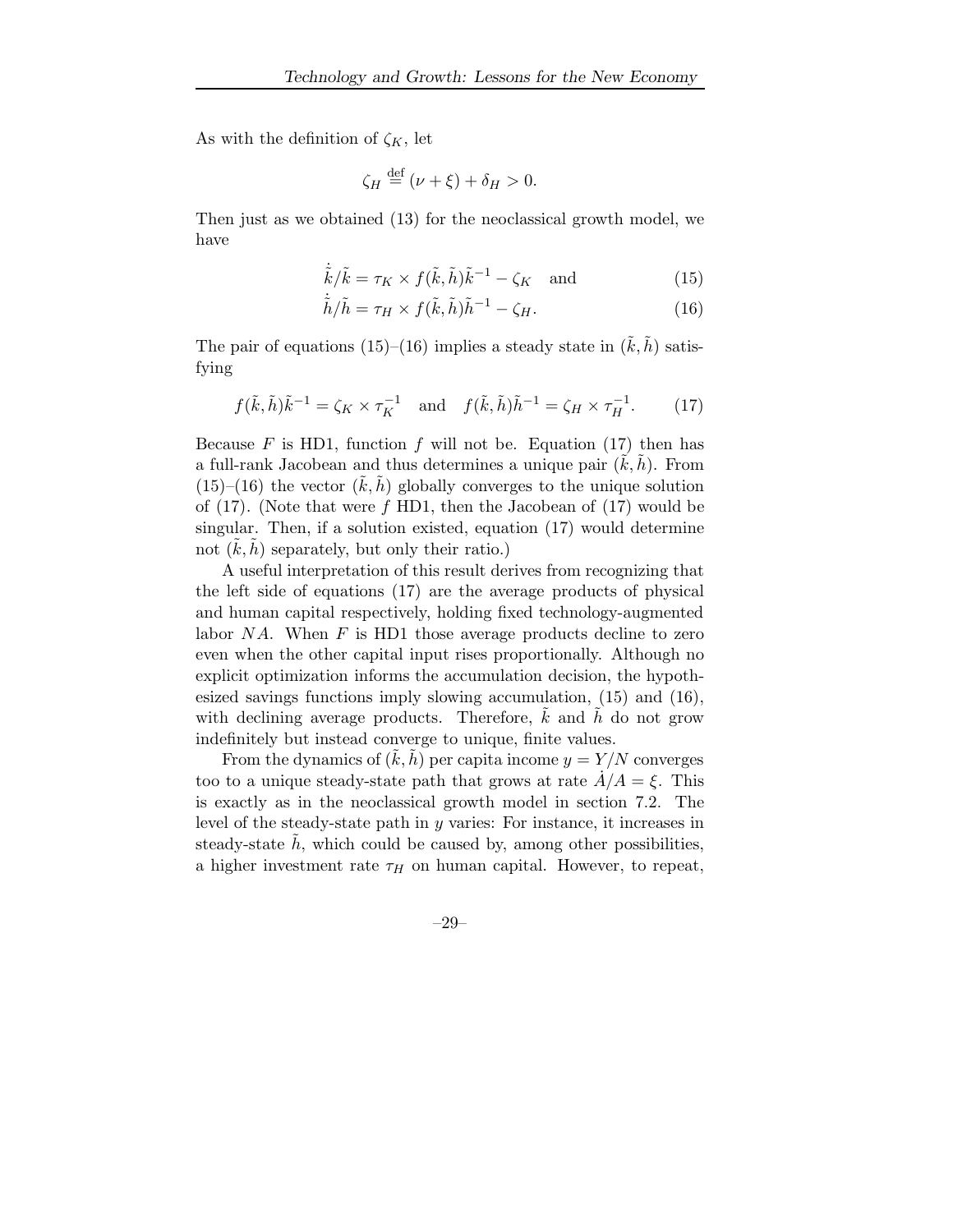the growth rate of per capita income remains entirely unaffected, equalling  $\xi$  always.

The second model—following Jones [1998, Ch. 3] or Romer [2001, 3.8]—again leaves unaffected the key growth predictions of the neoclassical model. Suppose as before that h increases through investment, or through education in particular. However, while education can raise a worker's human capital with no diminishing returns, the amount of time that a worker can devote to education is bounded. Then even if all the worker's lifetime were spent on education, her human capital can, at most, reach some finite upper limit. Specifications that embody this implication include many typically used in labor economics. For instance,

$$
h(s) = h_0 e^{\psi s}, \quad s \in [0, 1]; \ h_0, \ \psi > 0,
$$

with s denoting the fraction of time spent in schooling, implies a constant proportional effect for education

$$
\frac{h'(s)}{h(s)} = \psi
$$

(usually taken to equal 0.10 [e.g., Jones, 1998, Ch. 3]). But then even as s increases to its upper limit of 1, per worker human capital  $h$ approaches only at most  $h_0e^{\psi} < \infty$ .

Use production function (PF1)

$$
Y = F(K, NhA),
$$

assumed to satisfy constant returns to scale, so that

$$
\tilde{y} = F(\tilde{k}, h).
$$

Denote the solution to a worker's optimization problem on education choice by the constant  $\bar{s}$ , so that the corresponding human capital level is

$$
\bar{h} = h_0 e^{\psi \bar{s}} \in [h_0, h_0 e^{\psi}].
$$

Then, using (PF1), (7), and (8), the physical capital accumulation equation (11) becomes

$$
\dot{\tilde{k}}/\tilde{k} = \tau_K \times F(\tilde{k}, \bar{h})\tilde{k}^{-1} - \zeta_K.
$$
 (18)

$$
-30-
$$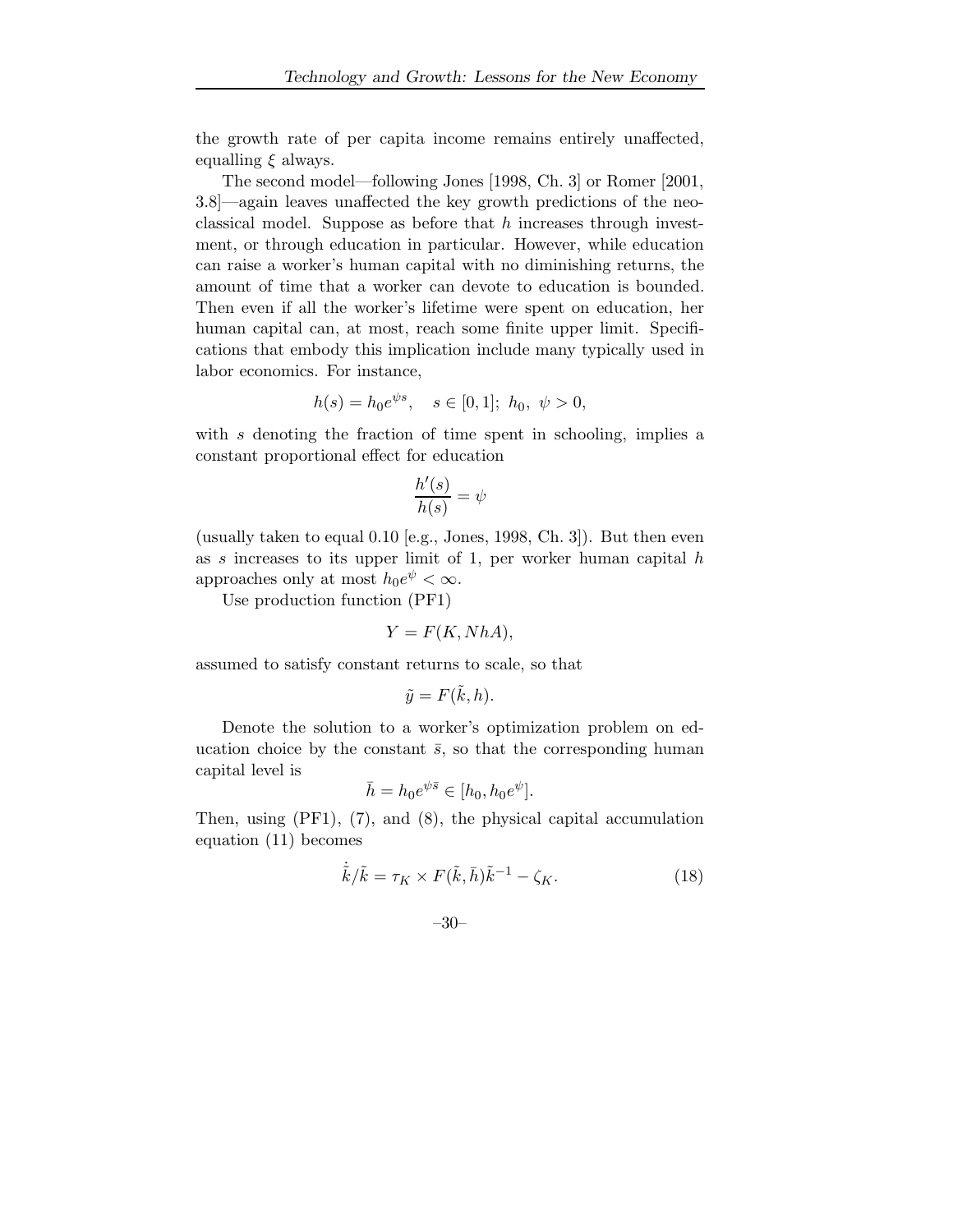But the behavior  $\tilde{k}$  from (18) is exactly the same as that from (13), up to a shift factor in levels, induced by  $\bar{h}$ . Thus, again,  $\tilde{k}$  converges from any initial point  $\tilde{k}(0)$  to the unique solution of

$$
F(\tilde{k}, \bar{h})\tilde{k}^{-1} = \zeta_K \times \tau_K^{-1}.
$$

Under standard assumptions on F, the steady state level of  $\tilde{k}$  is increasing in  $\bar{h}$ , and thus in  $\bar{s}$ . However, the steady growth rate of capital per worker  $k = K/N$  is simply  $A/A = \xi$ , independent of  $\bar{s}$ . Output per worker  $y = Y/N$  inherits the same properties of global convergence and invariant steady-state growth rate. Thus, while levels of output per worker increase with education, growth rates are unchanged.

#### **7.4 Growth with Human Capital**

The models thus far have used arbitrary accumulation processes (11) and (14) and either production function (PF0) or production function (PF1) with bounded per worker human capital. In all cases per capita income growth occurred only from technical progress  $A/A = \xi$ . This section adopts production function (PF1) and allows per worker human capital to grow without bound. For completeness, the discussion also takes an optimizing approach to accumulating physical and human capital, in place of the arbitrary (11) and (14). It is easy to see, however, that replacing (PF1) with (PF0) would restore the growth results of the previous section.

The analysis in this section includes, in a consistent notation, special cases such as the one-sector model in Barro and Sala-i-Martin [1995, 5.1] and the two-sector model in Rebelo [1991]—and therefore the Lucas model [Lucas, 1988] as well.

A social planner for the economy will solve a welfare optimization program that can then be decentralized with markets. Let C denote aggregate consumption so that, as above,

$$
c = C/N
$$
 and  $\tilde{c} = c/A$ 

respectively define per capita and technology-intensive, per capita consumption.

–31–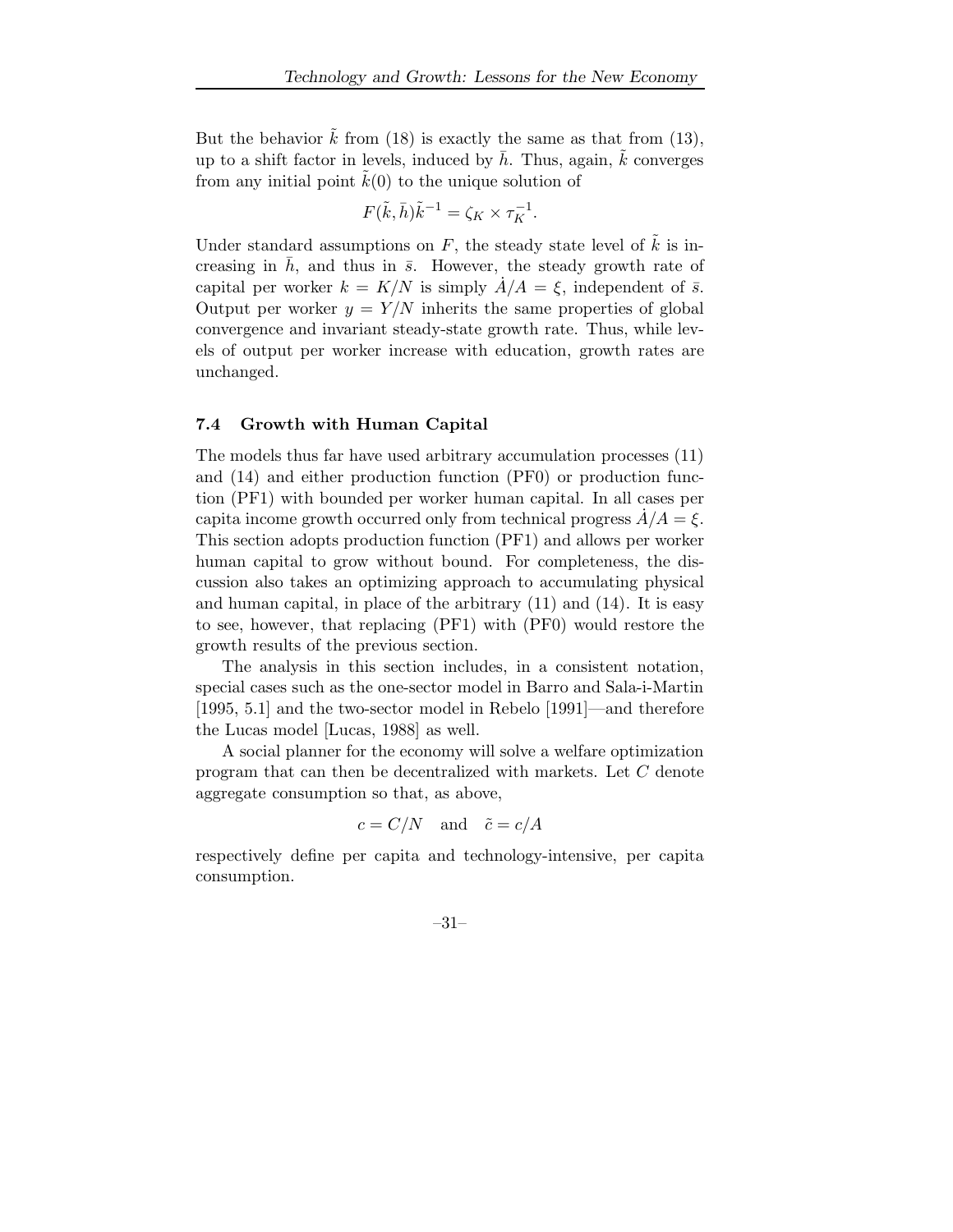Everyone in the economy is identical and infinitely-lived. The representative agent discounts the future at constant rate  $\rho > 0$ , and has instantaneous utility  $U(c)$ , where  $U' > 0$ ,  $U'' < 0$ , and

$$
U'(c) \rightarrow \infty
$$
 as  $c \rightarrow 0$ .

Social welfare is

$$
\int_0^\infty e^{-\rho t} N(t) U(c(t)) dt = N(0) \times \int_0^\infty e^{-(\rho - \nu)t} U(c(t)) dt
$$

Define

$$
R(c) = \frac{-cU''(c)}{U'(c)} > 0.
$$

If U has the CRRA form

$$
U(c) = \frac{c^{1-\theta} - 1}{1 - \theta}, \qquad \theta > 0,
$$

then  $R(c) = \theta$  constant. However, to clarify the role that utility function  $U$  plays in the growth analysis, I will write  $R$  in general and assume it constant when necessary, rather than introduce a new parameter  $\theta$ .

Assume the production functions (PF0) and (PF1) are everywhere continuously differentiable. Denote partial derivatives with respect to their j-th argument by  $F_i$ . As mnemonic, write  $F_K = F_1$  and  $F_H = F_2$ , noting that in general  $F_H \neq \partial F/\partial H$ . For instance, in<br>(DF1)  $\partial F/\partial H$  caush  $F A = F A$ . Since  $F$  is HD1 cash  $F$  is HD0. (PF1),  $\partial F/\partial H$  equals  $F_2A = F_HA$ . Since F is HD1, each  $F_j$  is HD0. The technology-adjusted per capita versions of (PF0) and (PF1) are, respectively,

$$
\tilde{y} = F(\tilde{k}, \tilde{h}, 1) \stackrel{\text{def}}{=} f(\tilde{k}, \tilde{h}) \text{ and}
$$
  

$$
\tilde{y} = F(\tilde{k}, h) \stackrel{\text{def}}{=} f(\tilde{k}, h).
$$

The function  $f$  corresponding to  $(PF0)$  is decreasing returns to scale. That for  $(PF1)$  has h rather than h as argument, and retains the HD1 property—it is the same function as  $F$ , but I will write  $f$  to treat (PF0) and (PF1) simultaneously. I will also carry along the

$$
-32-
$$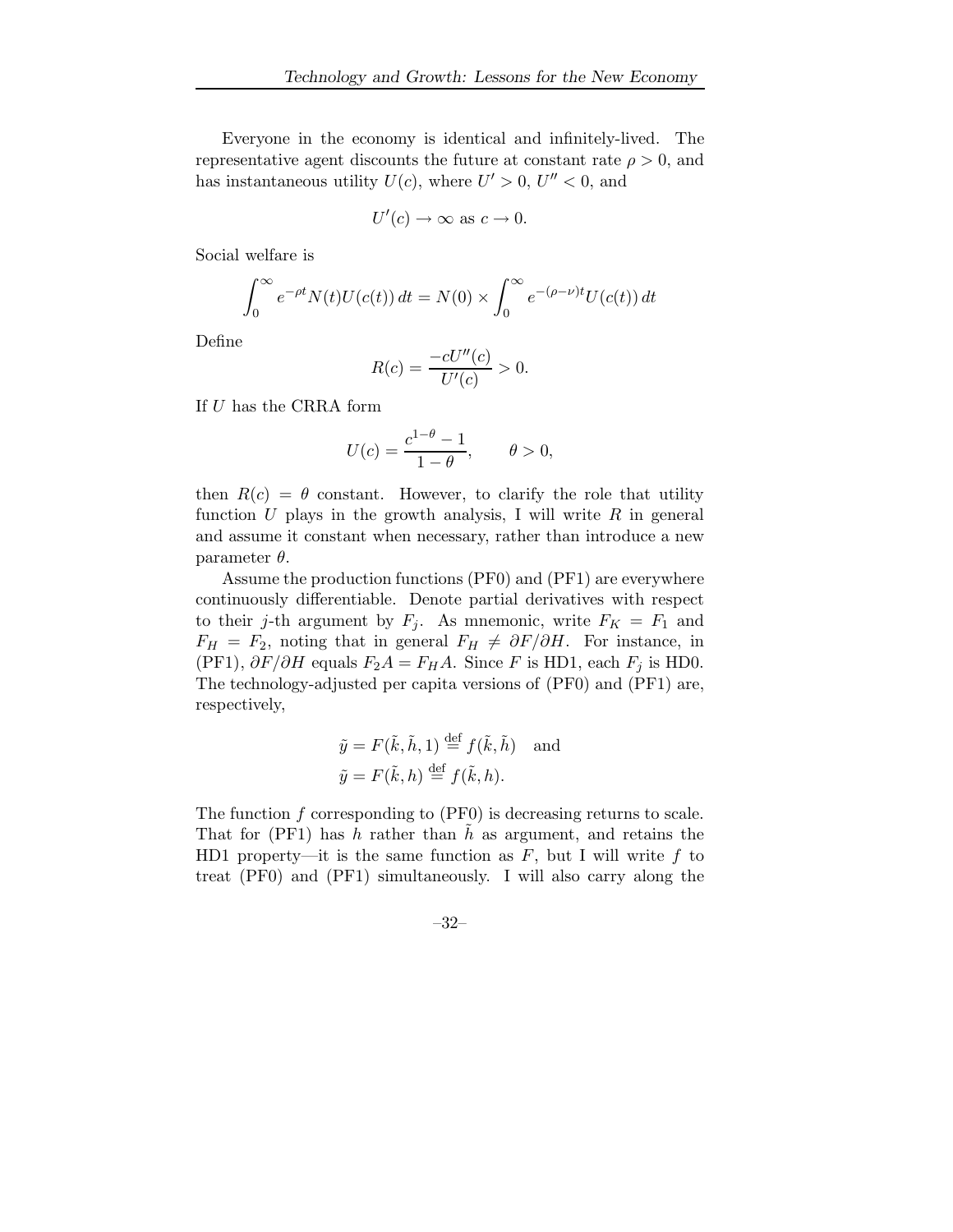mnemonic  $f_K$  and  $f_H$  for partial derivatives in the first and second arguments; again,  $f_K = \partial f / \partial \tilde{k} \neq \partial f / \partial K$ . Second partial derivatives will, analogously, be denoted  $f_{KK}$  and so on. For now assume only that all first partial derivatives are non-negative; they might or might not satisfy Inada-type conditions. Because further assumptions on f vary with the model, I will restrict  $f$  as necessary below rather than here.

Denote by  $I_K$  aggregate investment devoted to changing physical capital, and by  $I_H$  that for changing human capital. Here,  $I_H$  excludes learning-by-doing but includes formal schooling and training activities that draw resources away from consumption and physical capital investment. Assume that  $I_K$ , subject to being non-negative, can be costlessly transformed with consumption  $C$ , so both are measured in the same numeraire units. By contrast, private agents can trade  $I_H$  only at price q, not necessarily unity. The aggregate economy might, of course, face additional constraints on  $I_H$ —the two,  $I_K$ and  $I_H$ , might never be directly tradeable—but this q interpretation allows a consistent treatment of a range of different models. The usual per capita and technology-adjusted versions are:

$$
i_K \stackrel{\text{def}}{=} I_K/N
$$
  $\tilde{i}_K \stackrel{\text{def}}{=} i_K/A;$   
 $i_H \stackrel{\text{def}}{=} I_H/N$   $\tilde{i}_H \stackrel{\text{def}}{=} i_H/A.$ 

The national income identity is

$$
Y = C + I_K + I_H \cdot q,
$$

with technology-adjusted per capita version

$$
\tilde{y} = \tilde{c} + \tilde{i}_K + \tilde{i}_H \cdot q.
$$

Since  $\tilde{y} = f(\tilde{k}, h)$ , when q is positive this equation describes the tension between consumption and accumulating physical capital on the one hand and accumulating human capital on the other. Models where  $H$  increases through, say, learning by doing significantly depart from such a tension.

$$
^{-33-}
$$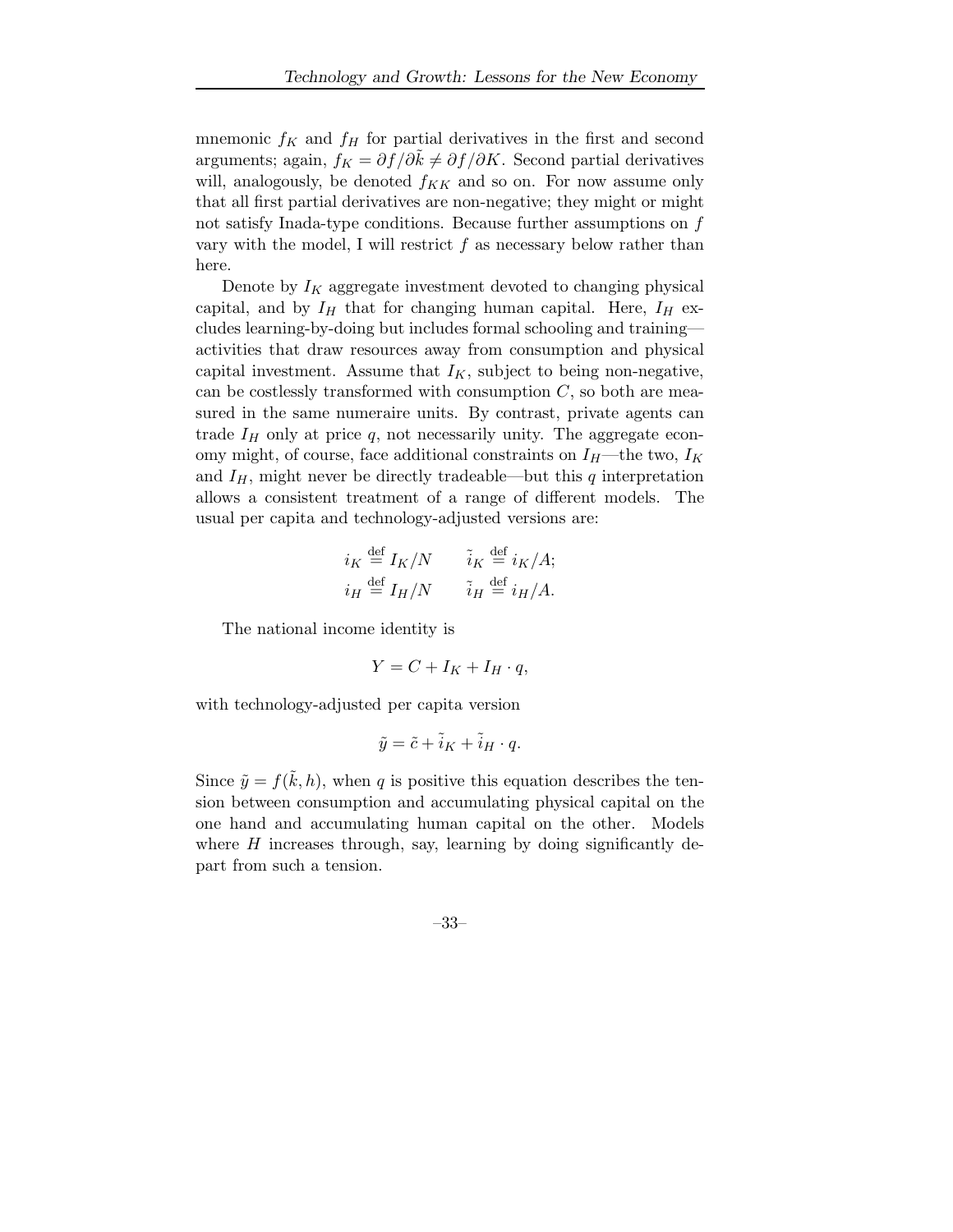Physical capital accumulation follows:

$$
\dot{K} = I_K - \delta_K K \implies \dot{\tilde{k}} = \tilde{i}_K - \zeta_K \tilde{k}.
$$
 (19)

How  $H$  depends on  $I_H$  will vary, depending on what is being studied in a particular model, and won't necessarily be exactly as the relation above between  $K$  and  $I_K$ .

**Definition 7.1** *A balanced-growth steady state (BGSS) is a collection of time paths*

$$
\{y(t),\ c(t),\ k(t),\ h(t),\ q(t):\ t\}
$$

such that  $\dot{y}/y$ ,  $\dot{h}/h$ ,  $c/y$ ,  $k/y$ , and q are invariant in time.

The definition implies  $\dot{c}/c = \dot{k}/k = \dot{y}/y$ . However, the relation between  $h$  and  $y$  is left unspecified: this will matter below. Write  $g \stackrel{\text{def}}{=} \dot{y}/y$  for the growth rate of per capita income or, equivalently, worker productivity in BGSS.

Without pretending to replace an equilibrium analysis, we can already conjecture at the formal results to come. If  $F$  is either (PF0) or (PF1) with h bounded, then BGSS has:

$$
\dot{y}/y = \dot{c}/c = \dot{k}/k = \xi = \dot{A}/A.
$$

When F is (PF0), then we also have in BGSS  $\dot{h}/h = \xi$  so that  $h/y$ is invariant. Growth comes only from technical progress: No other outcome is possible with f displaying decreasing returns to scale.<sup>6</sup>

If, however,  $F$  is (PF1) then BGSS potentially has

$$
\dot{y}/y = \dot{c}/c = \dot{k}/k = \dot{h}/h + \xi,
$$

–34–

 $6$  This overstates somewhat. Even with  $F$  given by (PF0), BGSS with  $\dot{y}/y > \xi$  might be possible if  $h/y$  grows without bound. However, for consumption to remain bounded from below given the national income identity, h accumulation must then become progressively less resource-demanding. This seems implausible.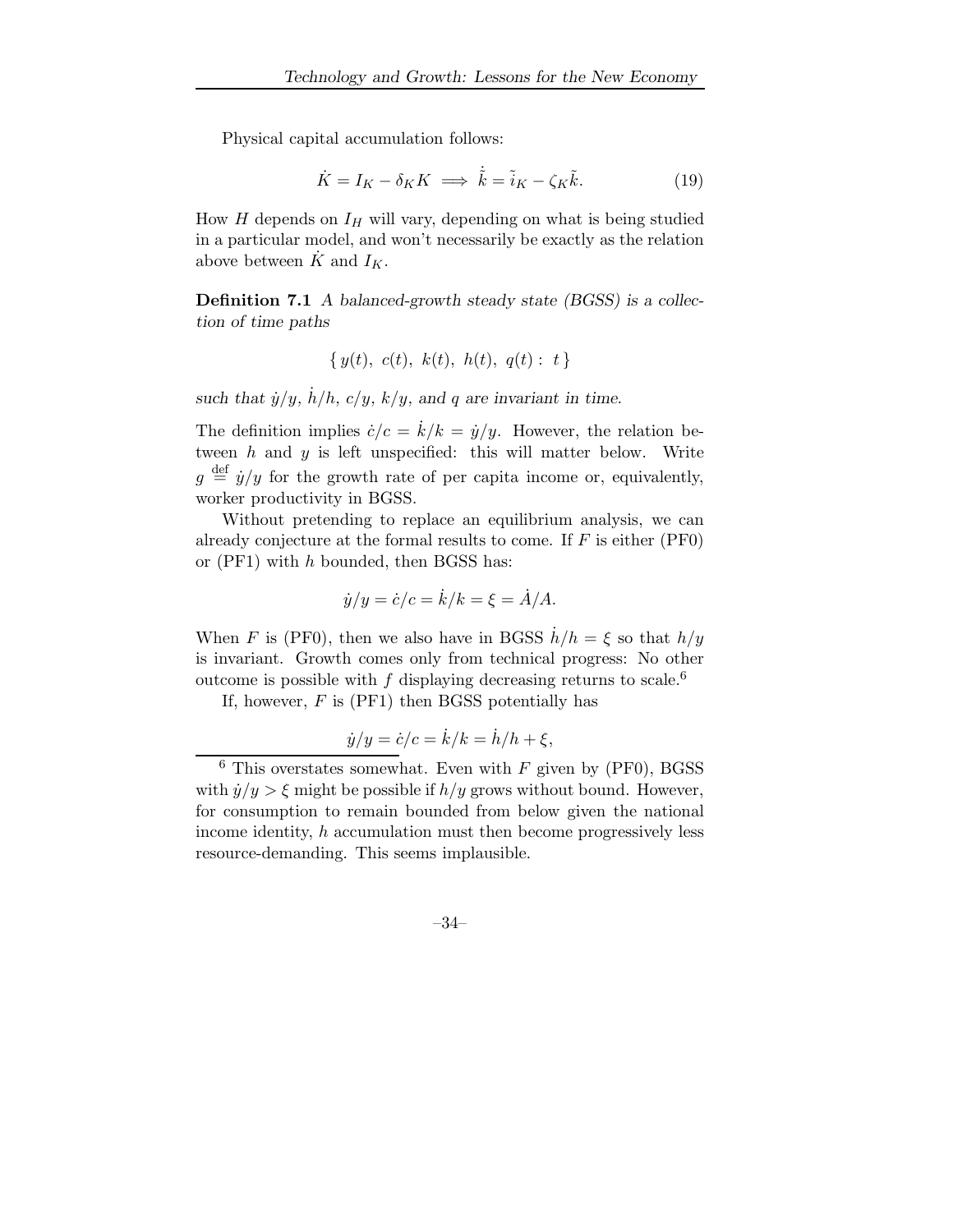so that the economy's growth rate g exceeds both  $\dot{h}/h$  and  $\dot{A}/A$ . We of course need a model still to determine  $g$  in equilibrium, but regardless of g's value, with  $\xi = \dot{A}/A > 0$ , the above already implies that in BGSS:

- 1. The ratios of human capital to income and to physical capital,  $h/y$  and  $h/k$  (or equivalently  $H/Y$  and  $H/K$ ), converge to zero;
- 2. Human capital must become increasingly costly to produce from  $I_H$ .

Thus, even with human capital mattering critically for growth, it will trend neither with income nor capital: In this model the failure to find a stable cointegrating relationship between human capital and income is evidence *for* rather than against the importance of human capital in growth.

To understand the second implication, suppose it failed and instead a counterpart to equation (19) held:

$$
\dot{\tilde{h}} = \tilde{i}_H - (\nu + \xi + \delta_H)\tilde{h} \iff \dot{h} = i_H - (\nu + \delta_H)h,
$$

or

$$
\tilde{i}_H = \left(\dot{\tilde{h}}/\tilde{h} + \left[\nu + \xi + \delta_H\right]\right)\tilde{h}.
$$

Since  $f$  is HD1, BGSS has

$$
\tilde{y} = f(\tilde{k}, h) \implies \dot{h}/h = \dot{\tilde{y}}/\tilde{y} = \dot{\tilde{k}}/\tilde{k} = g - \xi,
$$

so that

$$
\tilde{h}/\tilde{h}=\dot{h}/h-\xi=g-2\xi.
$$

But then in BGSS the right side of the national income identity

$$
\tilde{y} = \tilde{c} + \left(\dot{\tilde{k}}/\tilde{k} + \zeta_K\right)\tilde{k} + \left(\dot{h}/h + \left[\nu + \xi + \delta_H\right]\right)\tilde{h} \cdot q
$$

*cannot* grow at  $g - \xi$ , the growth rate of the left side.

Instead, what is needed is something like

$$
\dot{h} = i_H/A - (\nu + \delta_H)h. \tag{20}
$$

$$
^{-35-}
$$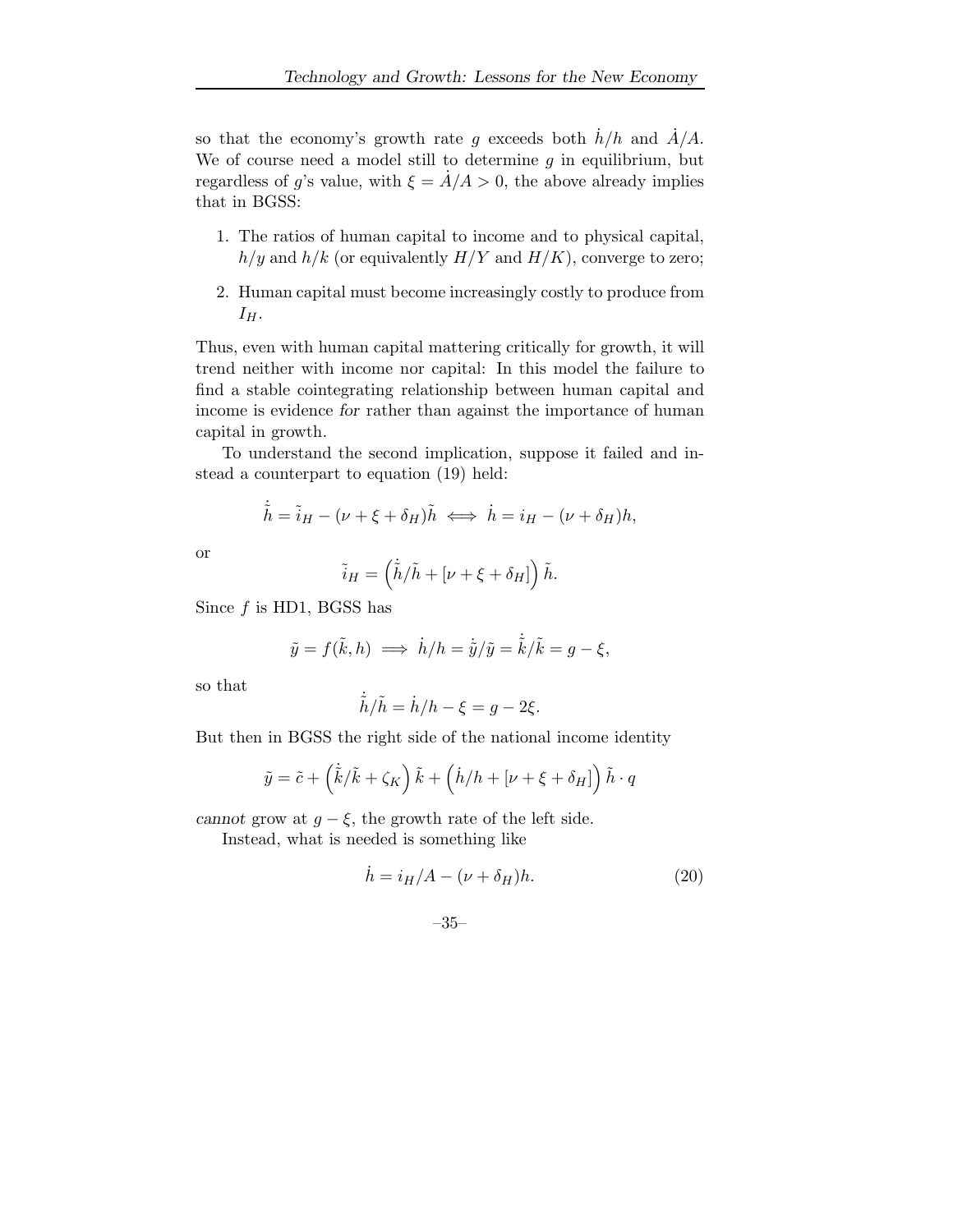In words, the contribution of  $i_H$  to he becomes progressively difficult as  $A$  rises.<sup>7</sup>

From the discussion we have:

**Proposition 7.2** *If production* F *is* (PF0) *then BGSS has*

$$
\dot{h}/h = \dot{y}/y = \xi.
$$

*If, however, production* F *is* (PF1) *then BGSS has*

$$
\dot{h}/h = \dot{y}/y - \xi.
$$

The specification above specializes to several well-known cases. With (PF0), setting  $q = 1$  and  $H = I_H - \delta_H H$ , and requiring

$$
\tilde{c} + \tilde{i}_K + \tilde{i}_H \le f(\tilde{k}, \tilde{h})
$$

recovers an optimizing version of the model in Mankiw, Romer, and Weil  $[1992]$ . Specifying (PF1) and bounding h gives the model in Jones [1998, Ch. 3] and Romer [2001, 3.8].

Using (PF1) and fixing  $q = 1$  gives the one-sector growth model in Barro and Sala-i-Martin [1995, 5.1]. Freeing up  $q$  but requiring that for some HD1 (sub) production functions  $\mathcal{F}, \mathcal{G}$  and allocation shares  $s_K, s_H \in [0, 1]$  we have:

$$
F(K, HA) = \mathcal{F}(s_K K, s_H H A)
$$
  
+  $q \cdot \mathcal{G}([1 - s_K]K, [1 - s_H]HA)$   

$$
C + I_K \le \mathcal{F}(s_K K, s_H H A)
$$
  

$$
I_H \le \mathcal{G}([1 - s_K]K, [1 - s_H]HA)
$$

gives the model in Rebelo [1991]. As before call the partial derivatives  $\mathcal{F}_K$ ,  $\mathcal{F}_H$ , and so on. Then, restricting further  $\mathcal{G}_K = 0$  gives the Lucas model. Since this case bears specific interest, the discussion below will take care to account for it with  $s_K = 1$  at the corner optimum.

Hereafter, consider the following:

<sup>7</sup> Alternatively, the definition of BGSS in Defn. 7.1 to require invariant  $q$  can be modified appropriately.

–36–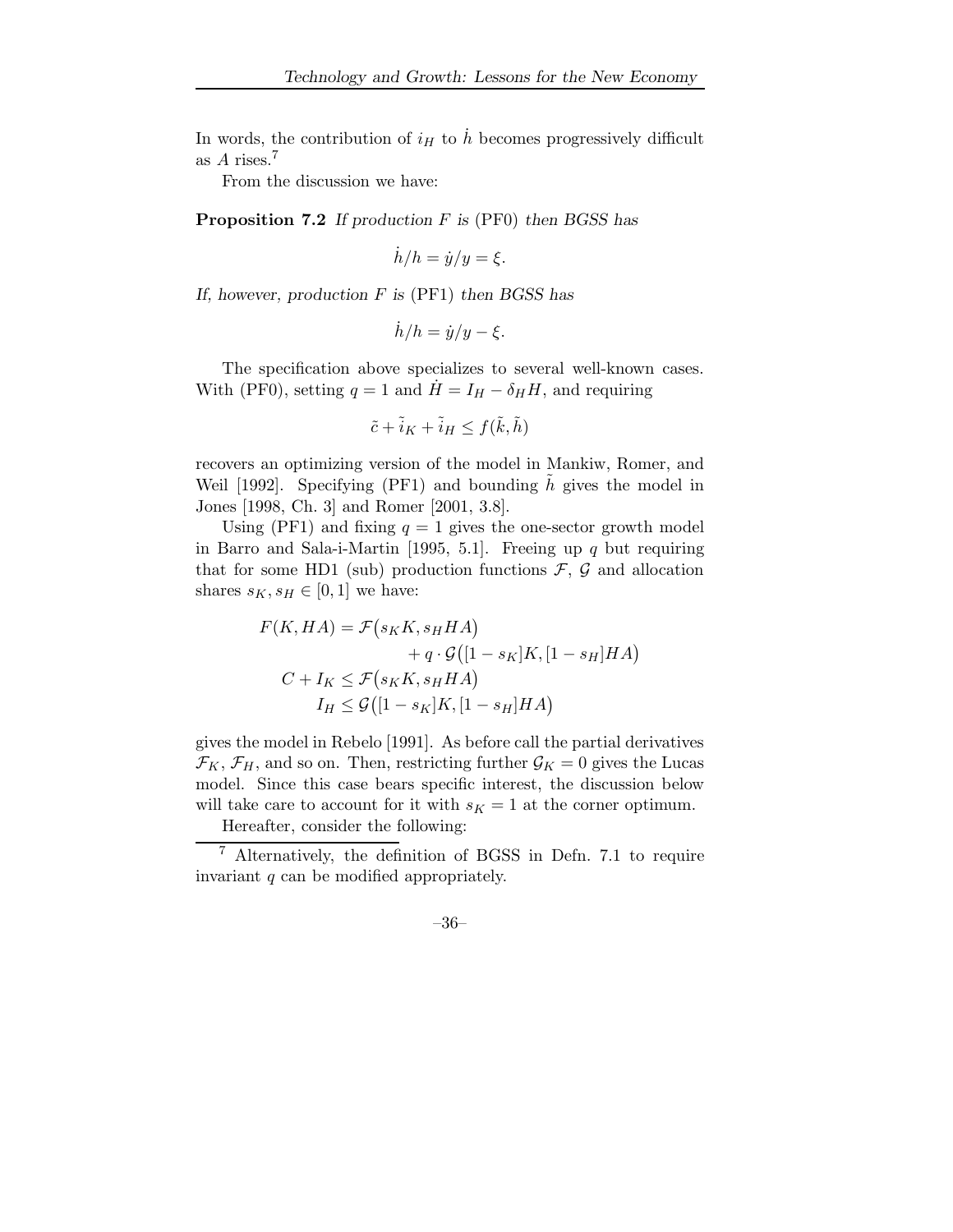**Definition 7.3** *Assume production is given by* (PF1) *and human capital accumulation by* (20)*. Suppose the economy solves the social welfare optimization program:*

$$
\sup_{\{\tilde{c}, \tilde{i}_K, \tilde{i}_H, q; s_K, s_H\}} \int_0^\infty U(\tilde{c}(t)A(t))e^{-(\rho-\nu)t} dt \tag{21}
$$

s.t. 
$$
\tilde{c}, \tilde{i}_K, \tilde{i}_H, q \ge 0
$$
 and  $0 \le s_K, s_H \le 1$   
\n
$$
\dot{\tilde{k}} = \tilde{i}_K - \zeta_K \tilde{k}
$$
\n(22)

$$
\dot{h} = \tilde{i}_H - (\nu + \delta_H)h\tag{23}
$$

$$
\tilde{c} + \tilde{i}_K + q\tilde{i}_H \le f(\tilde{k}, h) = \tilde{y}
$$
\n
$$
f(\tilde{k}, h) = \mathcal{F}(s_K\tilde{k}, s_Hh) + q \cdot \mathcal{G}([1 - s_K]\tilde{k}, [1 - s_H]h)
$$
\n(25)

*and either*

$$
\tilde{i}_H \le \mathcal{G}([1 - s_K]\tilde{k}, [1 - s_H]h)
$$
\n(26a)

*or*

$$
q = 1.\t\t(26b)
$$

*A BGSS equilibrium is a BGSS together with pair*  $(s_K, s_H)$  *invariant in time solving* (21)*–*(26)*.*

When (26a) holds, (24) and (25) imply

$$
\tilde{c} + \tilde{i}_K \le \mathcal{F}\big(s_K \tilde{k}, s_H h\big),
$$

i.e., the technology for producing  $I_H$  differs from that for producing  $C+I_K$ . Call  $C+I_K$  goods, so that  $\mathcal F$  and  $\mathcal G$  describe goods production and human capital production respectively.

To analyze equilibrium define for non-negative Lagrange multipliers

$$
(m_K, m_H, m_C, m_Y, m_I, m_q)
$$

–37–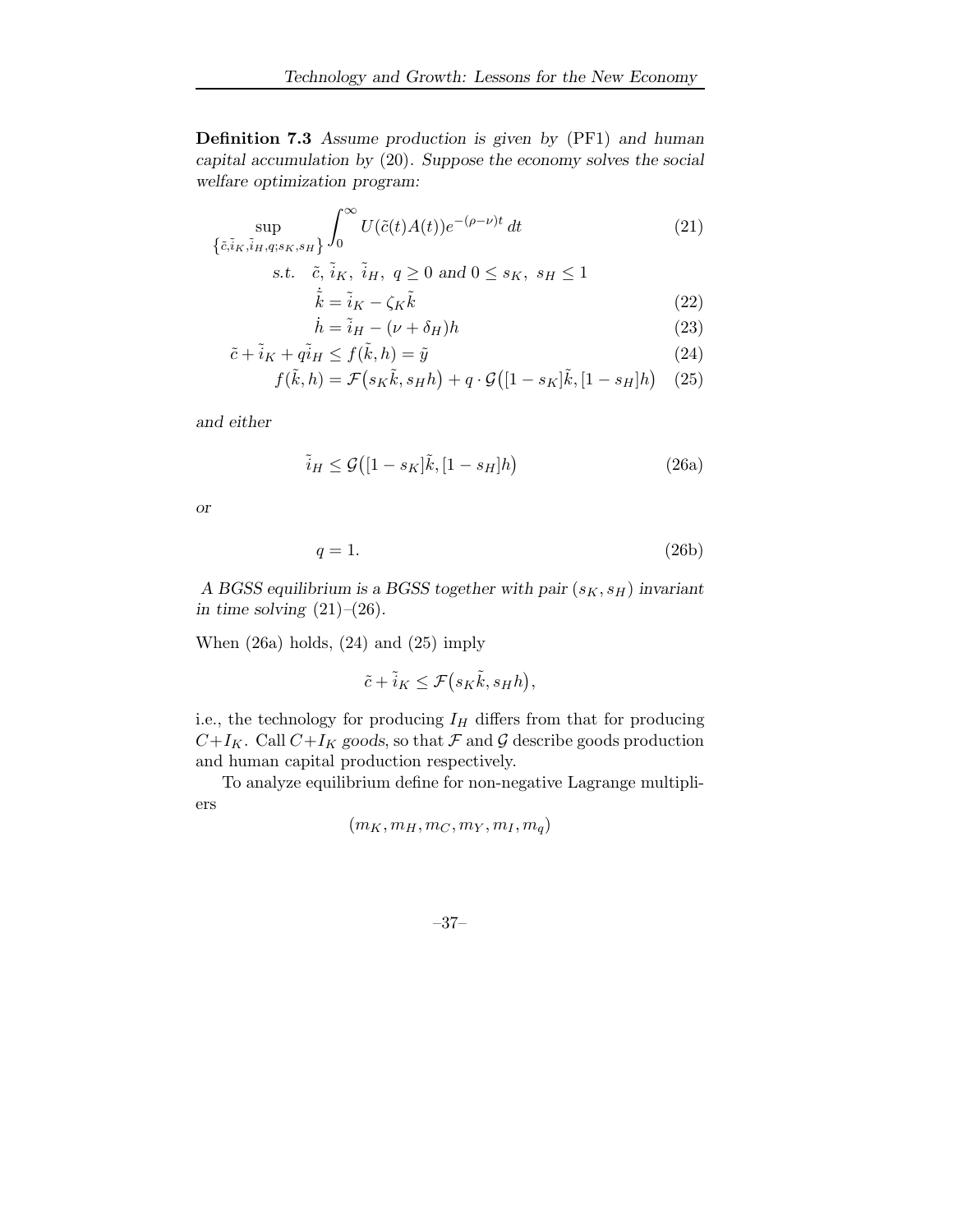the Hamiltonian:

$$
\mathcal{H} = e^{-(\rho - \nu)t} \left[ U(\tilde{c}A) \right.
$$
  
+  $(\tilde{i}_K - \zeta_K \tilde{k})m_K + (\tilde{i}_H - (\nu + \delta_H)h)m_H$   
-  $(\tilde{c} + \tilde{i}_K + q\tilde{i}_H - f(\tilde{k}, h)) m_C$   
-  $(f(\tilde{k}, h) - \mathcal{F}(s_K \tilde{k}, s_H h))$   
-  $q \cdot \mathcal{G}([1 - s_K]\tilde{k}, [1 - s_H]h)) m_Y$   
-  $(\tilde{i}_H - \mathcal{G}([1 - s_K]\tilde{k}, [1 - s_H]h)) m_I$   
-  $(1 - q)m_q$ .

The first-order conditions at an optimum are:

$$
\frac{\partial \mathcal{H}}{\partial \tilde{c}} = 0 \implies AU' - m_C = 0 \tag{27}
$$

$$
\frac{\partial \mathcal{H}}{\partial \tilde{i}_K} = 0 \implies m_K - m_C = 0 \tag{28}
$$

$$
\frac{\partial \mathcal{H}}{\partial \tilde{i}_H} = 0 \implies m_H - (q \cdot m_C + m_I) = 0 \tag{29}
$$
\n
$$
\frac{\partial \mathcal{H}}{\partial t} < 0 \implies \mathcal{F} = (q \cdot m_C + m_I) \times 0 \tag{20}
$$

$$
\frac{\partial \mathcal{H}}{\partial s_K} \leq 0 \implies \mathcal{F}_K \cdot m_Y - (q \cdot m_Y + m_I) \mathcal{G}_K \leq 0 \tag{30}
$$
\n
$$
\frac{\partial \mathcal{H}}{\partial t} < 0 \implies \mathcal{F}_K \cdot m_Y - (q \cdot m_Y + m_I) \mathcal{G}_K \leq 0 \tag{31}
$$

$$
\frac{\partial \mathcal{H}}{\partial s_H} \leq 0 \implies \mathcal{F}_H \cdot m_Y - (q \cdot m_Y + m_I) \mathcal{G}_H \leq 0 \tag{31}
$$

$$
\frac{\partial \mathcal{H}}{\partial q} = 0 \implies -\tilde{i}_H \cdot m_C + \mathcal{G} \cdot m_Y + m_q = 0 \tag{32}
$$

and

$$
\frac{\partial \mathcal{H}}{\partial \tilde{k}} = -\frac{d}{dt} \left[ e^{-(\rho - \nu)t} m_K(t) \right]
$$
\n
$$
\implies f_K \cdot m_C + (1 - s_K) \mathcal{G}_K \cdot m_I - \zeta_K \cdot m_K
$$
\n
$$
- (f_K - s_K \cdot \mathcal{F}_K - q[1 - s_K] \mathcal{G}_K) m_Y
$$
\n
$$
= [(\rho - \nu) - m_K/m_K] m_K \tag{33}
$$

$$
-38-
$$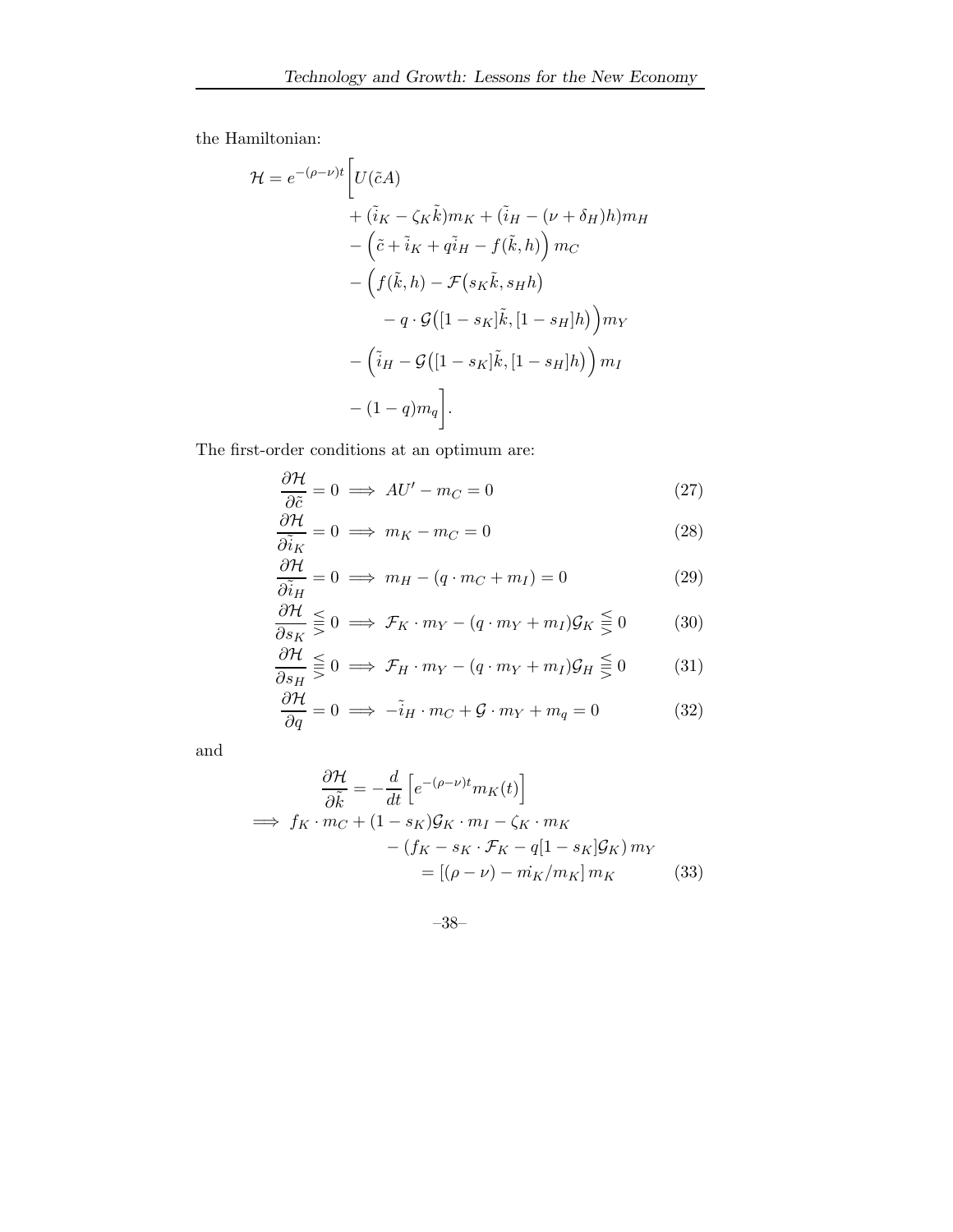with, finally,

$$
\frac{\partial \mathcal{H}}{\partial h} = -\frac{d}{dt} \left[ e^{-(\rho - \nu)t} m_H(t) \right]
$$
\n
$$
\implies f_H \cdot m_C + (1 - s_H) \mathcal{G}_H \cdot m_I - (\nu + \delta_H) \cdot m_H
$$
\n
$$
- (f_H - s_H \cdot \mathcal{F}_H - q[1 - s_H] \mathcal{G}_H) m_Y
$$
\n
$$
= [(\rho - \nu) - m_H / m_H] m_H. \tag{34}
$$

Conditions (30) and (31) work in the obvious way if it is optimal to set  $s_K$  or  $s_H$  to their boundary values at either 0 or 1. For instance, in the Lucas case,  $\mathcal{G}_K = 0$  so that share  $s_K$  is optimally set to 1 whereupon (30) becomes the inequality  $\mathcal{F}_K \cdot m_Y > (q \cdot m_Y + m_I) \mathcal{G}_K$ . Related, when q is not restricted to 1, equation (32) fails and so provides no additional restriction in the solution. Finally, conditions  $(27)$ – $(29)$ have been stated as equalities rather than more generally because all equilibria of interest below will have  $\tilde{c}$ ,  $i_K$ , and  $i_H$  positive.

In these first-order conditions the price  $q$  only ever appears together with the Lagrange multiplier  $m_I$ . When q is not restricted to 1 (as in (26b)), the pair  $(q, m<sub>I</sub>)$  are then determined only jointly, not individually. This implies that the level of measured output  $y$  in  $(24)$ – $(25)$  is indeterminate as well, although its growth rate might be uniquely tied down. We will see this in 7.4b. below. The economics is straightforward: When (26a) is activated the economy physically cannot instantaneously transform resources between goods and human capital. A range of possible prices  $q$  can then be consistent with the observed outcomes in goods and human capital production. Put another way, agents' decisions are optimally at a corner solution. Then, up to limits, the Lagrange multiplier  $m<sub>I</sub>$  on (26a) moves appropriately to compensate for alternative settings of  $q$ . As the market price q varies, again up to limits, optimal decisions remain unaltered, with  $m<sub>I</sub>$  transparently adjusting to maintain equilibrium. Being only a shadow value,  $m<sub>I</sub>$  is invisible to GDP accounting, whereas q appears explicitly. Setting  $q$  to zero recovers what Barro and Sala-i-Martin [1995, Ch.5] call "narrow output"; setting  $q$  to its maximum value within the feasible range, "broad output".

–39–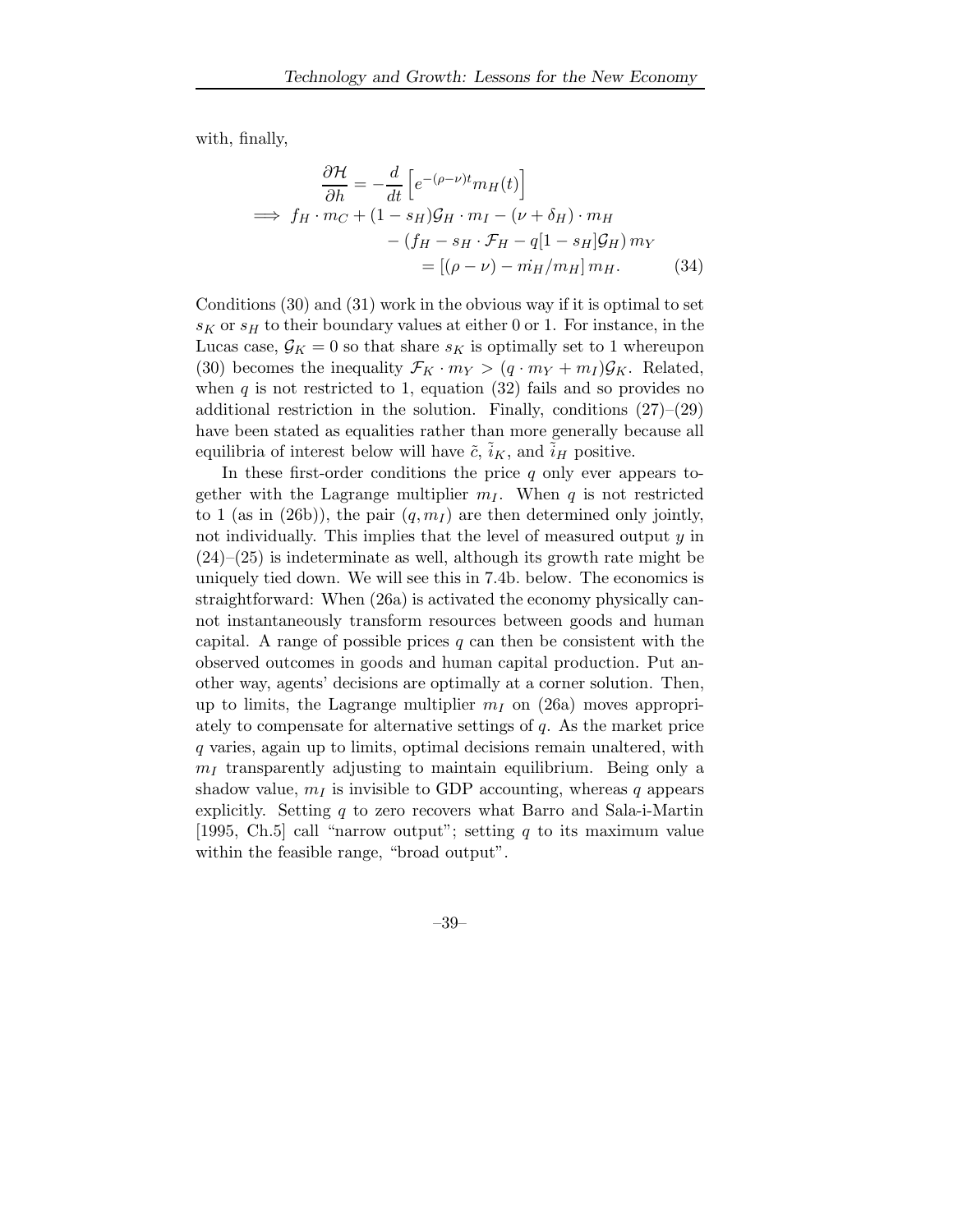*7.4a. Identical technologies for human capital and goods*

When  $\tilde{i}_H$  is freely interchangeable with c and  $\tilde{i}_K$ , set  $m_I = m_Y =$ 0 and  $m_q > 0$ . Then conditions (30)–(31) are irrelevant and  $q =$ 1 so that first-order conditions (29), (32), (33), and (34) become respectively

$$
m_H - m_C = 0
$$
  

$$
-\tilde{i}_H \cdot m_C + m_q = 0
$$
  

$$
f_K \cdot m_C - \zeta_K \cdot m_K = [(\rho - \nu) - m_K/m_K] m_K
$$
  

$$
f_H \cdot m_C - (\nu + \delta_H) \cdot m_H = [(\rho - \nu) - m_H/m_H] m_H.
$$

Calling m the common value  $m<sub>C</sub> = m<sub>K</sub> = m<sub>H</sub>$  and log-differentiating (27) with respect to time, the collection of first-order conditions collapses to:

$$
\dot{m}/m = \rho + \delta_K + \xi - f_K = \rho + \delta_H - f_H \tag{35}
$$

$$
\dot{\tilde{c}}/\tilde{c} = \left[ (1 - R(\tilde{c}A))\xi - \dot{m}/m \right] R(\tilde{c}A)^{-1}.
$$
 (36)

From the HD0 property of  $f_K$  and  $f_H$ , equation (35) implies

$$
f_H(1, h/\tilde{k}) - f_K(1, h/\tilde{k}) = (\delta_H - \delta_K) - \xi
$$
 (37)

so that  $h/\tilde{k}$  is constant in time,<sup>8</sup> depending only on  $\delta_H$ ,  $\delta_K$ ,  $\xi$ , and f.<br>Significantly, (27) holds examinent in equilibrium, not only in

Significantly, (37) holds everywhere in equilibrium, not only in BGSS. Thus, the model does not in general admit an equilibrium— BGSS or otherwise—with arbitrary initial conditions in  $K$  and  $H$ . At arbitrary initial levels of physical and human capital the implied marginal products need not line up as required in (37). In this model physical and human capital can change only gradually, and so cannot be instantaneously adjusted to meet marginal productivity conditions. But when (37) does hold at a particular value of  $h/\tilde{k}$  then equation (35) gives  $\dot{m}/m$ , which in turn determines  $\dot{\tilde{c}}/\tilde{c}$  through (36).

–40–

<sup>&</sup>lt;sup>8</sup> When  $\delta_H - \delta_K = \xi = 0$  and  $f(\tilde{k}, h) = \tilde{k}^{\alpha} h^{1-\alpha}$ , then (37) gives  $h/\tilde{k} = (1 - \alpha)^{-1} \alpha$ . This special case is, however, neither more insightful nor easier to obtain than the general case considered in the text of this paper. More important, it is strictly misleading in hiding the dependence of equilibrium  $h/\tilde{k}$  on model parameters.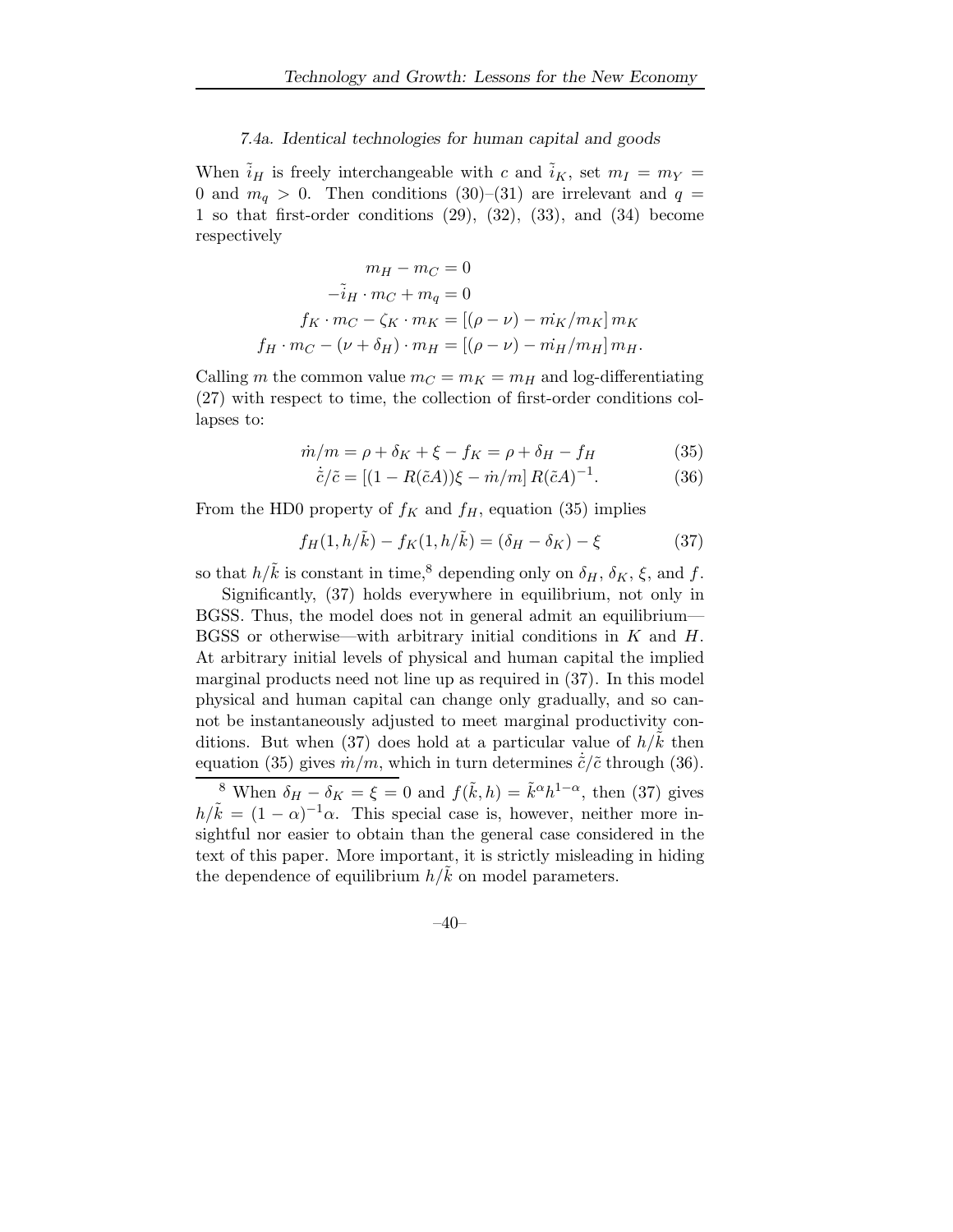That this gives the growth rate of the economy overall is shown in the following Proposition, which also summarizes the discussion thus far and provides further details:

**Proposition 7.4** *Assume in Defn. 7.3 that*  $i_H$  *is freely interchangeable with* c and  $\tilde{i}_K$ . Suppose that  $R(\tilde{c}A)$  is constant and f satisfies

$$
\forall \text{fixed } h: \quad f_K(\tilde{k}, h) \to 0 \text{ as } \tilde{k} \to \infty,
$$
\n
$$
f_K(\tilde{k}, h) \to \infty \text{ as } \tilde{k} \to 0,
$$
\n
$$
f_{KK} < 0,
$$
\n
$$
\forall \text{fixed } \tilde{k}: \quad f_H(\tilde{k}, h) > (\delta_H - \delta_K) - \xi \text{ uniformly in } h \text{ on a neighborhood of zero},
$$

and  $f_{HH} \leq 0$ .

*Then, for any given initial value*  $\tilde{k}^* > 0$ , *BGSS equilibrium exists and is unique, with the ratio*  $h/\tilde{k}$  *taking a value*  $h^*$  *constant in time and independent of*  $\tilde{k}^*$ *. The BGSS growth rate is* 

$$
g = [f_K(1, \underline{h}^*) - (\rho + \delta_K)] R^{-1}
$$
  
= [(f\_H(1, \underline{h}^\*) + \xi) - (\rho + \delta\_H)] R^{-1}, (61)

*bounded from above by the average product of* K *in producing goods*  $(C + I_K)$  net of per capita depreciation. If  $\xi > 0$  then the ratios of *human capital to income and to physical capital converge to zero.*

**Proof** *By the assumptions on* f*, the left side of equation* (37)*,*  $f_H - f_K$ , exceeds its right side at  $h/\tilde{k} = 0$  and strictly declines mono-<br>
topically without hound. Thus (27) admits a unique positive finite *tonically without bound. Thus* (37) *admits a unique positive finite solution*  $h^*$  *in*  $h/\tilde{k}$ *. Using*  $h^*$  *in* (35) *and plugging the result into* (36) gives the growth rate  $\dot{\tilde{c}}/\tilde{c}$ , varying with  $h/\tilde{k}$  but not  $\tilde{k}$  itself. The *definition of BGSS then gives*

$$
\dot{\tilde{y}}/\tilde{y} = \dot{\tilde{k}}/\tilde{k} = \dot{\tilde{c}}/\tilde{c} = [(1 - R)\xi - \dot{m}/m] R \n= [(1 - R)\xi - (\rho + \delta_K + \xi - f_K(1, \underline{h}^*)] R
$$

$$
-41-
$$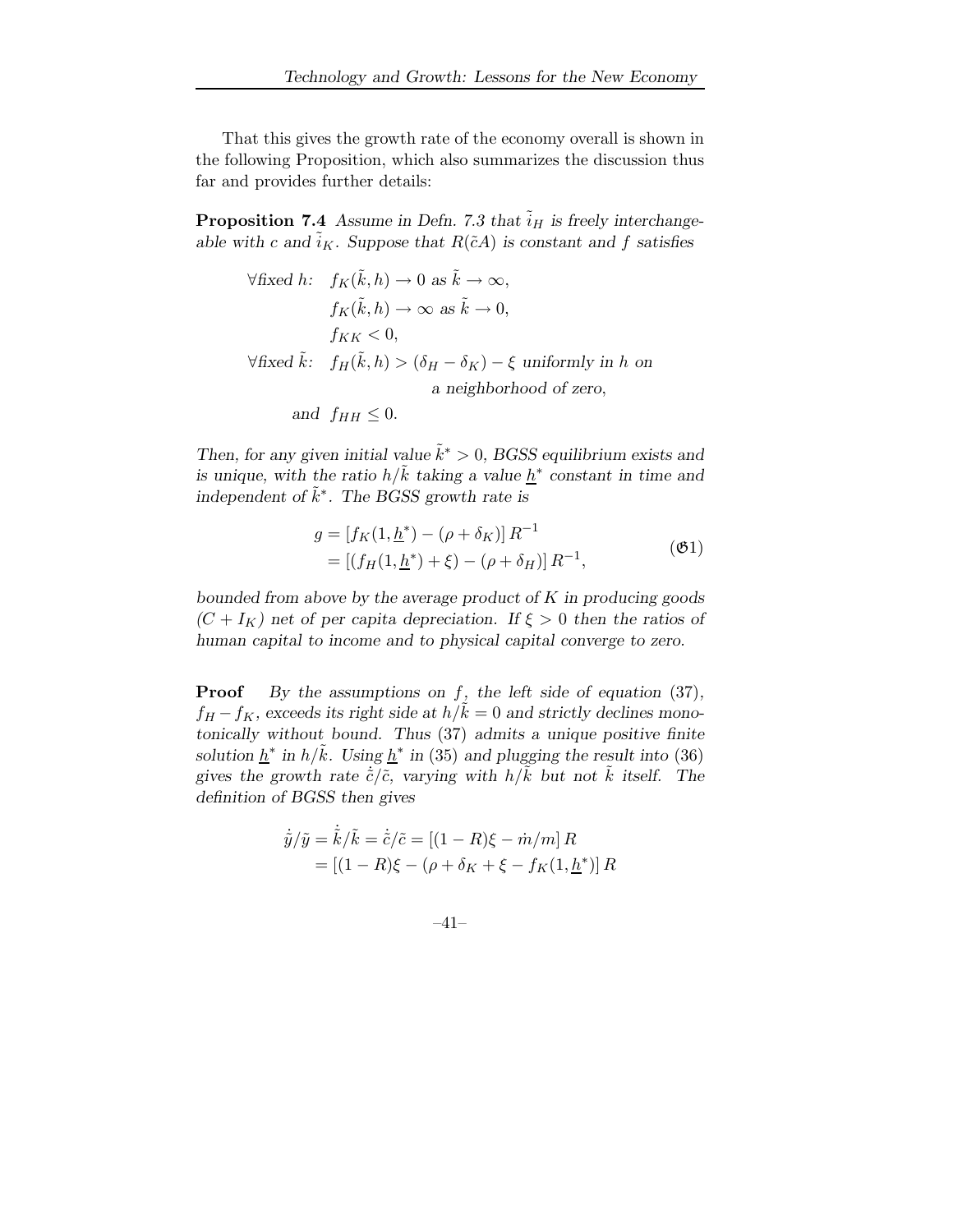*Moreover,*  $h/\tilde{k}$  *constant implies also*  $\dot{h}/h = \dot{\tilde{k}}/\tilde{k} = \dot{\tilde{c}}/\tilde{c}$ *. Then* 

$$
g = \dot{y}/y = \dot{\tilde{y}}/\tilde{y} + \xi = \dot{\tilde{c}}/\tilde{c} + \xi
$$
  
= [(1 - R)\xi - \dot{m}/m] R<sup>-1</sup> + \xi = [\xi - \dot{m}/m]R<sup>-1</sup>  
= [f<sub>K</sub>(1, h<sup>\*</sup>) - (\rho + \delta<sub>K</sub>)] R<sup>-1</sup>  
= [(f<sub>H</sub>(1, h<sup>\*</sup>) + \xi) - (\rho + \delta<sub>H</sub>)] R<sup>-1</sup>, from (35)

*verifying* ( $\mathfrak{G}1$ ). Since  $\dot{\tilde{k}}/\tilde{k} = g - \xi$  in BGSS, we also have  $\tilde{k}(t) = \tilde{k}^* e^{(g-\xi)t}$ . To see this establishes an equilibrium, note that equations (22)*–*(24) *imply:*

$$
\tilde{y} = \tilde{c} + \left(\dot{\tilde{k}}/\tilde{k} + \zeta_K\right)\tilde{k} + \left(\dot{h}/h + \left(\nu + \delta_H\right)\right)h,
$$

so that  $(\tilde{k}, \underline{h}^*)$  then determine the other endogenous variables:

$$
\tilde{i}_H = (\dot{h}/h + [\nu + \delta_H]) \underline{h}^* \times \tilde{k}
$$
  
\n
$$
\tilde{i}_K = (\dot{\tilde{k}}/\tilde{k} + \zeta_K) \tilde{k}
$$
  
\n
$$
\tilde{c} = f(1, \underline{h}^*)\tilde{k} - \tilde{i}_H - \tilde{i}_K
$$
  
\n
$$
\tilde{y} = f(1, \underline{h}^*)\tilde{k}
$$
  
\n
$$
m = m_K = m_H = m_C = AU'(\tilde{c}A)
$$
  
\n
$$
m_q = \tilde{i}_H \times m \text{ and } q = 1.
$$

*Define*  $\underline{c} \stackrel{\text{def}}{=} \tilde{c}/\tilde{k}$ . In BGSS equilibrium  $\underline{\dot{c}}/\underline{c} = \dot{\tilde{c}}/\tilde{c} - \dot{\tilde{k}}/\tilde{k} = 0$  so that, *from* (22), (23), (24)*,* and  $\dot{\tilde{k}}/\tilde{k} = g - \xi$ *, we have:* 

$$
\underline{c} = f(1, \underline{h}^*) - \zeta_K - \left(\dot{h}/h + [\nu + \delta_H]\right) \underline{h}^* - (g - \xi)
$$

$$
= \left\{f(1, \underline{h}^*) - \left(\dot{h}/h + [\nu + \delta_H]\right) \underline{h}^*\right\} - (\nu + \delta_K) - g.
$$

*Since*  $m < \infty$  *so that* (27) *gives*  $c > 0$ *, the expression on the right must be positive. The term in braces is the average product of* K *in* producing  $C + I_K$ . Net of per capita depreciation, i.e., taking away

–42–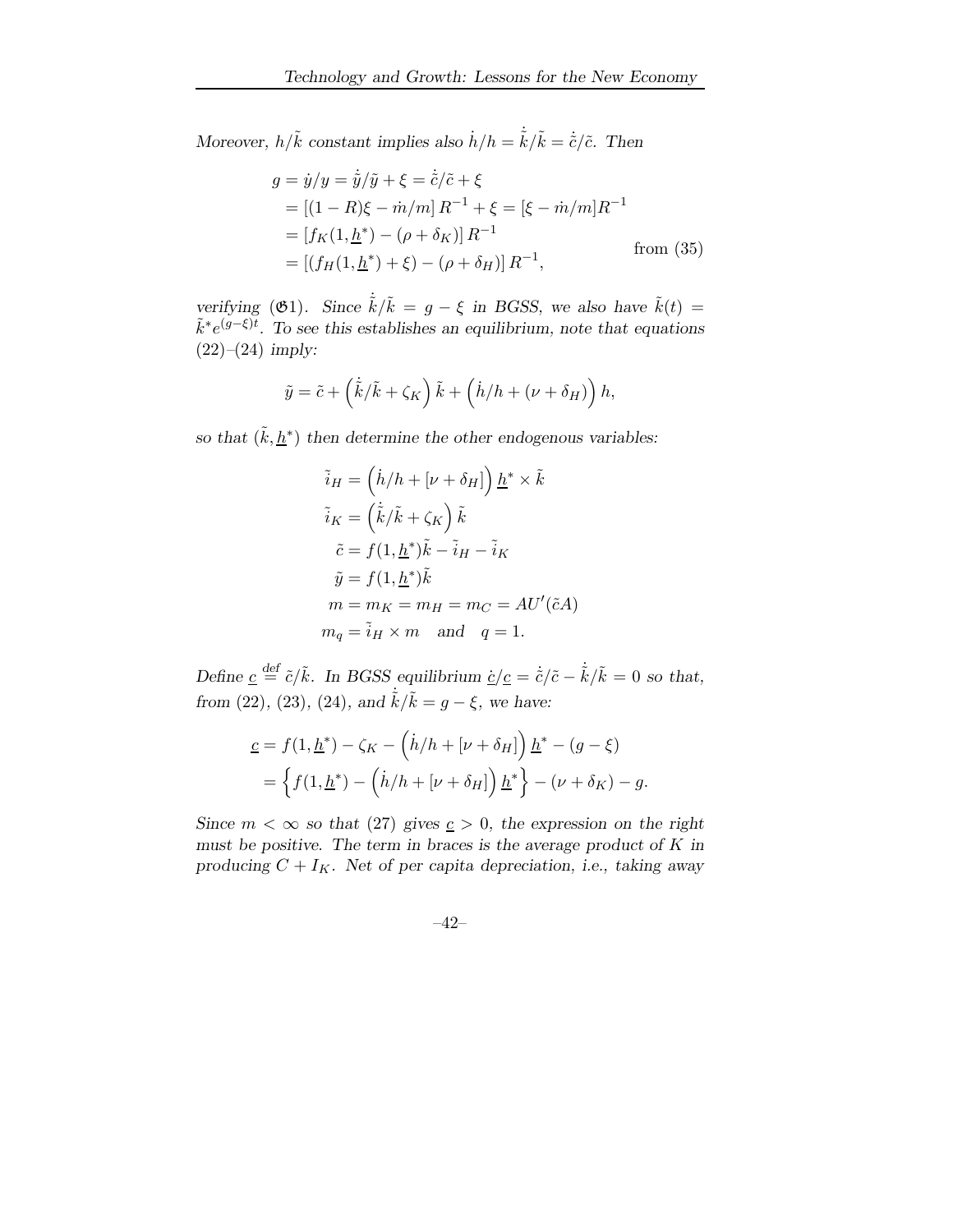$\nu + \delta_K$ , this average product must therefore exceed growth rate g. *Finally, for*  $\xi > 0$ *,* 

$$
\dot{h}/h = \dot{\tilde{y}}/\tilde{y} = \dot{y}/y - \xi < \dot{y}/y = \dot{k}/k
$$
\n
$$
\implies h/y, \ h/k \to 0 \text{ as } t \to \infty.
$$
\nQ.E.D.

The hypotheses on f as stated in Prop. 7.4 might appear unusual, but are implied by the usual strict concavity and Inada conditions. The statement gives an explicit lower bound on  $f_H$  that might well be negative, whereupon the condition is redundant. I have chosen to give the hypotheses as above to allow for situations in the literature that violate standard assumptions but cause no difficulties otherwise. A prominent example would be where the technology for accumulating H is linear [e.g., Lucas, 1988].

BGSS equilibrium growth rate  $(61)$  has interesting features that should be emphasized:

**Proposition 7.5** *Under the hypotheses of Prop. 7.4 the steady-state growth rate* g *exceeds technology's growth rate* ξ *precisely when*

$$
f_K(1, \underline{h}^*) > R\xi + \rho + \delta_K
$$
  

$$
\iff f_H(1, \underline{h}^*) > (R - 1)\xi + \rho + \delta_H.
$$

**Proof** *Immediate from* ( $\mathfrak{G}1$ ).  $Q.E.D.$ 

The economy's growth rate  $(61)$  exceeds that of technology when the equilibrium steady state capital ratio  $h^*$  implies marginal products  $f_K$  and  $f_H$  sufficiently high. The threshold for these marginal products depends, notably, on both the production side  $(\xi, \delta_K, \delta_H)$  and the consumer side  $(\rho, R)$ . Moreover, when the threshold is exceeded, the equilibrium growth rate itself depends, again, on both production features  $(f, \xi, \delta_K, \delta_H)$  and consumer characteristics  $(\rho, R)$ . This contrasts with equilibrium growth rates in sections 7.2 and 7.3, that vary only with technology, i.e., just with  $\xi$ . In the longer term, it

$$
^{-43-}
$$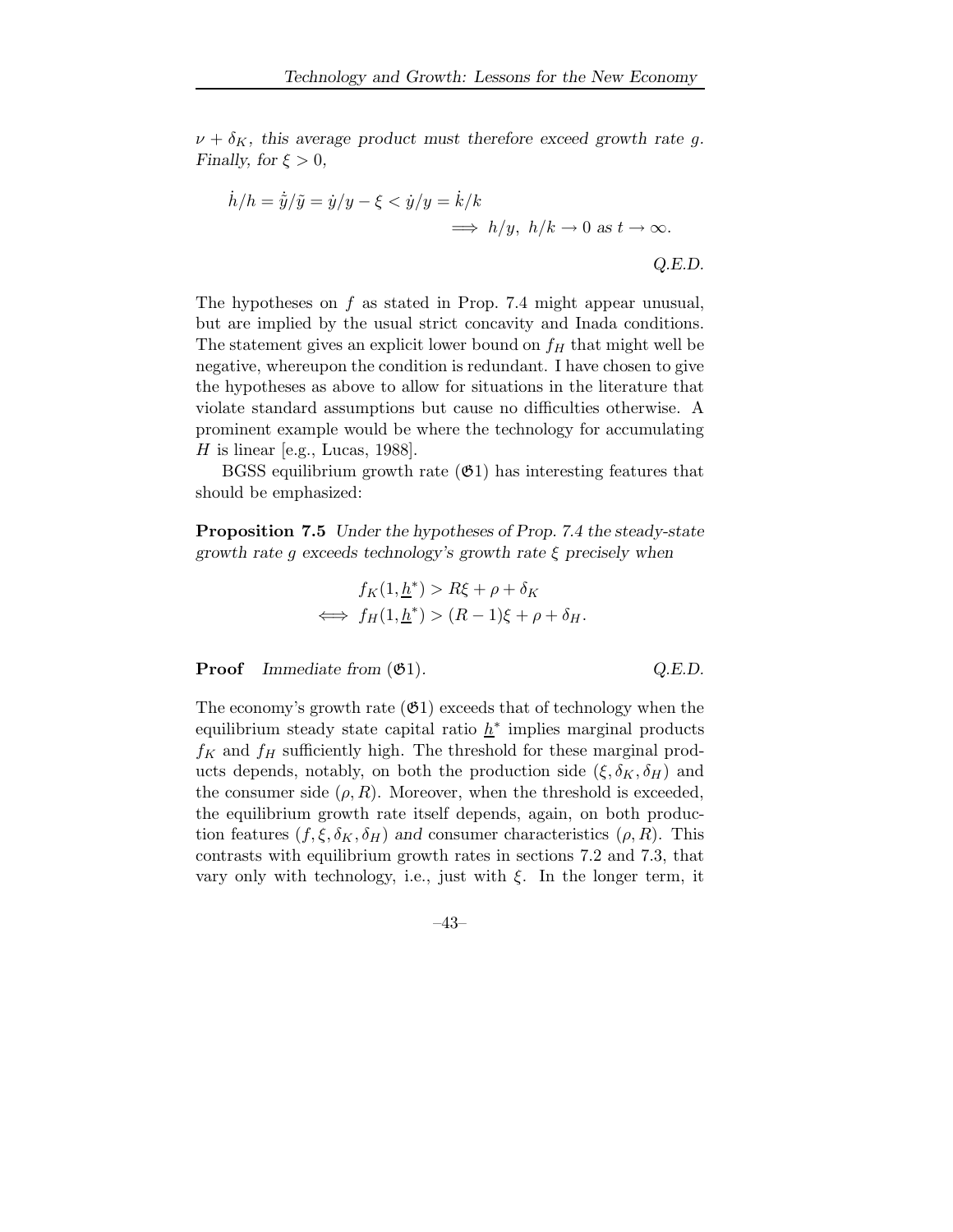might be this—rather than convergence or divergence, scale effects, stochastic trends, or a range of others—that turns out to be the single most distinctive characterization of endogenous growth. Emphasize this—it will appear again below—as follows:

**Corollary 7.6 (Endogenous Growth Meta)** *Growth varies with not only supply-side properties but demand-side features as well.*

Finally, also worth observing is that here population growth  $\nu$  has *no* influence on the per capita income growth rate g. This finding, however, is quite special and easily overturned, despite the relatively general specification of the model above.

#### *7.4b. Different technologies for human capital and goods*

The setup here makes straightforward extending the discussion to where human capital investment differs in essential ways from consumption and physical capital investment. This is the case considered in Lucas [1988], Rebelo [1991], and Uzawa [1965].

Numerous special cases are possible. To keep things manageable I rule out  $s_K = 0$  and  $s_H = 1$ , i.e., where no K is used in F for producing goods and no H is used in  $\mathcal G$  for generating human capital.<sup>9</sup> Taken together those possibilities represent the extreme version of what Barro and Sala-i-Martin [1995] call empirically irrelevant "reversed factor intensities." Ruling out  $s_K = 0$  and  $s_H = 1$  simply formalizes two properties: first, *some* physical capital is always necessary in goods production and second, it is not possible to produce new human capital without *some* human capital to begin. Indeed, human capital is most of what goes into producing yet more human capital. A leading case of interest, which implies the exclusion, is Lucas's, which assumes  $\mathcal{G}_K = 0$  and  $\mathcal{F}_H > 0$  everywhere, so that in equilibrium  $s_K = 1$  and  $s_H \in (0, 1)$ .<br><sup>9</sup> This exclusion will be used be

<sup>&</sup>lt;sup>9</sup> This exclusion will be used below in  $(33')$  and  $(34')$ . Given the current setup, an interested reader can easily see the implications of relaxing the restriction.

<sup>–44–</sup>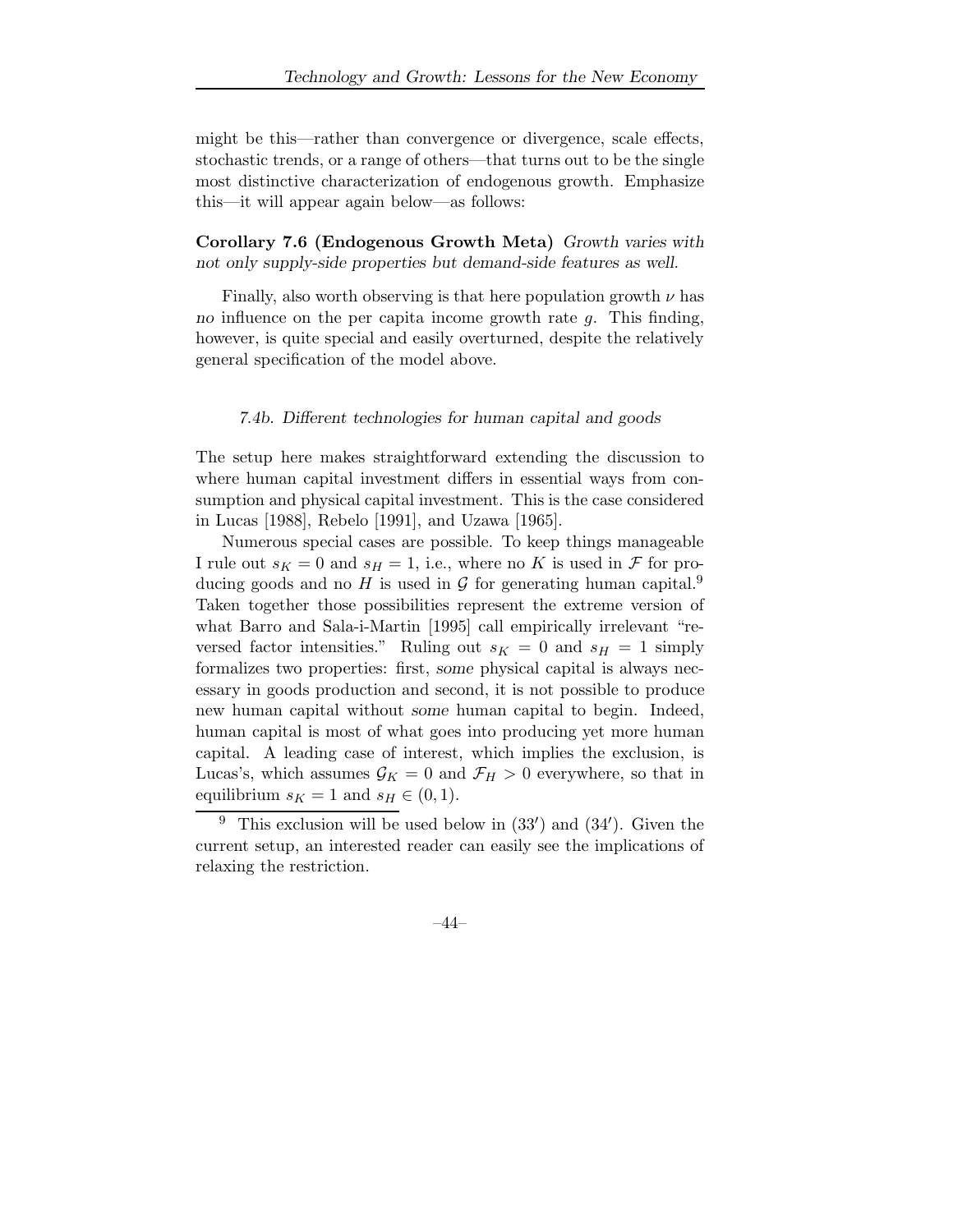Next,  $s_H = 0$  can also be excluded. That boundary value would imply that human capital is not used in producing goods. But then it cannot be optimal to continue to produce any human capital at all in equilibrium, for human capital is neither consumed nor used in producing anything except itself. Thus, in the analysis to follow, the first-order condition (31) is strengthened to an equality.

Suppose that (26a) constrains  $\tilde{i}_H$  to G while q is unrestricted so that  $m_q = 0$ . Then (32) gives  $m_C = m_Y$ . Equation (25) implies:

$$
f_K = s_K \cdot \mathcal{F}_K + q \times (1 - s_K) \mathcal{G}_K
$$
  
\n
$$
f_H = s_H \cdot \mathcal{F}_H + q \times (1 - s_H) \mathcal{G}_H.
$$

From these and (29), the FOC (33) becomes

$$
s_K \mathcal{F}_K \cdot m_C + (1 - s_K) \mathcal{G}_K \cdot m_H - \zeta_K \cdot m_K
$$
  
= 
$$
[(\rho - \nu) - m_K/m_K] m_K.
$$

If  $s_K = 1$  then the left side becomes just  $\mathcal{F}_K \cdot m_C - \zeta_K \cdot m_K$ . If, conversely,  $s_K \in (0, 1)$  then (30) holds with equality so that together with (29) it gives  $\mathcal{F}_K \cdot m_C = \mathcal{G}_K \cdot m_H$  so that again the left side above  $\mathcal{F}_K \cdot m_C - \zeta_K \cdot m_K$ . Thus, ruling out  $s_K = 0$ , using  $m_C = m_K$  from (28) gives for the above:

$$
\mathcal{F}_K - \zeta_K = (\rho - \nu) - \dot{m}_C / m_C. \tag{33'}
$$

Again, by the partial derivatives of (25), the FOC (34) becomes

$$
s_H \mathcal{F}_H \cdot m_C + (1 - s_H) \mathcal{G}_H \cdot m_H - (\nu + \delta_H) \cdot m_H
$$
  
= 
$$
[(\rho - \nu) - m_H/m_H] m_H,
$$

so that ruling out  $s_H = 1$ , analogous reasoning to that above gives

$$
\mathcal{G}_H - (\nu + \delta_H) = (\rho - \nu) - \dot{m}_H / m_H. \tag{34'}
$$

(Counterparts to  $(33')$ – $(34')$  are easily obtained if exclusion restrictions  $s_K \neq 0$  and  $s_H \neq 1$  are reversed.)

–45–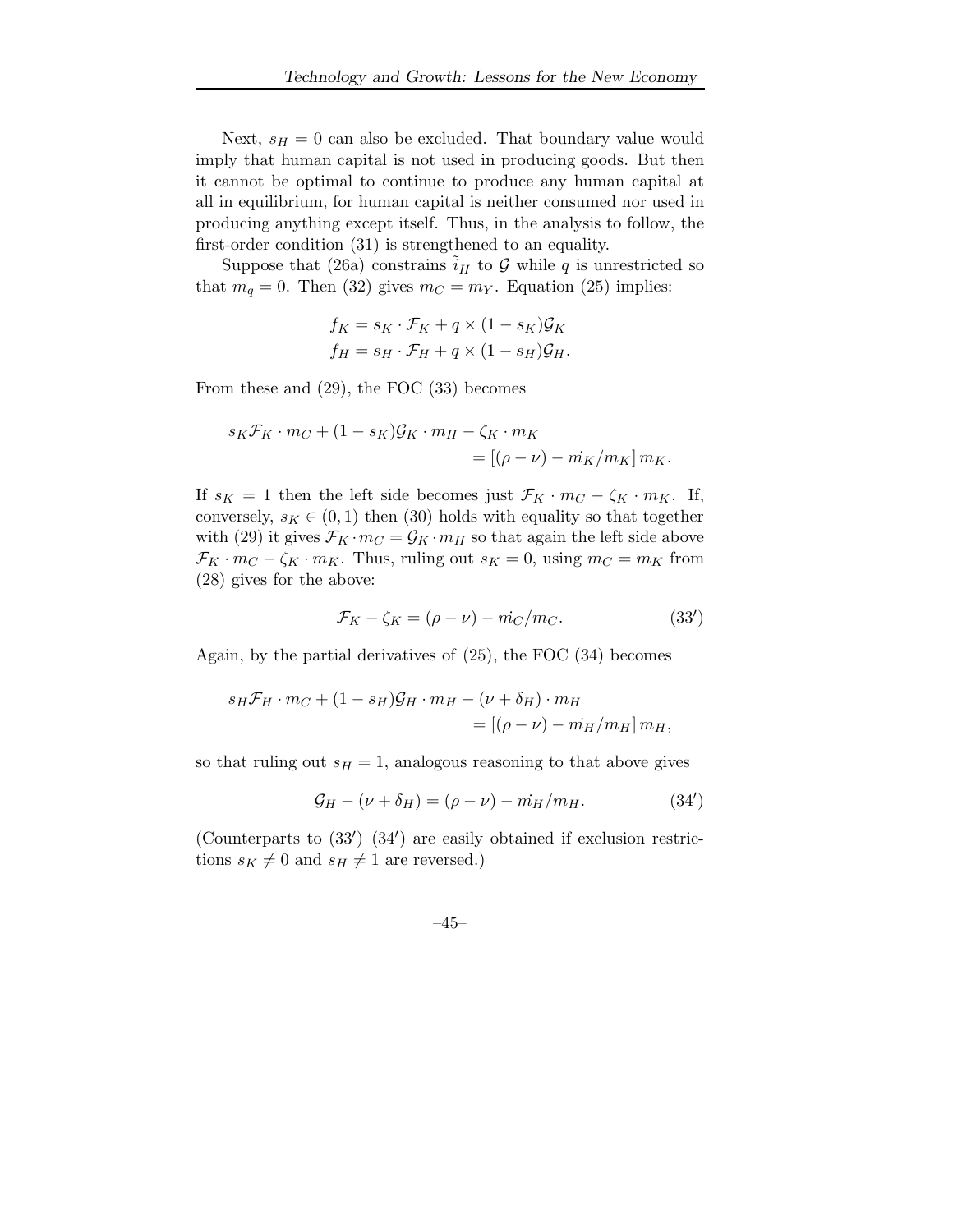Define

$$
m\stackrel{\text{def}}{=} m_H/m_C,\qquad \underline{c}\stackrel{\text{def}}{=} \tilde{c}/\tilde{k},\qquad \underline{h}\stackrel{\text{def}}{=} h/\tilde{k}.
$$

Now collect three dynamic equations for the just-defined  $m, c$ , and  $h$ . First, combining  $(33')$  and  $(34')$  gives:

$$
\dot{m}/m = \dot{m}_H/m_H - \dot{m}_C/m_C
$$
  
=  $\delta_H - \delta_K - \xi + \mathcal{F}_K - \mathcal{G}_H,$  (38)

where, because  $\mathcal{F}_K$  and  $\mathcal{G}_H$  are each HD0,  $s_K \neq 0$ , and  $s_H \neq 1$ , we can evaluate  $\mathcal{F}_K$  and  $\mathcal{G}_H$  in (38) at

$$
\left(1, \frac{s_H}{s_K} \frac{h}{m}\right)
$$
 and  $\left(\frac{1 - s_K}{1 - s_H} \frac{h}{m-1}, 1\right)$ 

respectively. The reason for taking  $\mathcal{F}_K$  and  $\mathcal{G}_H$  at these points will become clear below.

Second, as earlier, log-differentiate (27) with respect to time to get

$$
\dot{\tilde{c}}/\tilde{c} = [(1 - R(\tilde{c}A))\xi - \dot{m}_C/m_C] R(\tilde{c}A)^{-1}.
$$

Combining this with  $\dot{m}_C/m_C$  from (33') and recognizing

$$
\dot{\tilde{k}}/\tilde{k} = \tilde{i}_K/\tilde{k} - \zeta_K = \mathcal{F}(s_K, s_H \cdot \underline{h}) - \underline{c} - \zeta_K
$$

$$
= s_K \mathcal{F}\left(1, \frac{s_H}{s_K} \underline{h}\right) - \underline{c} - \zeta_K
$$

(where I have used  $\mathcal F$  HD1) gives

$$
\begin{aligned}\n\dot{\underline{c}}/c &= \dot{\tilde{c}}/\tilde{c} - \dot{\tilde{k}}/\tilde{k} \\
&= (\nu + \delta_K) - (\rho + \delta_K)R(\tilde{c}A)^{-1} \\
&\quad + \underline{c} + R(\tilde{c}A)^{-1}\mathcal{F}_K - s_K \cdot \mathcal{F}\n\end{aligned} \tag{39}
$$

with both  $\mathcal{F}_K$  and  $\mathcal F$  evaluated at  $(1, s_H \cdot s_K^{-1} \underline{h}).$ 

The term  $s_K\mathcal{F}$  will play a key role in subsequent discussion. Since  $\mathcal{F}(1, s_H \cdot s_K^{-1} \underline{h})$  is the output-physical capital ratio in the  $C + I_K$ 

$$
^{-46-}
$$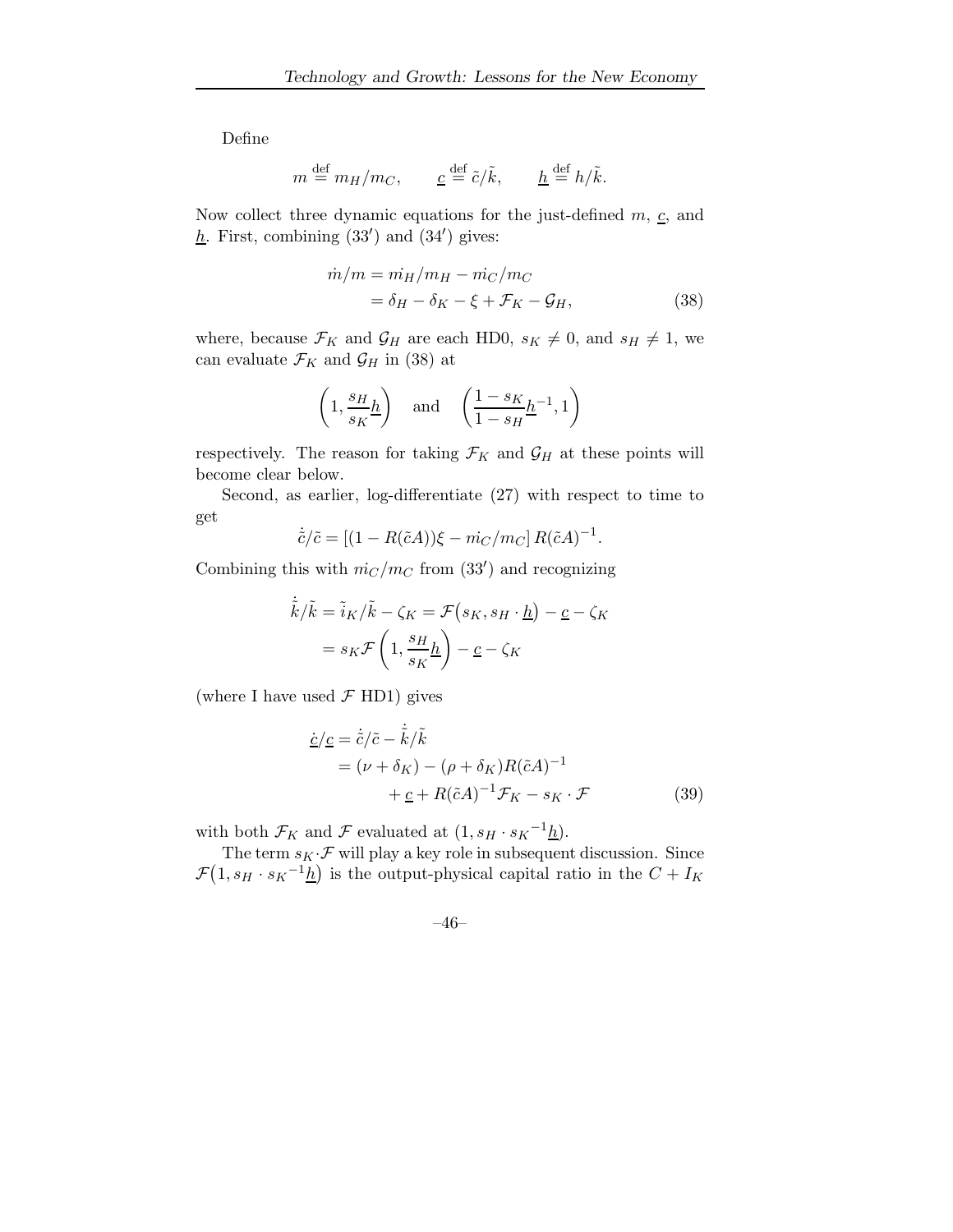sector (or physical capital's average product in producing goods), the product  $s_K \cdot \mathcal{F}$  is the ratio of goods produced to the *economywide* quantity of physical capital, not just the quantity used in goods production. Call this the *goods-physical capital ratio*. Its counterpart

$$
(1 - s_H) \times \mathcal{G}\left(\frac{1 - s_K}{1 - s_H} \underline{h}^{-1}, 1\right),
$$

or the ratio of the flow of new human capital to the economy-wide stock of human capital, will be similarly useful in the analysis below.

Return now to the third of the dynamic equations. Using  $\mathcal{G}$  HD1, we have

$$
\dot{h}/h = \mathcal{G}([1 - s_K]/\underline{h}, 1 - s_H) - (\nu + \delta_H)
$$

$$
= (1 - s_H)\mathcal{G}\left(\frac{1 - s_K}{1 - s_H}\underline{h}^{-1}, 1\right) - (\nu + \delta_H)
$$

so that

$$
\begin{aligned} \frac{\dot{h}}{h} &= \dot{h}/h - \dot{\tilde{k}}/\tilde{k} \\ &= \delta_K - \delta_H + \xi + \underline{c} + (1 - s_H) \cdot \mathcal{G} - s_K \cdot \mathcal{F}. \end{aligned} \tag{40}
$$

Equation (40) combines together  $c, \mathcal{G}$ , and  $\mathcal F$  without using prices. This causes no problems, however, as by this point these terms are all simply numbers—they are ratios of the appropriate quantities.

Provided R is constant the three equations,  $(38)$ – $(40)$ , together with (30) and (31) rewritten (using  $m<sub>C</sub> = m<sub>Y</sub>$  and equation (29)) as the pair:

either of 
$$
\begin{cases} m = \mathcal{F}_K \cdot \mathcal{G}_K^{-1} & \text{or} \\ s_K = 1 \end{cases}
$$
 (41)

$$
m = \mathcal{F}_H \cdot \mathcal{G}_H \tag{42}
$$

all  $\mathcal{F}, \mathcal{F}_K, \mathcal{F}_H$  evaluated at  $(1, s_H s_K^{-1} \cdot \underline{h})$  and all  $\mathcal{G}, \mathcal{G}_K, \mathcal{G}_H$  evaluated at  $(1 - s_K)[1 - s_H]^{-1} \cdot h^{-1}$  1) give five conditions that jointly determine  $([1-s_K] [1-s_H]^{-1} \cdot \underline{h}^{-1}, 1),$  give five conditions that jointly determine  $(m, \underline{c}, \underline{h}, s_K, s_H)$ . The reason is now apparent for the evaluation point given right after equation (38).

–47–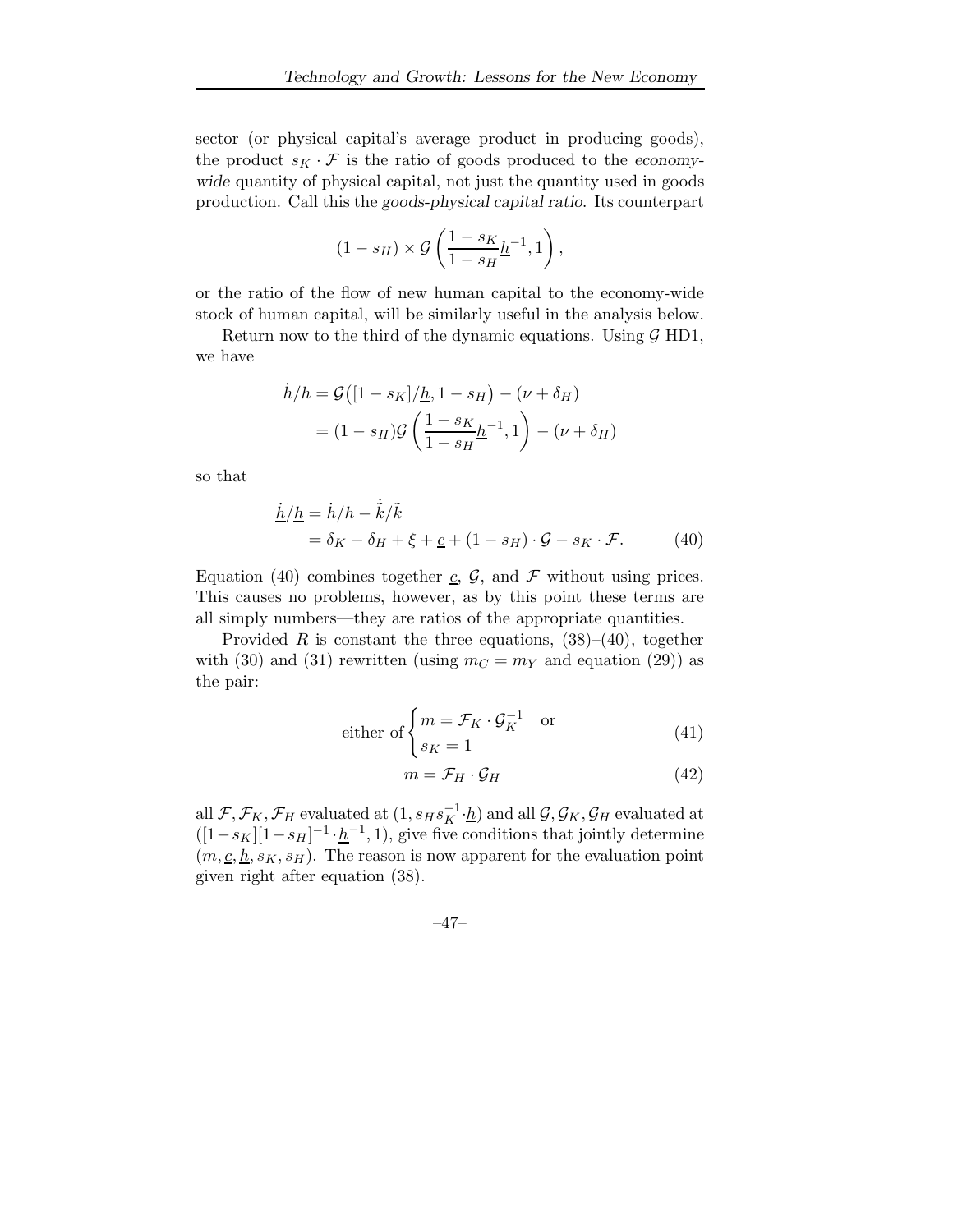Growth behavior here parallels Prop. 7.4. However, the more involved nonlinear equations  $(38)–(41)$  make less transparent existence and uniqueness of the equilibrium, in contrast to the single equation (37) needed above. Special cases assuming explicit functional forms for  $(\mathcal{F}, \mathcal{G})$ —e.g, the Cobb-Douglas pair model in Barro and Salai-Martin [1995, 5.2] and Rebelo [1991] or the Cobb-Douglas/linear model in Lucas [1988]—can be studied from the algebra of (38)–  $(41)$  directly.<sup>10</sup> The proposition that follows therefore hypothesizes a unique solution to these equations, leaving unspecified the more primitive assumptions on  $(\mathcal{F}, \mathcal{G})$  that would transform the hypothesis into a conclusion. Nevertheless, some work remains to confirm that this solution is a BGSS equilibrium.

**Proposition 7.7** *Assume in Defn. 7.3 that*  $R(\tilde{c}A)$  *is constant and that human capital accumulates through a production function* G *different from*  $\mathcal F$  *(that for producing goods). Assume*  $(\mathcal F, \mathcal G)$  *implies that equations* (41) *and* (42) *together with the zeroes of equations* (38)–(40) have a unique solution  $(m^*, \underline{c}^*, \underline{h}^*, s_K^*, s_H^*)$ , where  $s_K \neq 0$  and  $s_H \neq 1$ . Then for any given initial value  $\tilde{k}^* > 0$ . BCSS 0 and  $s_H \neq 1$ . Then, for any given initial value  $\tilde{k}^* > 0$ , BGSS *equilibrium exists and—except in* (y, q)*—is unique. It is characterized* by a  $(m^*, \underline{c}^*, \underline{h}^*, s_K^*, s_H^*)$  constant in time and independent of  $\tilde{k}^*$ , with *the equilibrium nonuniqueness given as:*

$$
q \in [0, m^*]
$$
 and  $\tilde{y} = \mathcal{F} + q \cdot \mathcal{G} \in [\mathcal{F}, \mathcal{F} + m^* \cdot \mathcal{G}].$ 

*The BGSS equilibrium growth rate is*

$$
g = [\mathcal{F}_K - (\rho + \delta_K)] R^{-1} = [(\mathcal{G}_H + \xi) - (\rho + \delta_H)] R^{-1}, \quad (\mathfrak{G}2)
$$

*bounded from above by the goods-physical capital ratio net of per capita depreciation.* If  $\xi > 0$  *then the ratios of human capital to income and to physical capital converge to zero.*

 $10$  As an exercise, the interested reader is encouraged to plug in specific functional forms and confirm that the resulting solutions verify equilibria previously obtained in the literature. See also the discussion at the end of this section.

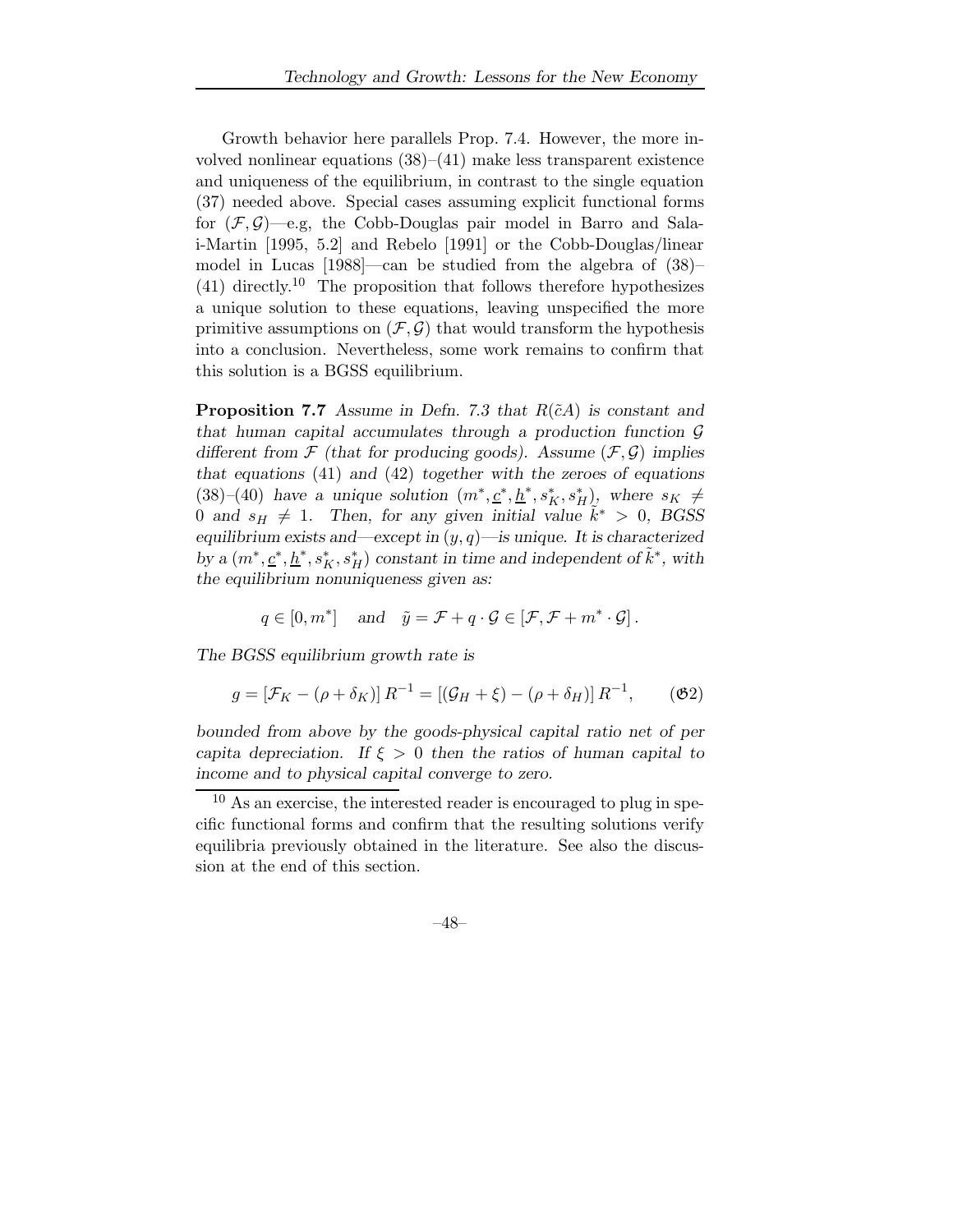**Proof** *By the hypotheses,* (26a) *is satisfied with equality and* q *is determined endogenously in equilibrium, so that* (26b) *no longer holds. In BGSS equilibrium, HD1 in production function* (PF1)*, Prop. 7.2, and* (42) *give* m *constant and therefore*  $\dot{m} = \dot{\underline{c}} = \underline{h} = 0$ *. Therefore, BGSS equilibrium has* (38)*–*(40) *become*

$$
s_K \cdot \mathcal{F} - \underline{c} - (1 - s_H) \cdot \mathcal{G} = \xi + \delta_K - \delta_H \tag{43}
$$

$$
s_K \cdot \mathcal{F} - \underline{c} - R^{-1} \mathcal{F}_K = (\nu + \delta_K) - (\rho + \delta_K) R^{-1}
$$
 (44)

$$
\mathcal{F}_K - \mathcal{G}_H = \xi + \delta_K - \delta_H. \tag{45}
$$

*By hypothesis, these together with* (41)*–*(42) *admit a solution*

 $(m^*, \underline{c}^*, \underline{h}^*, s_K^*, s_H^*).$ 

*This allows us to evaluate:*

$$
\dot{m}_C/m_C = (\rho - \nu) - (\mathcal{F}_K - \zeta_K)
$$
  
= (\rho - \nu) - (\mathcal{G}\_H - (\nu + \delta\_H))  

$$
\dot{\tilde{c}}/\tilde{c} = [(1 - R)\xi - \dot{m_C}/\tilde{m_C}] R^{-1}.
$$

*By BGSS Defn. 7.1*

$$
\dot{\tilde{y}}/\tilde{y} = \dot{\tilde{k}}/\tilde{k} = \dot{\tilde{c}}/\tilde{c}
$$

*so that*

$$
g = \dot{y}/y = \dot{\tilde{c}}/\tilde{c} + \xi
$$
  
=  $[\mathcal{F}_K - (\rho + \delta_K)] R^{-1} = [(\mathcal{G}_H + \xi) - (\rho + \delta_H)] R^{-1},$ 

*verifying* ( $\&$ 2)*.* In BGSS, either Prop. 7.2 or  $h$ <sup>∗</sup> constancy gives  $\dot{h}/h = \dot{\tilde{k}}/\tilde{k} = g - \xi$ . From any initial  $\tilde{k}^*$  we then have  $\tilde{k}(t) = \tilde{k}^* e^{(g-\xi)t}$ . *To see this establishes an equilibrium, calculate*

$$
\tilde{i}_H = (\dot{h}/h + [\nu + \delta_H]) \underline{h}^* \times \tilde{k}
$$

$$
\tilde{i}_K = (\dot{\tilde{k}}/\tilde{k} + \zeta_K) \tilde{k}
$$

$$
\tilde{c} = \underline{c}^* \tilde{k} = \mathcal{F}(s_K, s_H \underline{h}^*) \tilde{k} - \tilde{i}_K
$$

$$
m_Y = m_K = m_C = AU'(\tilde{c}A)
$$

$$
m_H = m^* \times m_C.
$$

–49–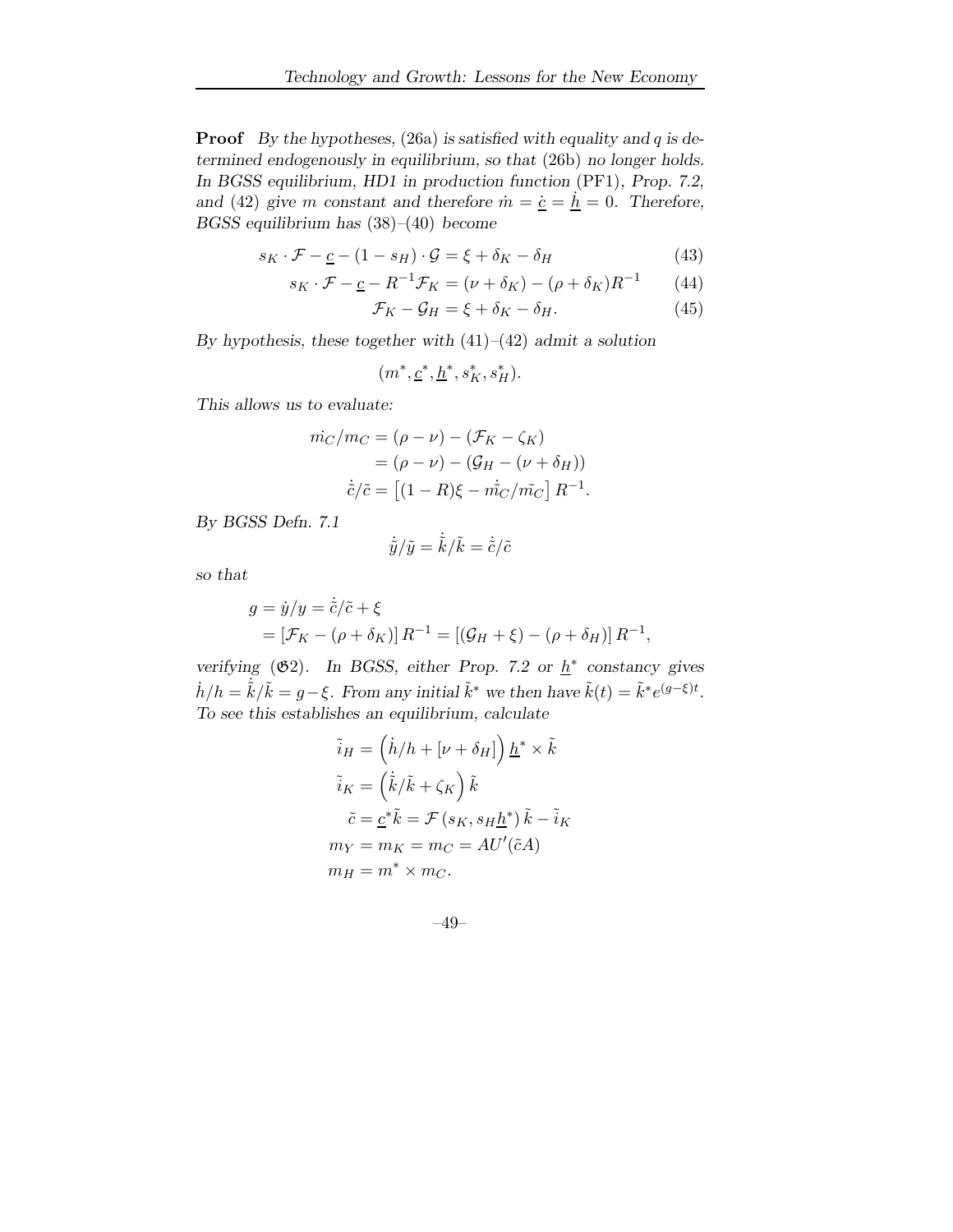*The solution*  $(m^*, \underline{c}^*, \underline{h}^*, s_K^*, s_H^*)$  *and an initial*  $\tilde{k}^*$  *uniquely determine*<br>the endogenous variables above. However, not so for  $(m, a, \tilde{v})$  indithe endogenous variables above. However, not so for  $(m_I, q, \tilde{y})$  indi*vidually. Instead, from* (24)*,* (25)*, and* (29)*, we have*

$$
m_I = m_H - q \cdot m_C = (m^* - q) \cdot m_C
$$
  

$$
\tilde{y} = \mathcal{F}(s_K^*, s_H^* \cdot \underline{h}^*) \tilde{k} + q \cdot \mathcal{G}([1 - s_K^*]/\underline{h}^*, 1 - s_H^*) \underline{h}^* \tilde{k}
$$

*so that any constant*  $q \in [0, m^*]$  *implies an*  $m_I$  *such that* 

$$
0 \le m_I \le m^* m_C = m_H,
$$

and a  $y = A\tilde{y}$  that together with the above constitutes a BGSS equi*librium. Next,* (39) *gives*

$$
\underline{c} = s_K \mathcal{F} - R^{-1} \mathcal{F}_K - [(\nu + \delta_K) - (\rho + \delta_K)R^{-1}]
$$
  
=  $s_K \mathcal{F} - (\nu + \delta_K) - [\mathcal{F}_K - (\rho + \delta_K)]R^{-1}$   
=  $[s_K \mathcal{F} - (\nu + \delta_K)] - g$ .

*The term in brackets is the goods-physical capital ratio net of per capita depreciation.* Since  $m < \infty$  so that (27) gives  $c > 0$ , the ex*pression on the right must be positive: The growth rate* g *is bounded from above by the net of per capita depreciation goods-physical capital ratio. Finally, for completeness, reproduce the previous argument that for*  $\xi > 0$ *,* 

$$
\dot{h}/h = \dot{\tilde{y}}/\tilde{y} = \dot{y}/y - \xi < \dot{y}/y = \dot{k}/k
$$
\n
$$
\implies h/y, \ h/k \to 0 \text{ as } t \to \infty.
$$
\nQ.E.D.

Is there intuition for the indeterminacy in  $(q, \tilde{y})$ ? Recall from (24)– (25) in Defn. 7.3 that  $q$  is a relative price. It serves two functions: First, q accounts for what is immediately added to national income by human capital accumulation. Second,  $q$  is a market signal to allocate resources between producing goods and producing human capital. When technologies  $\mathcal F$  and  $\mathcal G$  differ and restriction (26a) holds,

$$
-50-
$$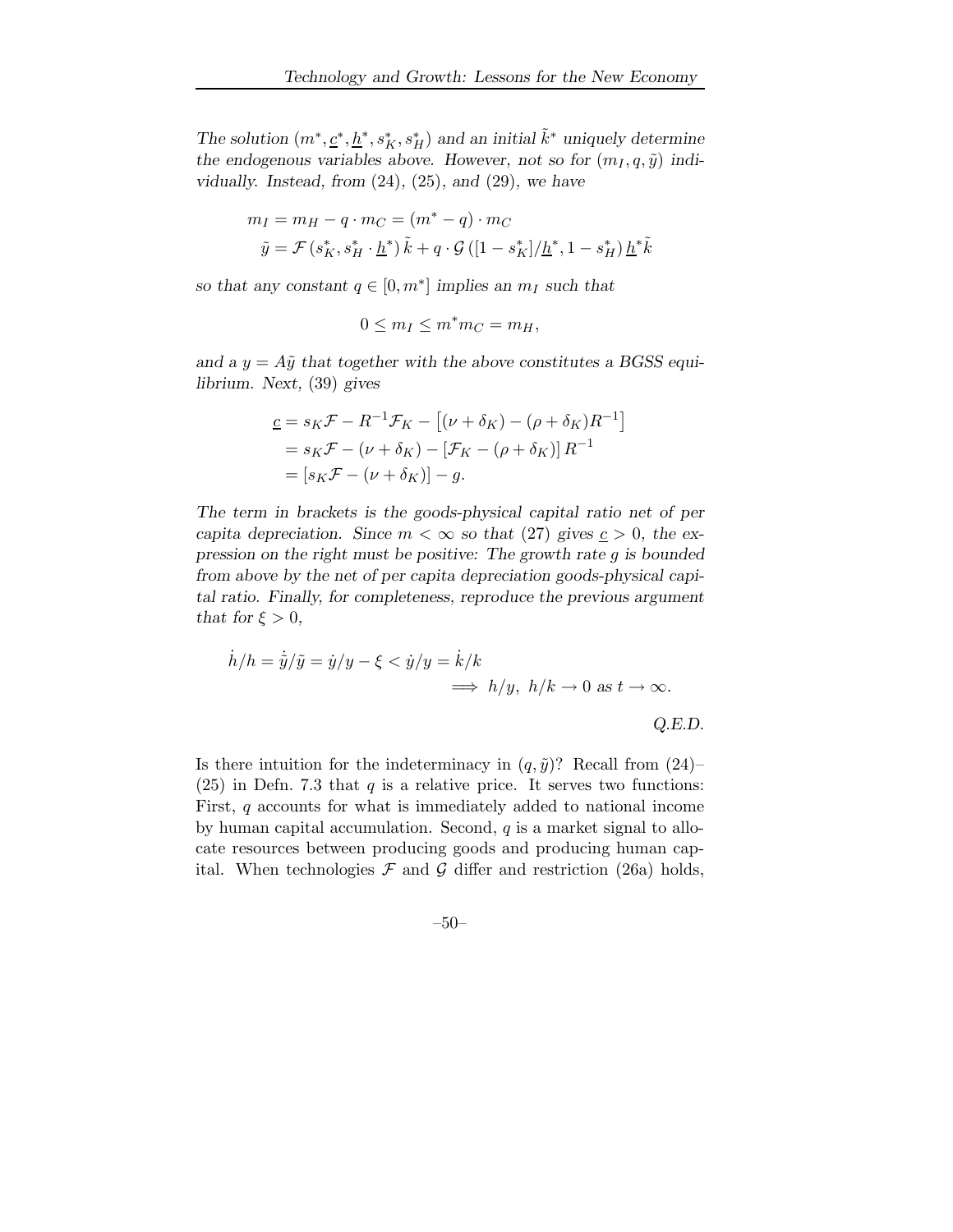the equilibrium production decision is a corner solution: goods and human capital cannot be transformed into each other—not just costlessly, but at all. The relative price that decentralizes this allocation decision is determined only up to an appropriate range. All prices within that range imply the same observed outcome in quantities; the slack is taken up by some shadow value, in this case, the Lagrange multiplier  $m<sub>I</sub>$ . But then using q in national income accounts leads similarly to a range of possible values for GDP. When  $q$  is set to zero, GDP fails to include human capital accumulation and is then what Barro and Sala-i-Martin [1995, Ch. 5] call "narrow output". Conversely, at the maximum feasible equilibrium value for  $q$ , namely  $m^* = \mathcal{F}_H \cdot \mathcal{G}_H^{-1}$  (corresponding to equation (5.16) in Barro and Sala-<br>i-Martin [1995]). GDP evaluates to what Barro and Sala-i-Martin i-Martin [1995]), GDP evaluates to what Barro and Sala-i-Martin [1995, Ch. 5] call "broad output". The analysis above, however, suggests that *any* level of GDP between narrow and broad output is equally meaningful. All of them grow at the same rate in BGSS equilibrium; all of them imply an identical value to the program  $(21)$ – $(26)$ .

As earlier, the BGSS equilibrium growth rate has interesting features:

**Proposition 7.8** *Under the hypotheses of Prop. 7.7 the steady-state growth rate* g *exceeds technology's growth rate* ξ *precisely when*

$$
\mathcal{F}_K(s_K^*, s_H^* \cdot \underline{h}^*) > R\xi + \rho + \delta_K
$$
  

$$
\iff \mathcal{G}_H([1 - s_K^*]/\underline{h}^*, 1 - s_H^*) > (R - 1)\xi + \rho + \delta_H.
$$

**Proof** *Immediate from* ( $\mathfrak{G}2$ ). Q.E.D.

The equilibrium growth rate  $(62)$  resembles  $(61)$  in the earlier discussion. For the economy's growth rate to exceed that of technology, the marginal productivity of physical capital in goods production or, equivalently, the marginal productivity of human capital in generating new human capital must be sufficiently high. The critical threshold depends on both production  $(\xi, \delta_K, \delta_H)$  and consumption  $(\rho, R)$  characteristics. When the threshold is exceeded, again, the equilibrium

–51–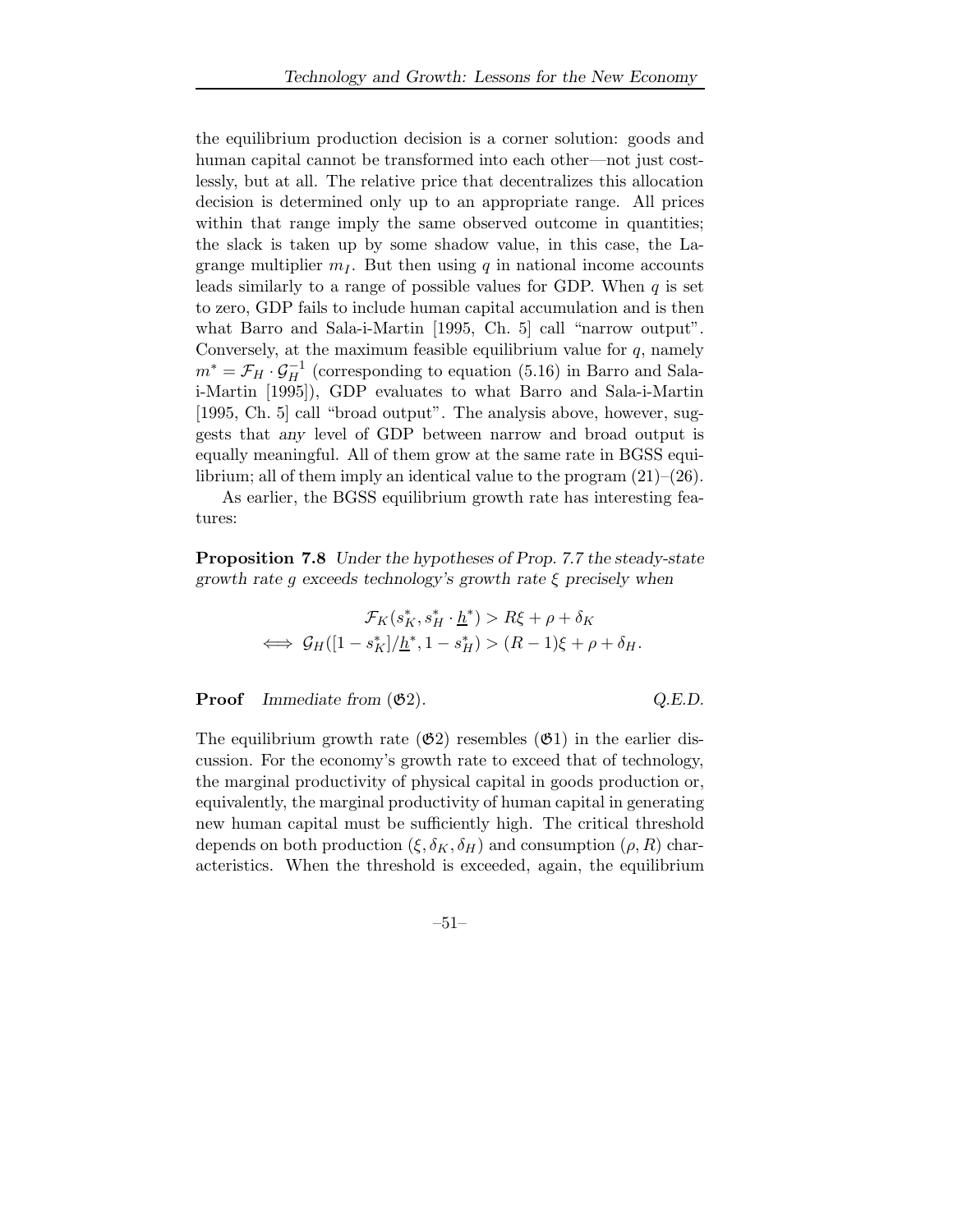growth rate depends on both production features  $(\mathcal{F}, \mathcal{G}, \xi, \delta_K, \delta_H)$  and consumer characteristics  $(\rho, R)$ .

Prop. 7.7, as already discussed above, hypothesizes that  $(\mathcal{F}, \mathcal{G})$ implies a unique solution to equations  $(38)–(42)$ . A reasonable conjecture is that standard Inada-type conditions would deliver this. However, those curvature conditions would unnecessarily rule out, among others, the leading case with  $G$  linear [Lucas, 1988], and where the equilibrium can be studied explicitly. To see this, note that, in our notation, that model has

$$
\mathcal{F}\left(s_K \cdot \tilde{k}, s_H \cdot h\right) = (s_K \cdot \tilde{k})^{\alpha} (s_H \cdot h)^{1-\alpha}, \quad \alpha \in (0, 1)
$$
  

$$
\mathcal{G}\left(\left[1 - s_K\right] \cdot \tilde{k}, \left[1 - s_H\right] \cdot h\right)
$$
  

$$
= \gamma \times \left[1 - s_H\right] \cdot h, \quad \gamma > \max\{0, -\left[\xi + \delta_K - \delta_H\right]\}.
$$

Then the ratios and marginal products in Prop. 7.7 are

$$
\mathcal{F} = \left(\frac{s_H}{s_K} \cdot \underline{h}\right)^{1-\alpha}
$$

$$
\mathcal{F}_K = \alpha \times \left(\frac{s_H}{s_K} \cdot \underline{h}\right)^{1-\alpha}
$$

$$
\mathcal{F}_H = (1-\alpha) \times \left(\frac{s_H}{s_K} \cdot \underline{h}\right)^{-\alpha}
$$

$$
\mathcal{G} = \mathcal{G}_H = \gamma \text{ and } \mathcal{G}_K = 0.
$$

By the last of these,  $s_K^* = 1$  in equation (41). Using this in (45) determines  $s^* \cdot b^*$  since  $\alpha > -[5 + \delta \kappa - \delta \kappa]$  by hypothesis. In turn determines  $s_H^* \cdot \underline{h}^*$ , since  $\gamma > -[\xi + \delta_K - \delta_H]$  by hypothesis. In turn, equation (44) then gives  $\underline{c}^*$ , and equation (43),  $s_H^*$  and  $\underline{h}^*$  separately.<br>Finally (42) gives  $m^*$ . The BGSS equilibrium growth rate is Finally,  $(42)$  gives  $m^*$ . The BGSS equilibrium growth rate is

$$
g = \dot{h}/h + \xi = \gamma \times (1 - s_H^*) - (\nu + \delta_H) + \xi.
$$

This depends on consumer characteristics through  $s_H^*$  being deter-<br>mined in  $(43)-(45)$ mined in  $(43)–(45)$ .

$$
-52-
$$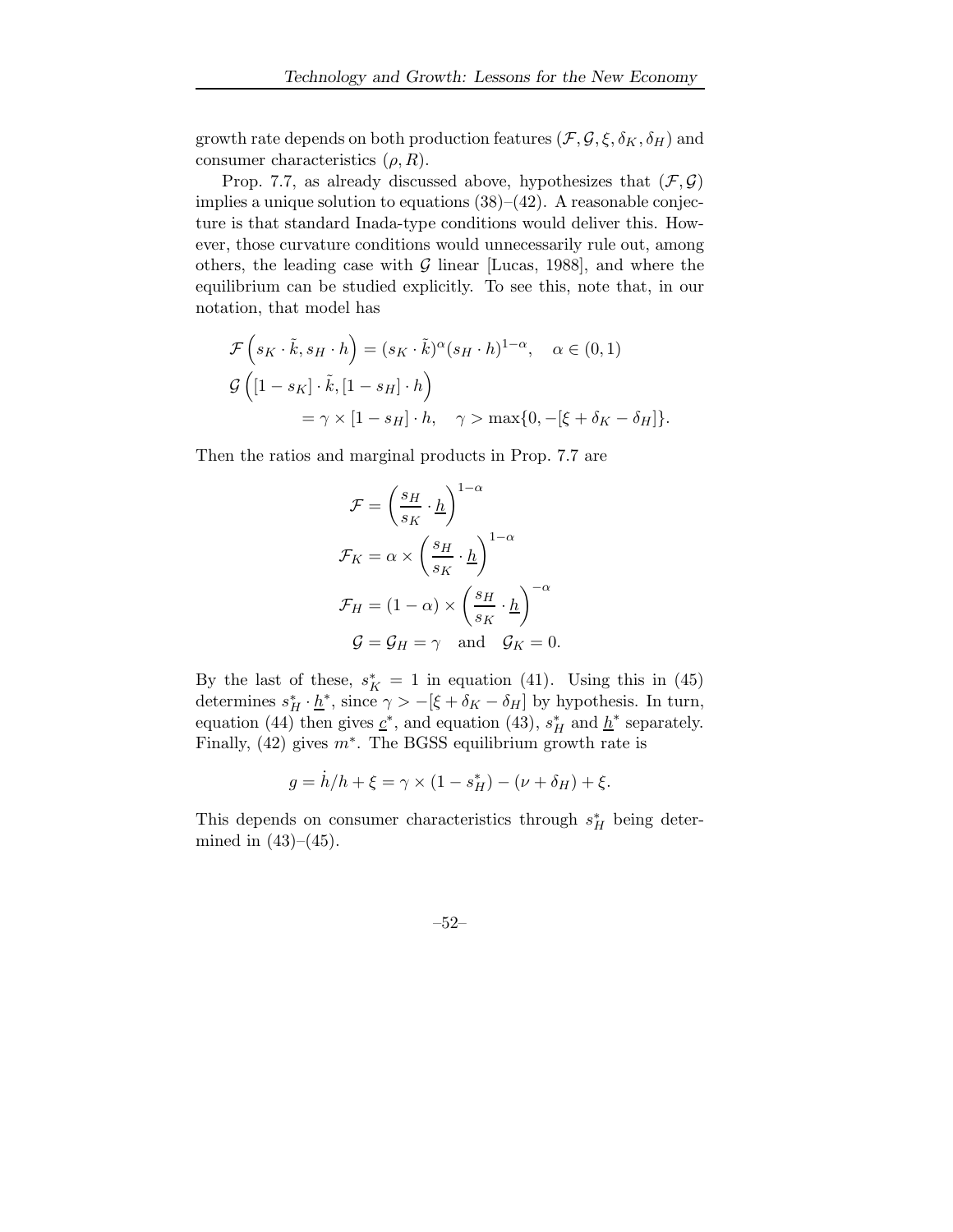#### **References**

- Robert J. Barro and Xavier Sala-i-Martin. *Economic Growth*. McGraw-Hill, New York, 1995.
- Robert J. Barro and Xavier Sala-i-Martin. Technology diffusion, convergence, and growth. *Journal of Economic Growth*, 2(1):1–25, March 1997.
- Joan S. Burrelli. Graduate enrollment in science and engineering increases for the first time since 1993. *National Science Foundation Division of Science Resources Studies, Data Brief*, 11 January 2001.
- Gavin Cameron, James Proudman, and Stephen Redding. Productivity convergence and international openness. In James Proudman and Stephen Redding, editors, *Openness and Growth*, chapter 6, pages 221–260. Bank of England, London, 1998.
- David T. Coe and Elhanan Helpman. International R&D spillovers. *European Economic Review*, 39(5):859–887, May 1995.
- Paul A. David. Intellectual property institutions and the panda's thumb: Patents, copyrights, and trade secrets in economic theory and history. In M. B. Wallerstein, M. E. Mogee, and R. A. Schoen, editors, *Global Dimensions of Intellectual Property Rights in Science and Technology*, chapter 2, pages 19–61. National Academy Press, Washington DC, 1993.
- Jonathan Eaton and Samuel Kortum. International technology diffusion: Theory and measurement. *International Economic Review*, 40(3):537–570, August 1999.
- James Feyrer. Convergence by parts. Working paper, Dartmouth College, Hanover, December 2001.
- Masahisa Fujita, Paul Krugman, and Anthony Venables. *The Spatial Economy: Cities, Regions, and International Trade*. MIT Press, Cambridge, 1999.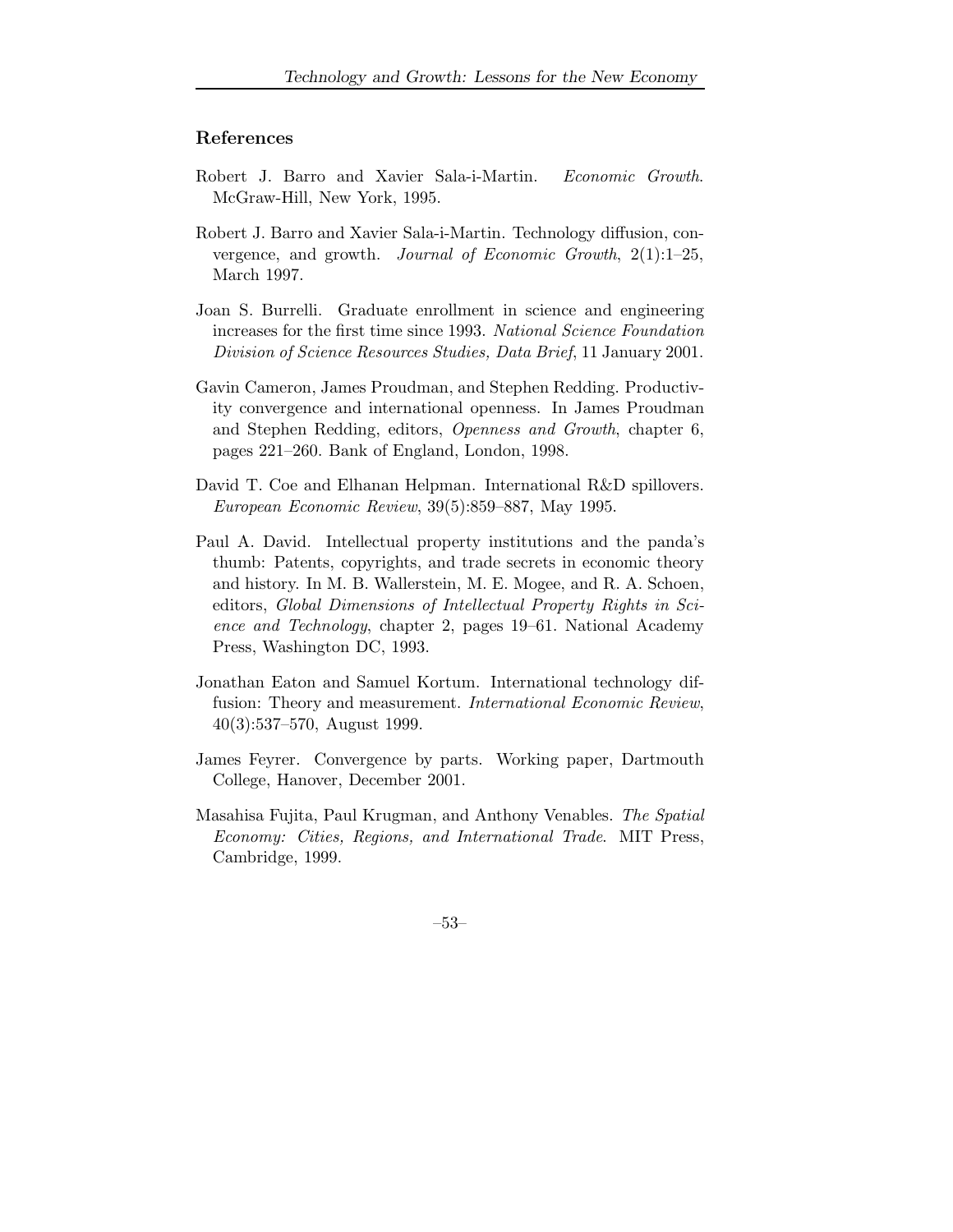- Robert J. Gordon. Does the 'New Economy' measure up to the great inventions of the past? *Journal of Economic Perspectives*, 14(4): 49–74, Fall 2000.
- Gene M. Grossman and Elhanan Helpman. *Innovation and Growth in the Global Economy*. MIT Press, Cambridge, 1991.
- Elhanan Helpman, editor. *General Purpose Technologies and Economic Growth*. MIT Press, Cambridge, 1998.
- Jukka Jalava and Matti Pohjola. Economic growth in the New Economy: Evidence from advanced economies. *Information Economics and Policy*, 14(2), June 2002.
- Charles I. Jones. Time series tests of endogenous growth models. *Quarterly Journal of Economics*, 110:495–525, May 1995.
- Charles I. Jones. *Introduction to Economic Growth*. W. W. Norton, New York, 1998.
- Eric L. Jones. *Growth Recurring: Economic Change in World History*. Oxford University Press, Oxford, 1988.
- Kenneth L. Kraemer and Jason Dedrick. Information technology and productivity: Results and policy implications of cross-country studies. In Matti Pohjola, editor, *Information Technology, Productivity, and Economic Growth*, UNU/WIDER and Sitra, chapter 12, pages 257–279. Oxford University Press, Oxford, 2001.
- Paul Krugman. The myth of Asia's miracle. *Foreign Affairs*, 73(6): 62–78, November/December 1994.
- David S. Landes. *The Wealth and Poverty of Nations*. Little, Brown and Company, London, 1998.
- Robert E. Lucas. On the mechanics of economic development. *Journal of Monetary Economics*, 22(1):3–42, July 1988.
- N. Gregory Mankiw, David Romer, and David N. Weil. A contribution to the empirics of economic growth. *Quarterly Journal of Economics*, 107(2):407–437, May 1992.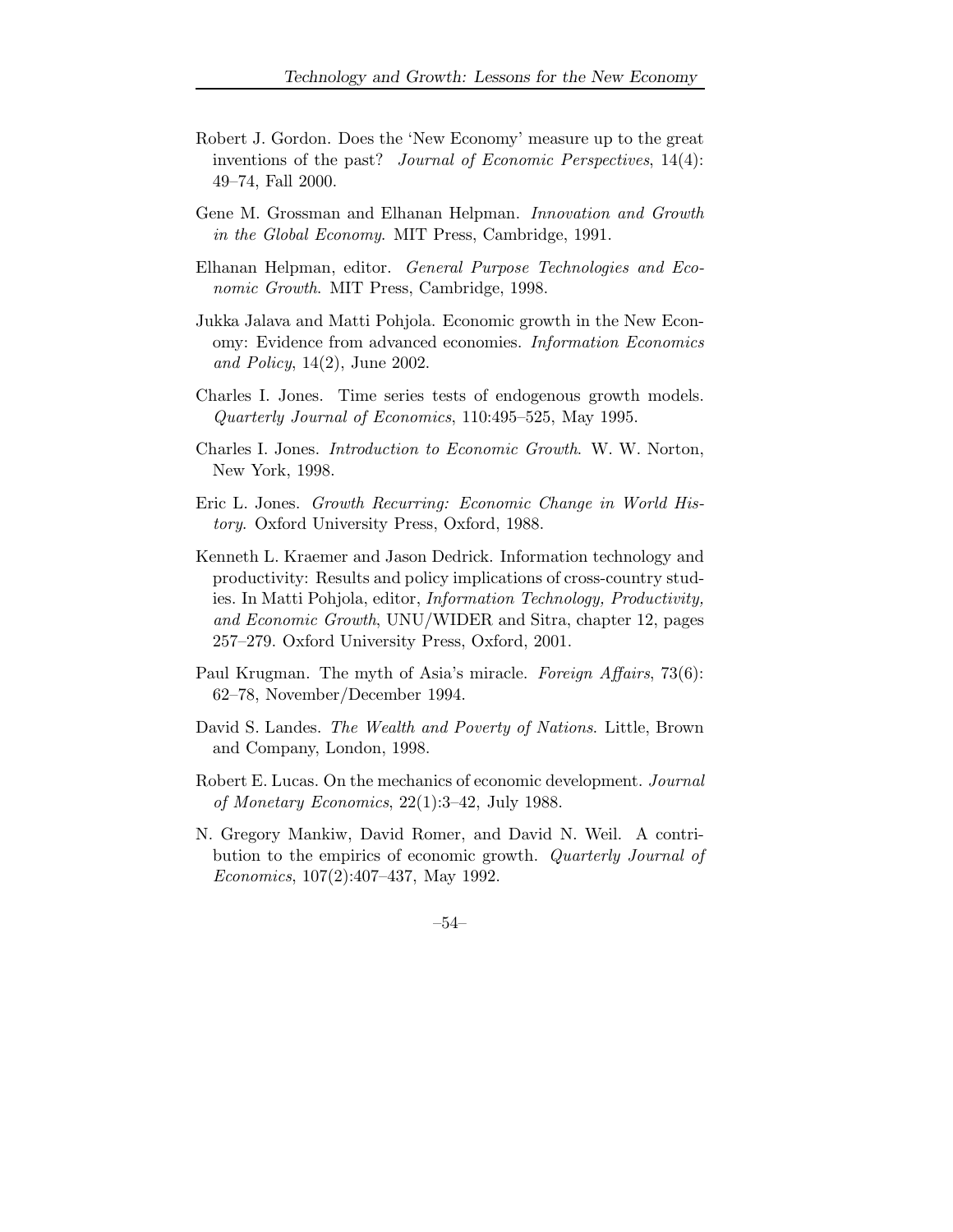- Joel Mokyr. *The Lever of Riches: Technological Creativity and Economic Progress*. Oxford University Press, Oxford, 1990.
- OECD. *Measuring the ICT Sector*. OECD, Paris, 2000.
- Stephen L. Parente and Edward C. Prescott. *Barriers to Riches*. Walras-Pareto Lectures. MIT Press, Cambridge, 2000.
- Kenneth Pomeranz. *The Great Divergence: China, Europe, and the Making of the Modern World Economy*. Princeton University Press, Princeton, 2000.
- Robert Pool. *Beyond Engineering: How Society Shapes Technology*. Oxford University Press, New York, 1997.
- Danny Quah. Empirics for growth and distribution: Polarization, stratification, and convergence clubs. *Journal of Economic Growth*, 2(1):27–59, March 1997.
- Danny Quah. Internet cluster emergence. *European Economic Review*, 44(4–6):1032–1044, May 2000.
- Danny Quah. Cross-country growth comparison: Theory to empirics. In Jacques Dreze, editor, *Advances in Macroeconomic Theory*, volume 133 of *Proceedings of the Twelfth World Congress of the International Economic Association, Buenos Aires*, chapter 16, pages 332–351. Palgrave, London, 2001a.
- Danny Quah. Demand-driven knowledge clusters in a weightless economy. Working paper, Economics Dept., LSE, April 2001b.
- Danny Quah. The weightless economy in economic development. In Matti Pohjola, editor, *Information Technology, Productivity, and Economic Growth*, UNU/WIDER and Sitra, chapter 4, pages 72– 96. Oxford University Press, Oxford, 2001c.
- Sergio Rebelo. Long-run policy analysis and long-run growth. *Journal of Political Economy*, 99(3):500–521, June 1991.

–55–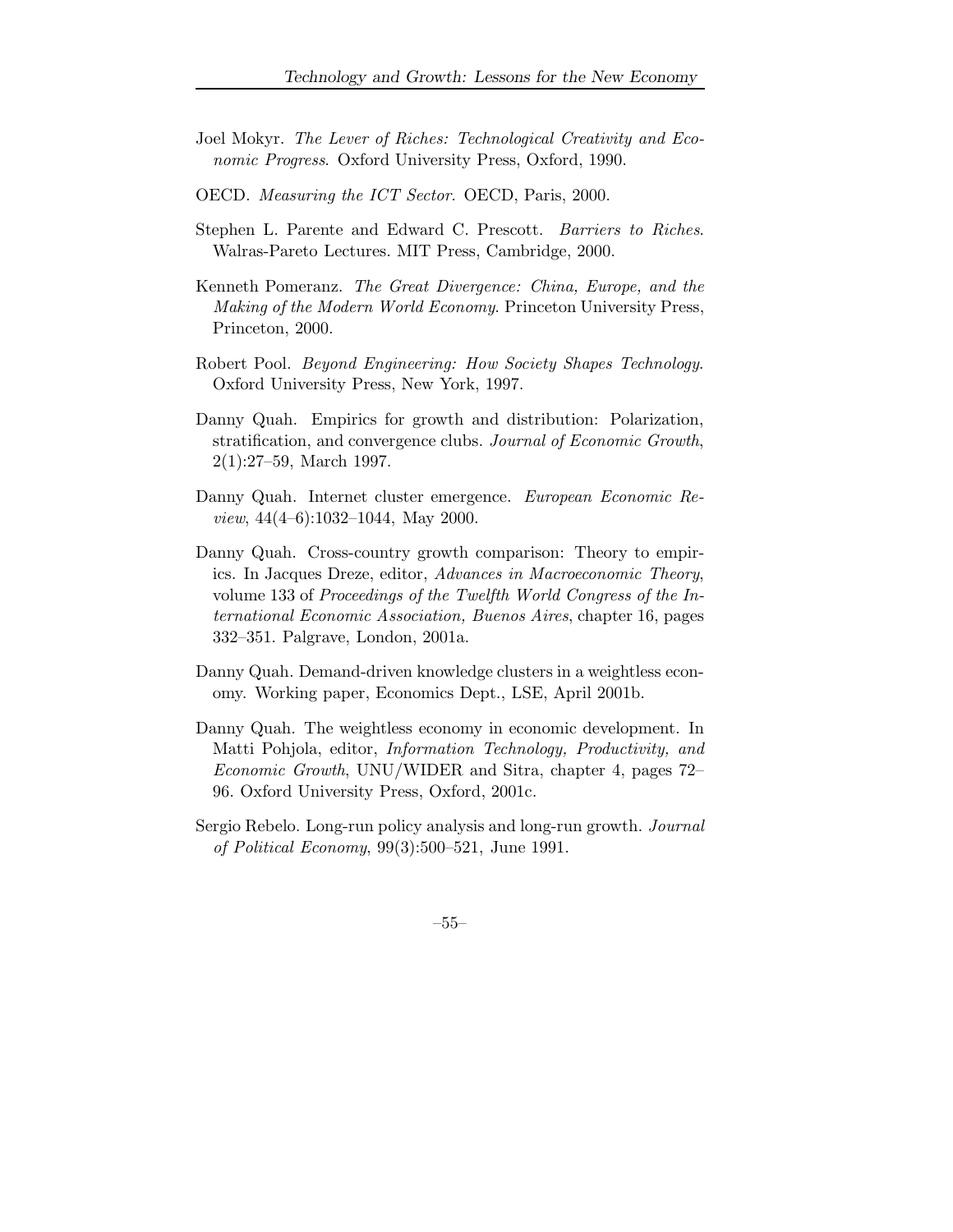- David Romer. *Advanced Macroeconomics*. McGraw-Hill, New York, second edition, 2001.
- Paul M. Romer. Increasing returns and long-run growth. *Journal of Political Economy*, 94(5):1002–1037, October 1986.
- Paul M. Romer. Endogenous technological change. *Journal of Political Economy*, 98(5, part 2):S71–S102, October 1990.
- Paul M. Romer. Two strategies for economic development: Using ideas and producing ideas. *Proceedings of the World Bank Annual Conference on Development Economics*, pages 63–91, March 1992.
- Robert M. Solow. A contribution to the theory of economic growth. *Quarterly Journal of Economics*, 70(1):65–94, February 1956.
- Robert M. Solow. Technical change and the aggregate production function. *Review of Economics and Statistics*, 39(3):312–320, August 1957.
- Robert M. Solow. We'd better watch out. *New York Times Book Review Section*, page 36, 12 July 1987.
- Neal Stephenson. *In the Beginning was the Command Line*. Avon Books, New York, 1999.
- U. S. Department of Commerce. *The Emerging Digital Economy II*. U. S. Department of Commerce, 1999.
- Hirofumi Uzawa. Optimal technical change in an aggregative model of economic growth. *International Economic Review*, 6:18–31, January 1965.
- Patrick Vanhoudt and Luca Onorante. Measuring economic growth and the new economy. *EIB Papers*, 6(1):63–83, 2001.

–56–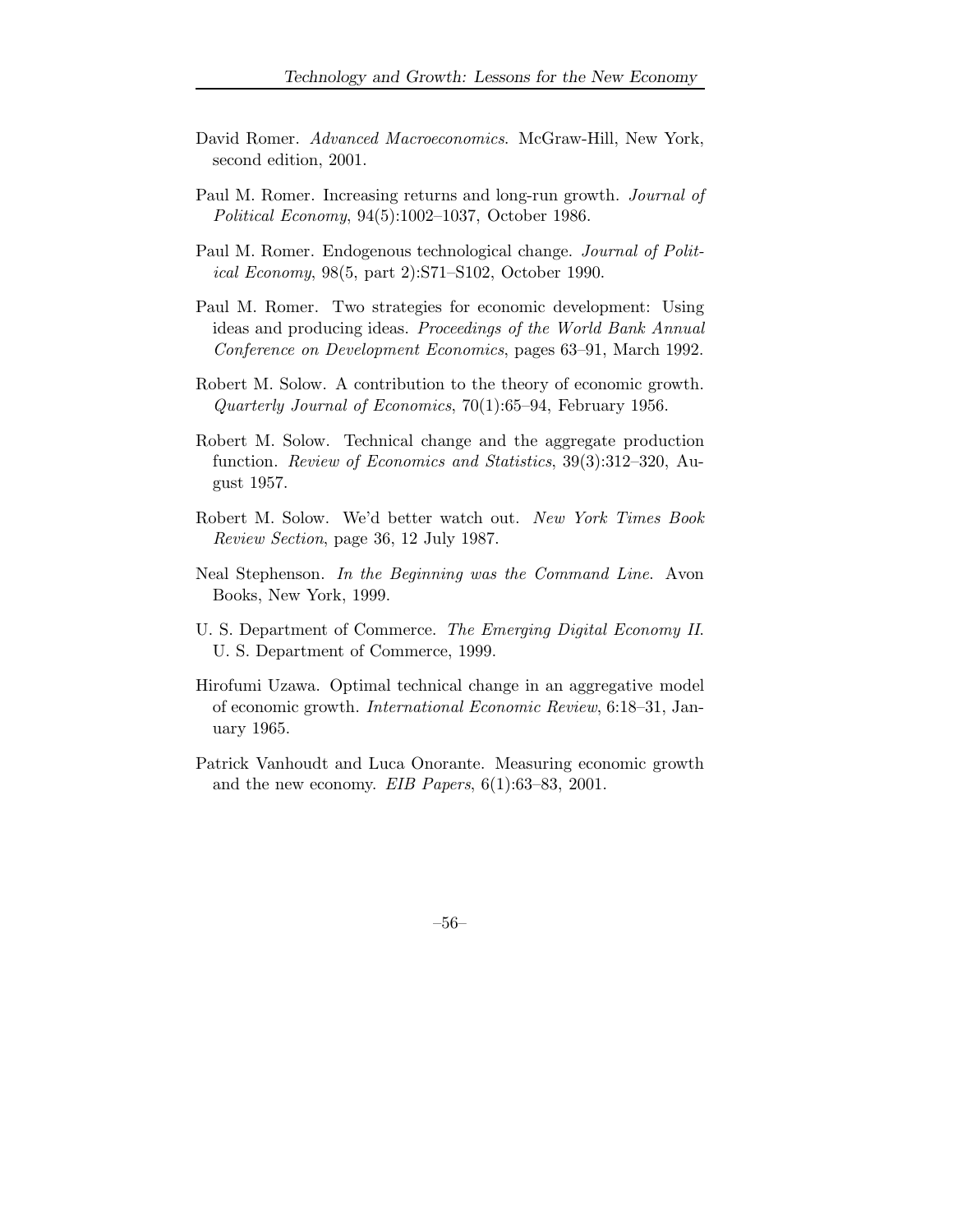## Figure 1



–57–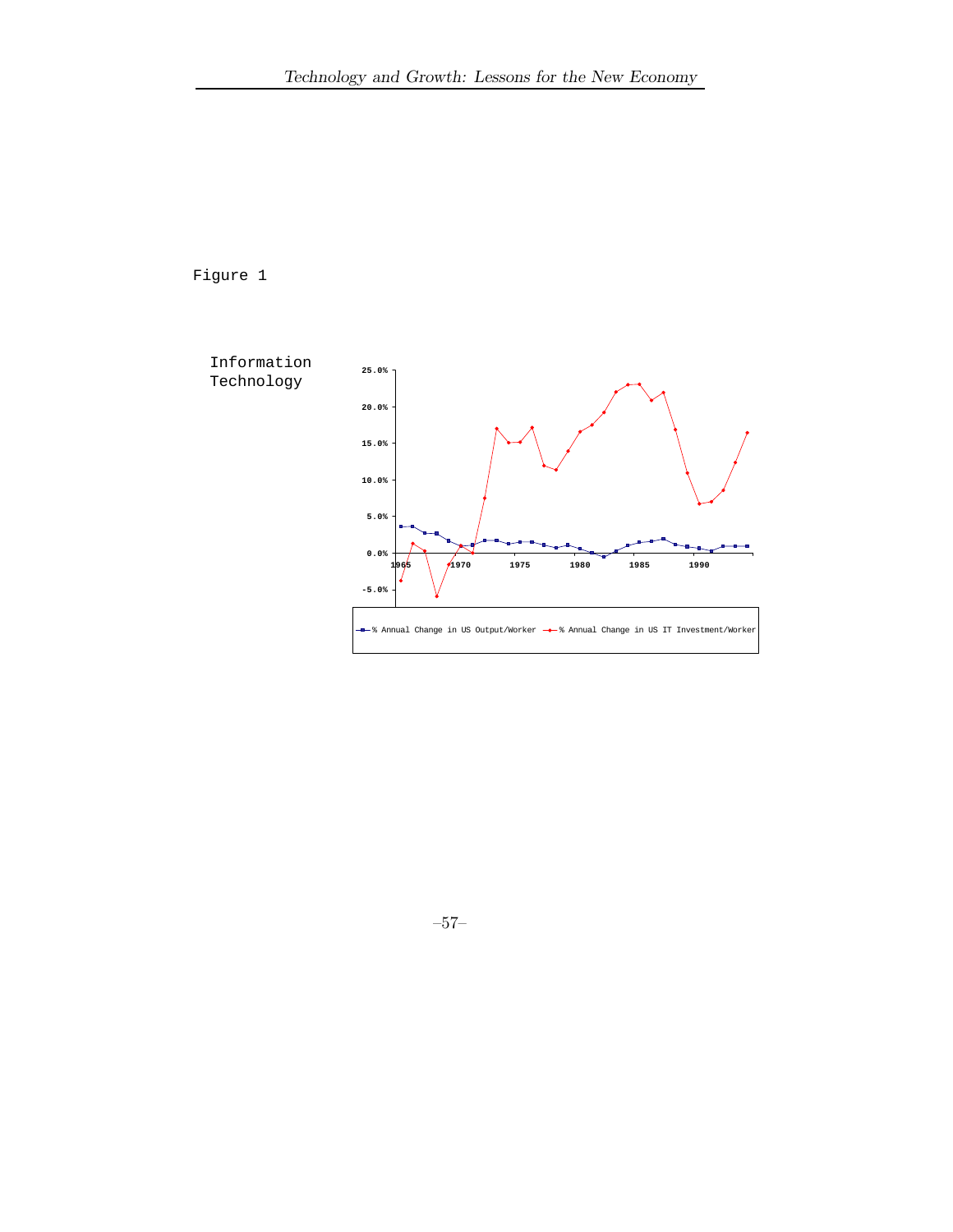Figure 2



–58–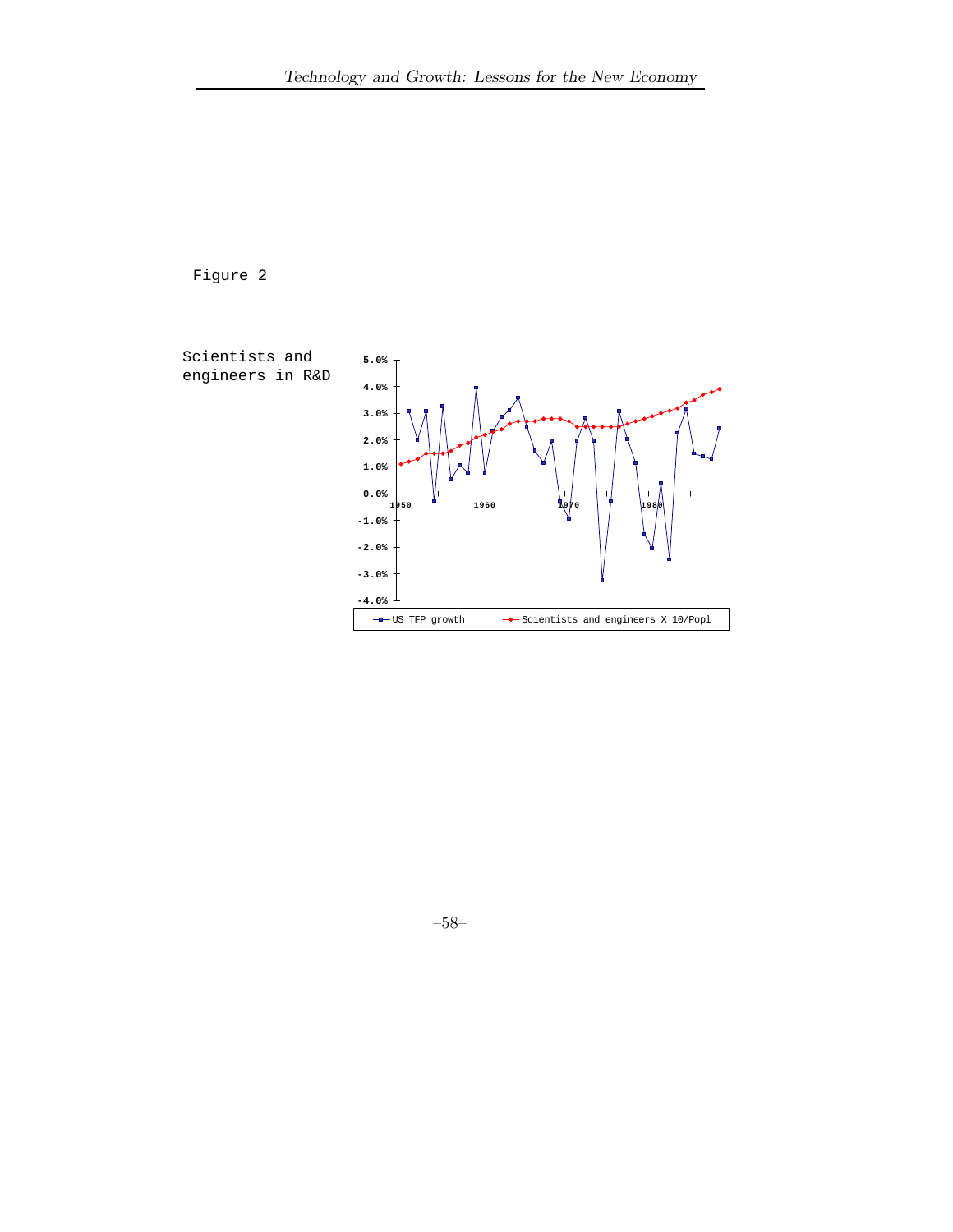## **CENTRE FOR ECONOMIC PERFORMANCE Recent Discussion Papers**

| 521 | D. Quah                                           | <b>Spatial Agglomeration Dynamics</b>                                                                                    |
|-----|---------------------------------------------------|--------------------------------------------------------------------------------------------------------------------------|
| 520 | C. A. Pissarides                                  | Company Start-Up Costs and Employment                                                                                    |
| 519 | D. T. Mortensen<br>C. A. Pissarides               | Taxes, Subsidies and Equilibrium Labor Market Outcomes                                                                   |
| 518 | D. Clark<br>R. Fahr                               | The Promise of Workplace Training for Non-College<br>Bound Youth: Theory and Evidence from Germany                       |
| 517 | J. Blanden<br>A. Goodman<br>P. Gregg<br>S. Machin | Change in Intergenerational Mobility in Britain                                                                          |
| 516 | A. Chevalier<br>T. K. Viitanen                    | The Long-Run Labour Market Consequences of Teenage<br>Motherhood in Britain                                              |
| 515 | A. Bryson<br>R. Gomez<br>M. Gunderson<br>N. Meltz | Youth Adult Differences in the Demand for Unionisation:<br>Are American, British and Canadian Workers That<br>Different? |
| 514 | A. Manning                                        | Monopsony and the Efficiency of Labor Market<br><b>Interventions</b>                                                     |
| 513 | H. Steedman                                       | Benchmarking Apprenticeship: UK and Continental<br><b>Europe Compared</b>                                                |
| 512 | R. Gomez<br>M. Gunderson<br>N. Meltz              | From 'Playstations' to 'Workstations': Youth Preferences<br>for Unionisation                                             |
| 511 | G. Duranton<br>D. Puga                            | From Sectoral to Functional Urban Specialisation                                                                         |
| 510 | P.-P. Combes<br>G. Duranton                       | Labor Pooling, Labour Poaching, and Spatial Clustering                                                                   |
| 509 | R. Griffith<br>S. Redding<br>J. Van Reenen        | Measuring the Cost Effectiveness of an R&D Tax Credit<br>for the UK                                                      |